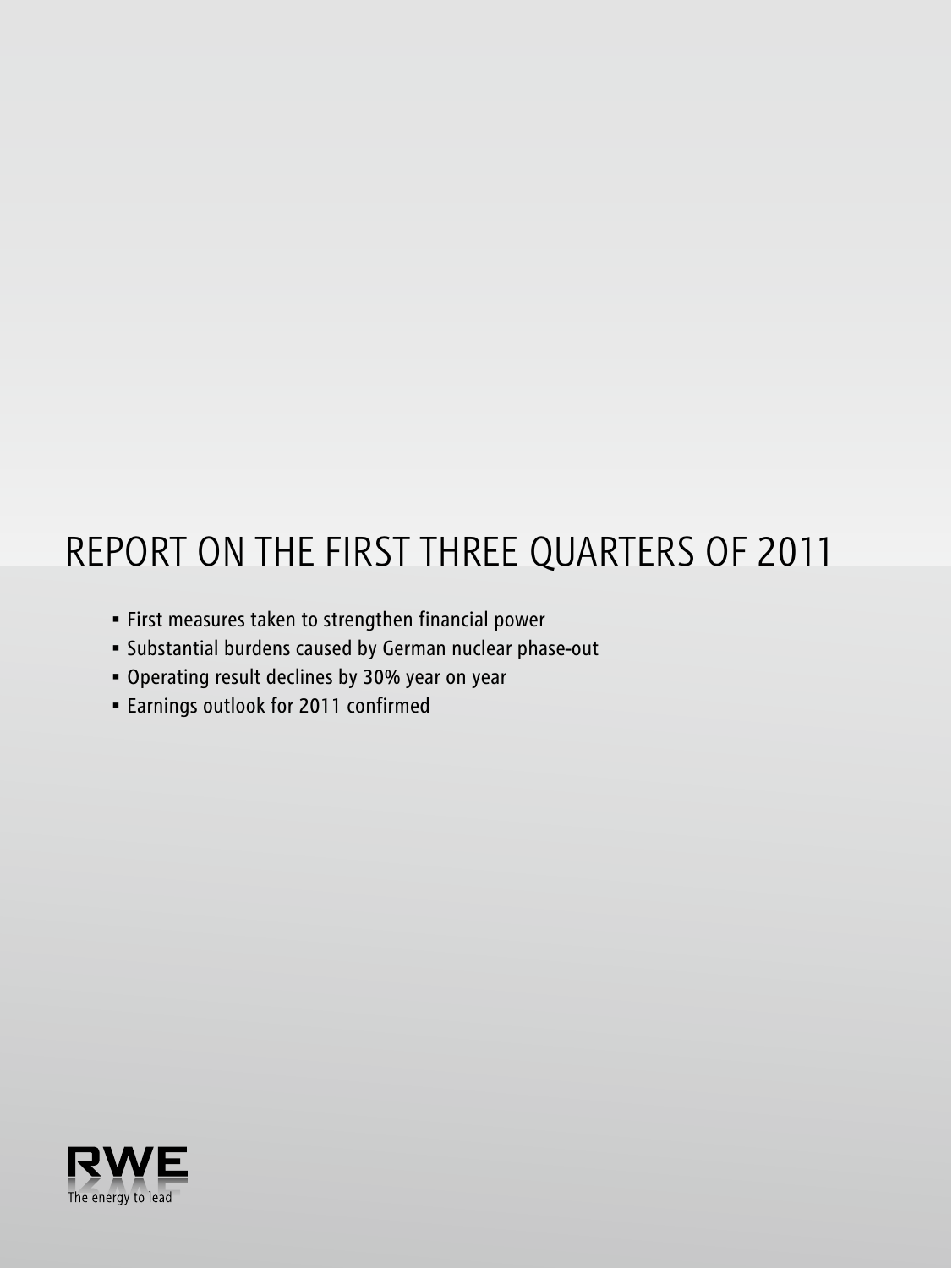# AT A GLANCE

| <b>RWE Group - key figures</b>       |                    | Jan - Sep   | Jan – Sep   | $+/-$   | Jan - Dec |
|--------------------------------------|--------------------|-------------|-------------|---------|-----------|
|                                      |                    | 2011        | 2010        | $\%$    | 2010      |
| External electricity sales volume    | billion kWh        | 224.0       | 224.8       | $-0.4$  | 311.2     |
| External gas sales volume            | billion kWh        | 227.9       | 274.0       | $-16.8$ | 395.4     |
| <b>External revenue</b>              | $\epsilon$ million | 38,167      | 38,510      | $-0.9$  | 53,320    |
| <b>EBITDA</b>                        | $\epsilon$ million | 6,244       | 7,914       | $-21.1$ | 10,256    |
| Operating result                     | $\epsilon$ million | 4,270       | 6,129       | $-30.3$ | 7,681     |
| Income before tax                    | $\epsilon$ million | 2,504       | 4,126       | $-39.3$ | 4,978     |
| Net income                           | $\epsilon$ million | 1,416       | 2,637       | $-46.3$ | 3,308     |
| Recurrent net income                 | $\epsilon$ million | 1,782       | 3,175       | $-43.9$ | 3,752     |
| Earnings per share                   | €                  | 2.65        | 4.94        | $-46.4$ | 6.20      |
| Recurrent net income per share       | €                  | 3.34        | 5.95        | $-43.9$ | 7.03      |
| Cash flows from operating activities | $\epsilon$ million | 4,540       | 4,404       | 3.1     | 5,500     |
| Capital expenditure                  | $\epsilon$ million | 4,920       | 4,125       | 19.3    | 6,643     |
| Property, plant and equipment        |                    |             |             |         |           |
| and intangible assets                | $\epsilon$ million | 4,406       | 3,999       | 10.2    | 6,379     |
| <b>Financial assets</b>              | $\epsilon$ million | 514         | 126         | 307.9   | 264       |
| Free cash flow                       | $\epsilon$ million | 134         | 405         | $-66.9$ | $-879$    |
|                                      |                    | 30 Sep 2011 | 31 Dec 2010 |         |           |
| Net debt of the RWE Group            | $\epsilon$ million | 30,870      | 28,964      | 6.6     |           |
| Workforce <sup>1</sup>               |                    | 72,478      | 70,856      | 2.3     |           |

1 Converted to full-time positions.

# **Contents**

| Letter from the CEO                    |               |
|----------------------------------------|---------------|
| RWE on the capital market              | $\mathcal{P}$ |
| <b>Review of operations</b>            | 4             |
| Economic environment                   | 4             |
| Major events                           | 11            |
| Notes on reporting                     | 13            |
| <b>Business performance</b>            | 15            |
| Outlook                                | 33            |
| Development of risks and opportunities | 38            |
|                                        |               |

| Consolidated financial statements (condensed) | 40 |
|-----------------------------------------------|----|
| Income statement                              | 40 |
| Statement of recognised income                |    |
| and expenses                                  | 41 |
| Balance sheet                                 | 42 |
| Cash flow statement                           | 43 |
| Statement of changes in equity                | 44 |
| <b>Notes</b>                                  | 45 |
| Review report                                 | 51 |
| <b>Boards</b>                                 | 52 |
| Financial calendar 2012                       |    |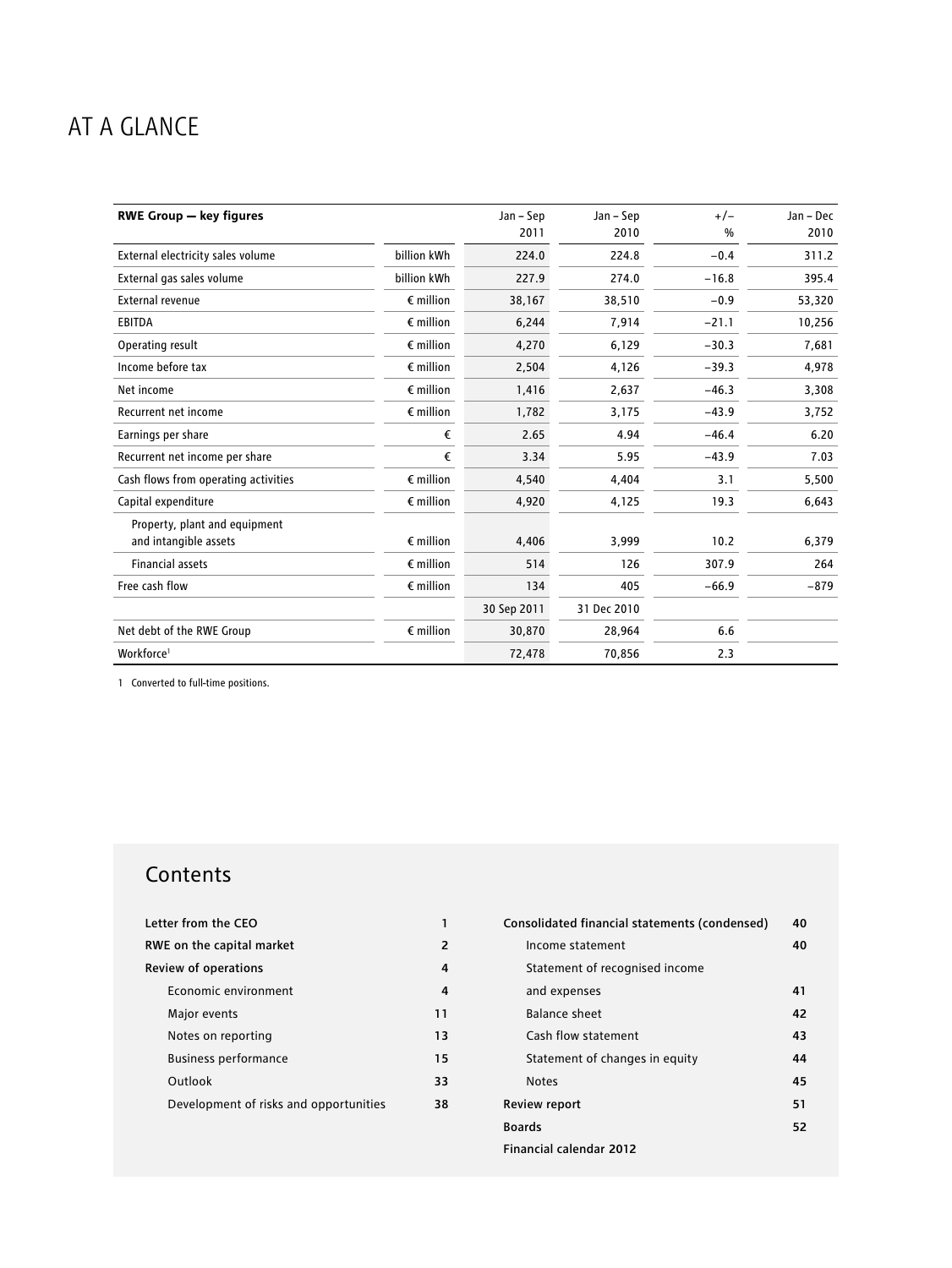»Good and long-lasting solutions are better than quick fixes – this also applies to our package of measures for strengthening our financial power.«

Dear Tuberton,

In my letter to you in August, I explained the measures we intend to take to secure RWE's financial strength and growth prospects over the long term. So, what has happened since then? In early September, we completed the sale of a 74.9 % stake in the German electricity transmission system operator Amprion. We are currently evaluating further potential divestments and conducting talks with interested buyers. All progress made in this regard is behind closed doors, as is customary in such cases. We have already told you about our negotiations with Gazprom, which are focusing on a possible co-operation in the field of electricity generation from gas and hard coal – and perhaps the inclusion of RWE power plants in a joint venture. We will continue these exclusive talks with Gazprom until the end of the year. The motto here is: if possible, a good and longlasting solution is better than a quick fix.

This also applies to the announced capital increase. Anyone who has followed the development of the stock markets in the last few months will know why we have not yet been able to take action in this respect. The sovereign debt crisis in the Eurozone has caused stock markets to be extremely volatile. We want to wrap up the transaction quickly, but we are not under any time pressure. In contrast, we managed to pass some important milestones in another area. Despite the financial crisis, we succeeded in becoming the first German industrial enterprise to issue a hybrid bond in Switzerland. We also made progress with the renegotiations of our loss-making oil-indexed gas supply contracts. Renegotiations of the first few long-term contracts with major international oil and gas companies have had the outcomes we were seeking. The agreements have now been indexed to wholesale gas prices or terminated prematurely by mutual consent. In addition, we passed a milestone in the legal tug of war concerning the nuclear fuel tax. The Munich Fiscal Court has doubts – as we do – with respect to its legality. However, whether the levy remains in place or not will be determined by the German Constitutional Court or the European Court of Justice.

These are positive signals, but they have little effect on our current business trend. This year continues to be dominated by the accelerated nuclear phase-out, lower electricity margins, and heavy burdens in the gas midstream business. Accordingly, our operating result declined by 30 % in the first three quarters. We still expect a drop of approximately 25 % for the full twelve months. The coming years will also be difficult for us, but I am confident that we will quickly get through the trough ahead of us.

Sincerely yours,

iga Gupuanu

Dr. Jürgen Großmann President and CEO of RWE AG Essen, November 2011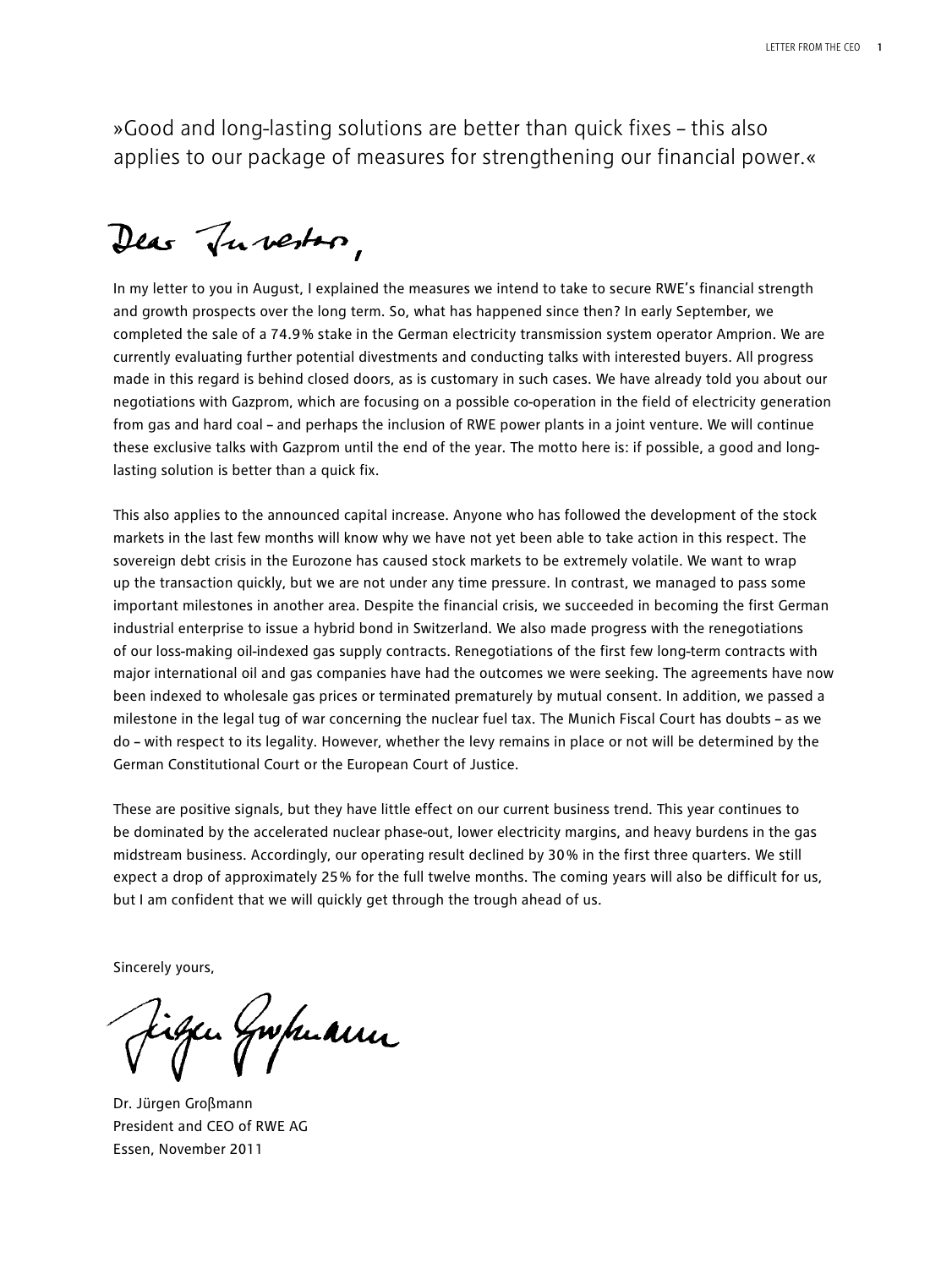# RWE shares: significant drops in price due to U-turn in German energy policy and euro financial crisis



The sovereign debt crisis facing countries in the Eurozone cast a dark shadow on stock markets. In particular, the dramatic budgetary situation of Greece unsettled investors. In addition, the rating agencies downgraded the creditworthiness of countries such as Spain, Portugal, Ireland and Italy. Banks that had invested in government bonds of affected countries were also increasingly pulled into the downward spiral of the crisis. Against this backdrop, economic prospects also became gloomy. All these factors were reflected in massive drops in share prices. The DAX 30 closed the month of September at 5,502 points, losing one fourth of its value in the third quarter. Compared to the end of 2010, it was down 20 %. However, the downward trend has since halted. With the increase of the euro rescue package and the announcement of aid for distressed lending institutions, policymakers set the course for a temporary recovery in share prices. In October, the DAX surpassed the 6,000-point mark once again.

On average, European utility stocks fared somewhat better than the DAX. The sector index, Dow Jones STOXX Utilities, was down 12 % in the first three quarters. Developments on the stock market this year have so far been very disappointing for RWE shareholders. On 30 September 2011, our common and preferred shares traded at €27.72 and €26.00, respectively. This corresponds to a total return (return on the change in share price plus the dividend) of −41 % and −42 %, respectively. The main reason for this is the new course set by German energy policy following the disaster at the Fukushima nuclear power plant in Japan. We commented on this issue in detail on page 13 of our report on the first half of 2011. Our announcement in August of our intention to increase our share capital put RWE stocks under even more pressure. Furthermore, analysts and investors believe there are risks associated with the implementation of our current divestment programme. Similar to the general market, RWE shares made up some lost ground in October: common stock closed the month at €30.95.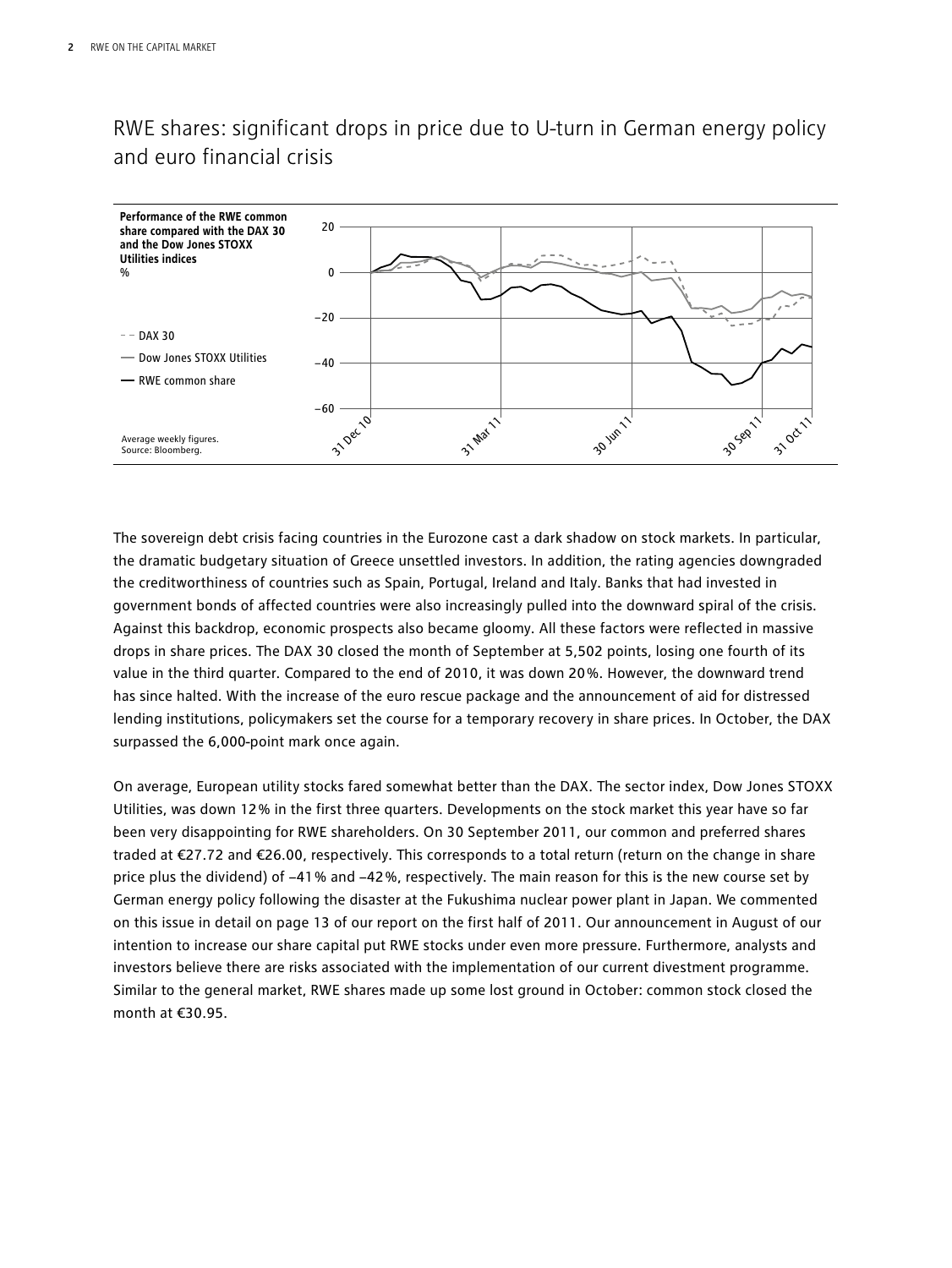The corporate bond market was also significantly affected by the sovereign debt crisis. Whereas the base lending rates in RWE's core regions declined substantially across all maturities over the course of the year, the risk premiums that bond issuers have to pay on top of these rates increased. The latter was clearly reflected in the market for credit default swaps (CDSs). The iTraxx Europe Index, which consists of the CDS prices of 125 major European companies, doubled from roughly 100 to some 200 basis points during the first three quarters. It therefore reached its highest level since the 2008 financial crisis, but trended back downwards in October. A similar development – albeit at a much more favourable level – was displayed by the CDS price curve for RWE. The quotation of the CDS also roughly doubled from January to September, from just over 80 to nearly 160 basis points. At the end of October, it was at approximately 120 points.

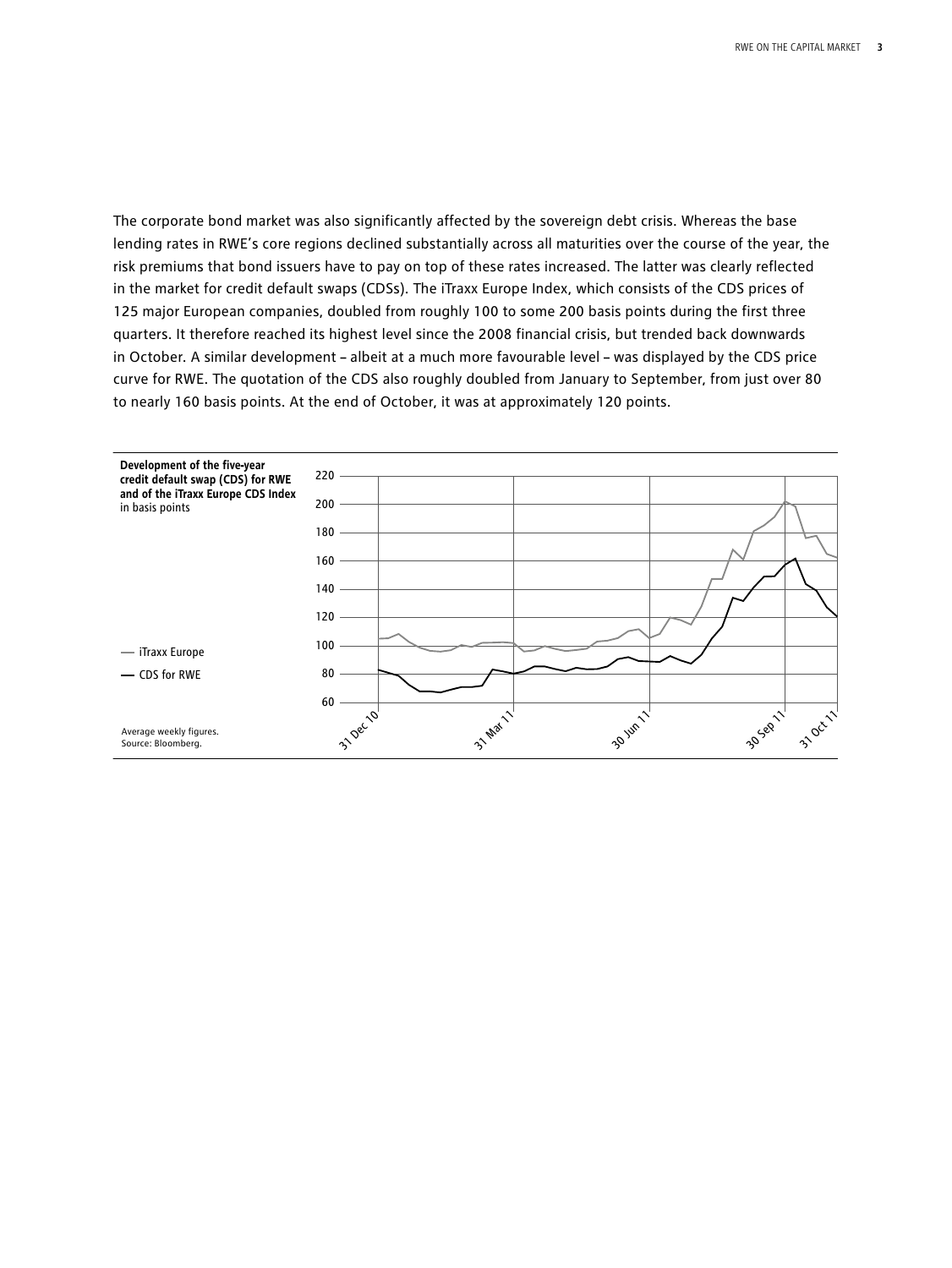# ECONOMIC ENVIRONMENT

#### **Economy loses some momentum**

Following the strong recovery in 2010, world economic growth has weakened somewhat in 2011. Stimulus packages in the US and China came to an end and the massive earthquake temporarily pushed Japan into recession. The sovereign debt crisis in the Eurozone also left its mark. Based on estimates, cumulative gross domestic product (GDP) of all OECD countries in the first nine months of 2011 was approximately 2 % higher than in the same period last year. The Eurozone is estimated to have posted a gain of approximately 1.8 %. Germany, the largest economy in the currency area, remains Europe's growth engine. Although growth also slowed there, the country's economic output is likely to have risen by more than 3 %. The main reason for this is the dynamic development of the industrial sector. Based on current data, GDP probably rose by more than 2 % in the Netherlands where the economy, which was very strong at the beginning of the year, has weakened substantially since then. The United Kingdom is estimated to have posted a gain of nearly 1 %. In Poland and Slovakia, industrial output has risen strongly. The GDP of these countries could have gained up to 4 %. As production in Hungary and the Czech Republic did not develop quite as dynamically, growth in those countries is estimated to have been slightly weaker overall.

#### **Weather milder than in the year-earlier period**

The economic trend is reflected above all in industry's need for energy. In contrast, residential electricity and gas consumption is influenced more by the weather. The temperature dependency of demand for heating comes to bear in this context. This is reflected in seasonal fluctuations of the revenue and earnings of energy utilities. We generate around two-thirds of our gas sales volume in the winter and autumn months (Q1 and Q4). However, weather conditions also play a role when comparing various fiscal years.

In the period under review, temperatures in our core markets, namely Germany, the United Kingdom, the Netherlands and Central Eastern Europe, were higher than the long-term seasonal average. In some cases, the year-earlier levels were clearly exceeded. The unusually mild months of April and September made an especially strong contribution to this, whereas only the month of July was colder than average. In addition to energy demand, weather conditions also influence the generation of electricity, especially from wind turbines. Despite a relatively windy third quarter, overall wind levels in Germany and the United Kingdom – our most important wind farm locations – were lower than the long-term seasonal average. However, they were much higher than in the same period last year. The situation was different in Spain, where it was much windier in the first nine months of 2010 than average. These wind levels have so far not been reached in 2011.

#### **Heating demand markedly down**

Demand for energy in our core markets was marked by opposing factors: increasing economic output on the one hand and the milder weather on the other. Based on available data, roughly 0.5 % more electricity was used in Germany in the first three quarters of 2011 than in the same period last year. Estimates for the Netherlands are the same. Slovakia and Hungary are expected to have posted a rise of about 1 %, while Poland should have recorded a gain of over 2 %. In contrast, consumption in the Czech Republic is estimated to have dropped. Electricity usage was down about 2.5 % in the United Kingdom, where progress in improving energy efficiency also played a major role. There is still substantial potential for this in the UK. The development of gas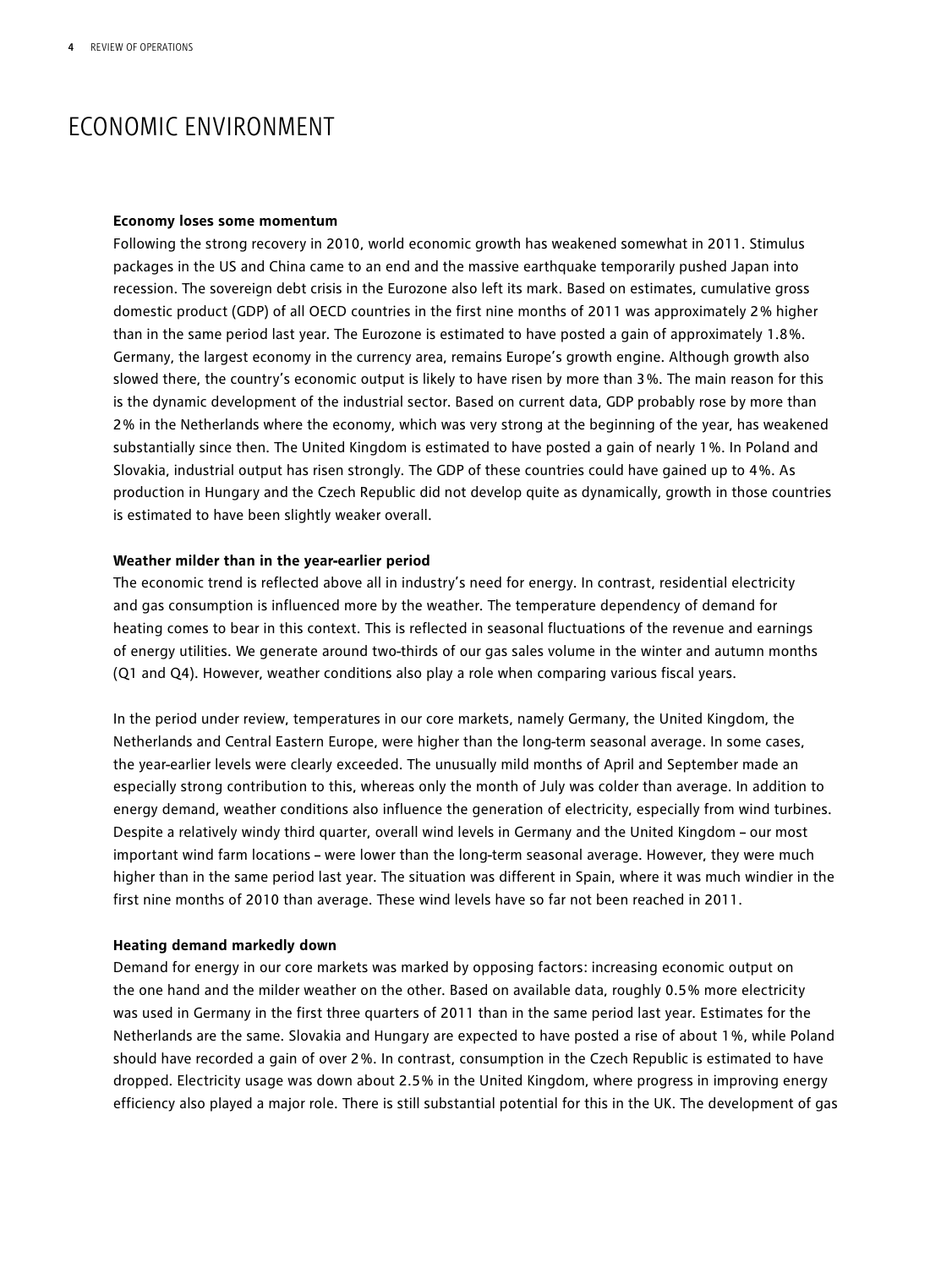consumption was largely determined by the significant decline in demand for heating. Estimates for our gas markets in Germany, the Netherlands, the Czech Republic and Hungary all have volumes dropping by about 9 %. A decrease of 14 % was calculated for the United Kingdom.

#### **Oil price 45% higher year on year**

Fuel prices on international markets rose significantly compared to 2010. This applies especially to crude oil. In the first three quarters of 2011, a barrel of Brent crude traded at an average of US\$112, making it 45 % more expensive than in the same period last year. However, the price increase in euro terms was lower (34 %) due to the depreciation of the dollar. Developments on oil markets were determined in part by strong demand in Asia's fast-growing economies. Furthermore, numerous investors fearing inflation put their money in commodities, which drove up prices. Another factor was the political unrest in North Africa and the Middle East, which resulted in production shortfalls in several countries and gave rise to the concern that oil supplies may tighten further. Starting in the second quarter, however, the situation on the oil market eased somewhat. Contributing to this was that the consumption forecasts for the USA and China were lowered and the International Energy Agency announced that it would sell parts of its strategic reserves.

#### **Gas becomes much more expensive**

As a large proportion of gas imports to Continental Europe is based on long-term agreements linked to the price of oil, developments on the oil market also influence the price of gas. However, this typically occurs with a time lag of several months. In addition to the long-term oil-indexed supply contracts, trades of freely available quantities with shorter terms increasingly determine the situation on gas markets. Oil does not have a direct impact on the formation of prices for such types of transactions. Major trading hubs are the National Balancing Point (NBP) in the United Kingdom and the Title Transfer Facility (TTF) in the Netherlands. Since 2009, prices on these markets have been far below those of oil-indexed contracts. In the meantime, some long-term agreements have been revised. Some of the contractual volumes are now settled at wholesale gas spot prices instead of being indexed to oil.

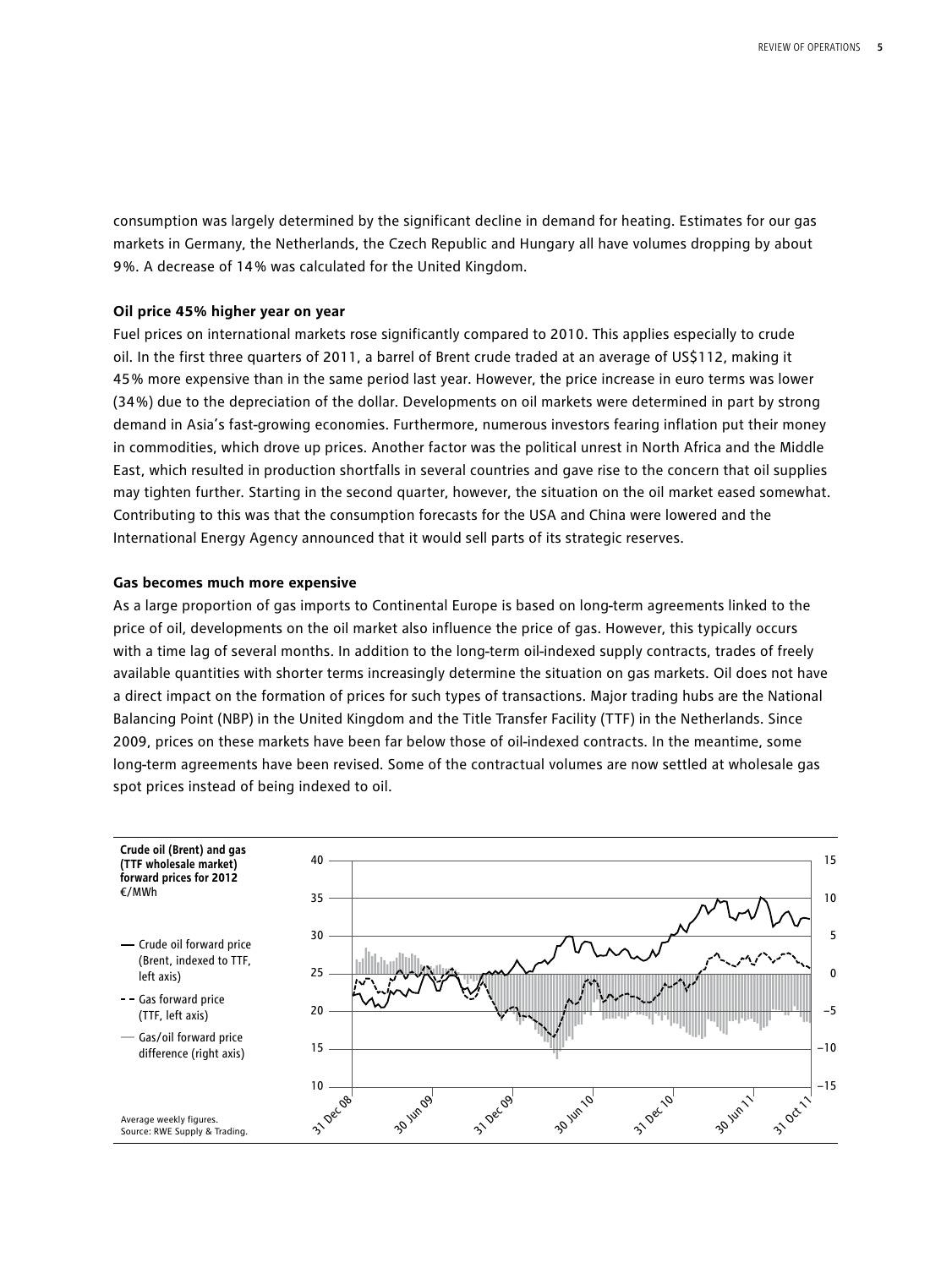

Prices of gas imports to Germany were an average of 30 % higher than in the first three quarters of 2010. This was largely due to the continued boom on oil markets. Quotations at Europe's gas trading points were also up. The TTF spot price in the period under review averaged €23 per megawatt hour (MWh), up €6 on the comparable figure in 2010. In forward trading, contracts for delivery in the coming calendar year (2012 forward) sold for €26 per MWh on the TTF wholesale market. This is €7 more than what was paid for the 2011 forward in the first three quarters of 2010.

In Germany, residential gas tariffs were about 4 % up on last year's comparable period. For industrial enterprises, they were 15 % higher, as prices in this customer segment react much faster to developments on the wholesale market. Gas also became much more expensive in our other markets. Households and industrial enterprises had to pay 7 % and 20 % more in the Netherlands, 5 % and 24 % more in the United Kingdom and 11 % and 23 % more in the Czech Republic. In Hungary, prices rose by 11 % for residential customers, whereas for industrial enterprises they went against the trend, dropping by 8 %.

#### **Demand on hard coal markets stable**

Thermal coal also became more expensive. In the first three quarters, a metric ton cost an average of US\$124 (including freight and insurance) in Rotterdam spot trading. This is US\$38 more than in the same period last year. Despite the slight cooling of the economy, sea freight volume remained high. Marginally weaker demand in Asia was contrasted by an increase of imports in the Atlantic basin. Sea freight rates are a major component of hard coal quotations. They amounted to US\$10 per metric ton for the standard route from South Africa to Rotterdam, down US\$2 year on year. Demand for sea cargo has continued to increase, but this was more than offset by expansion in shipping capacity.

The German Federal Office of Economics and Export Control (BAFA) determines the price of hard coal produced in Germany based on quotations for imported hard coal. Therefore, the BAFA price follows developments on international markets, albeit with a time lag. No figure was available for the first three quarters of 2011 when this report went to print, but experts estimate it to be €105 per metric ton of hard coal unit. This would be €22 more than in the same period last year.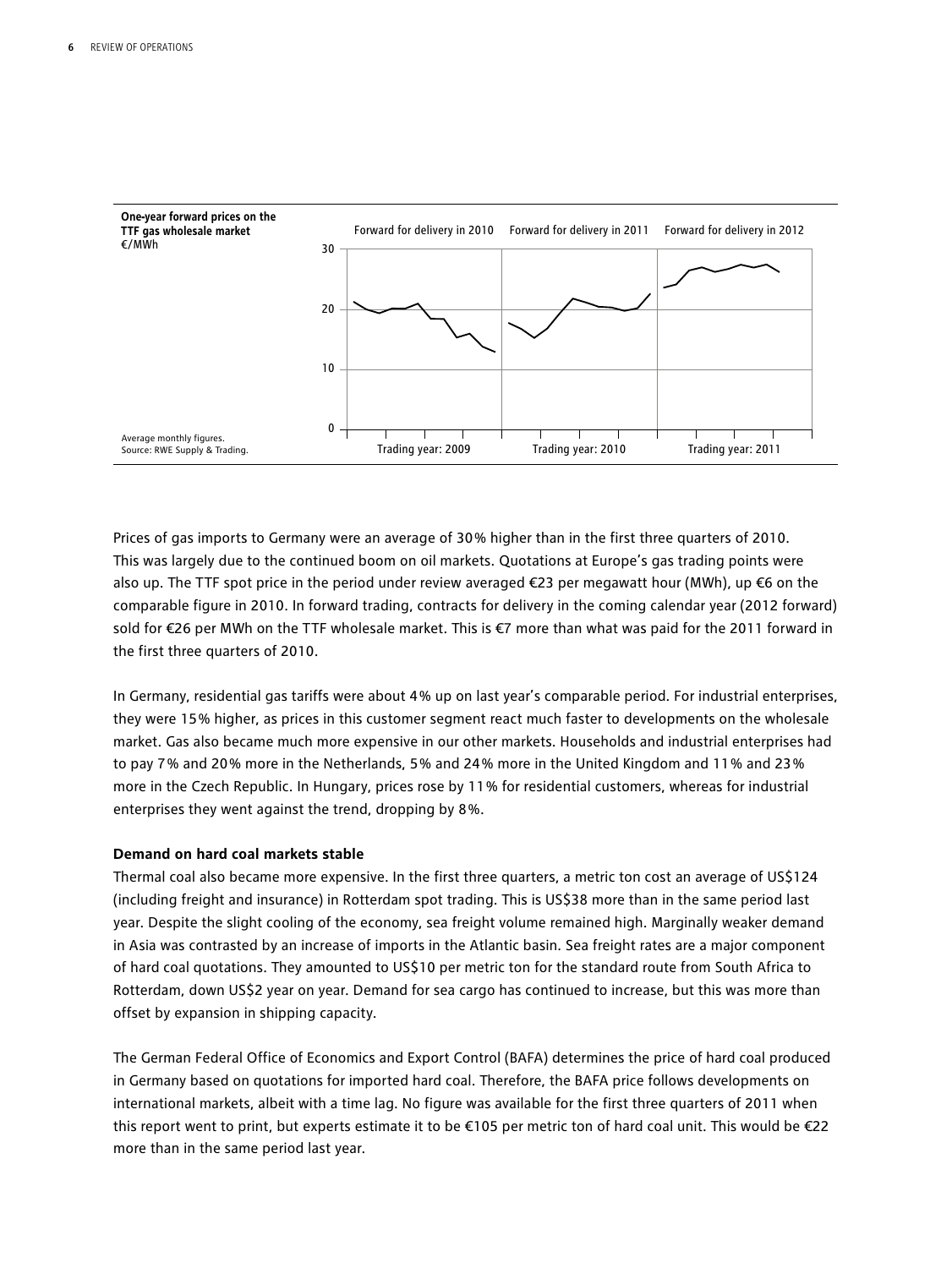

#### Fears concerning the economy weigh on the price of CO<sub>2</sub> emission allowances

European trading of CO<sub>2</sub> emission allowances (referred to as EU Allowances – EUAs) was characterised by significant price fluctuations in the period being reviewed. Certificates became much more expensive at the start of 2011. EUAs for 2011, which were quoted at  $\epsilon$ 14.40 per metric ton of CO<sub>2</sub> at the beginning of the year, occasionally cost over €17 in spring. The reaction of the German government to the disaster at the Fukushima nuclear power plant in the middle of March was a major contributing factor. The forced shut down of eight of Germany's 17 reactors caused the need for certificates to rise. This is because the electricity generated by nuclear reactors is nearly free of carbon dioxide and some of this production must now be replaced with generation from more emission-intensive plants such as hard coal and gas-fired power stations. Nevertheless, emission allowances started to become much cheaper again in June. At the end of October, EUAs traded slightly above the €10 mark. The major reason was that the sovereign debt crisis in the Eurozone came to a head. Its negative impact on industry's economic output is also reflected in a reduced need for emission allowances. Furthermore, the publication of a draft EU directive to improve energy efficiency also put prices under pressure as the implementation of the directive would further dampen CO<sub>2</sub> emissions. In addition, Poland blocked the EU's plans to lift the emission reduction target for 2020 from 20% to 25% compared to 1990. Furthermore, it became known that, starting at the end of the year, the European Investment Bank intends to auction off a total of 300 million certificates for the third trading period, which stem from the new entrant reserve.

Averaged for the first three quarters, EUAs for 2011 traded at €14.60. This is slightly more than what was paid for 2010 certificates in the year-earlier period. Certified Emission Reductions (CERs) which cost an average of €11, were €1.40 cheaper than in 2010. At the end of October, they cost a mere €7. CERs are credits earned from emission-reducing measures taken in developing and newly industrialising countries. European companies may cover domestic emissions up to a predetermined level by submitting such certificates.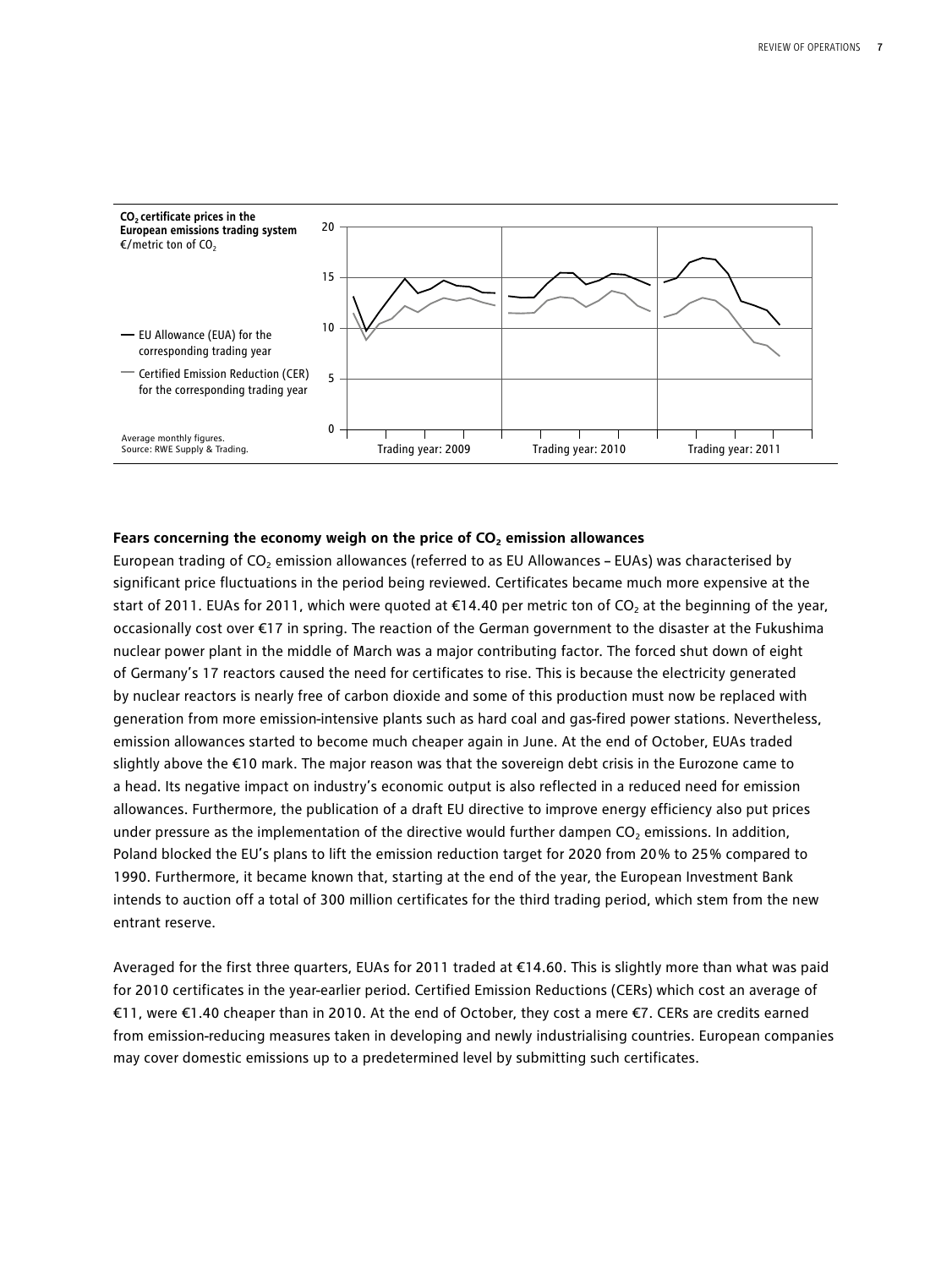

#### **Higher wholesale electricity prices**

The rise in fuel prices and the acceleration of Germany's nuclear phase-out clearly left their mark on electricity wholesale markets. In spot trading at the EEX Energy Exchange in the first nine months of 2011, base-load power sold for an average of €52 per MWh, while peak-load electricity settled at €61 per MWh. At €42 and €52, the comparable year-earlier figures were much lower. Quotations in German electricity forward trading were also up. This is because market participants expect to see higher fuel costs continuing in the medium term. In addition, the decisions taken by the German government regarding the nuclear phase-out had an impact on quotations. Supply contracts for the coming calendar year (2012 forward) traded for an average of €57 per MWh of base-load power and €70 per MWh of peak-load power. An average of €50 and €66 was paid for 2011 forwards a year earlier.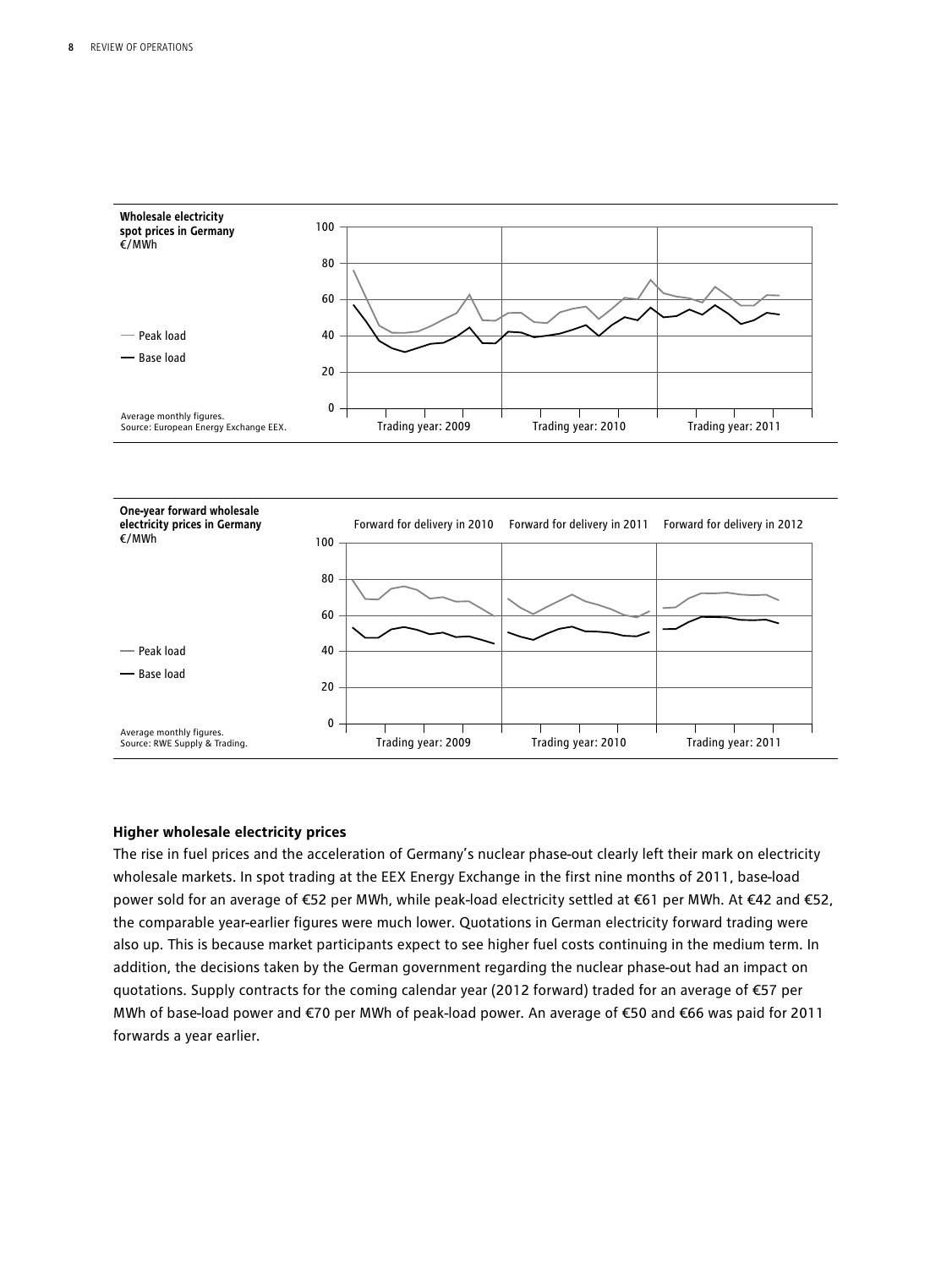We sell forward nearly all of the output of our power plants in order to reduce short-term volume and price risks. Therefore, current electricity prices only had a minor impact on our income in the period under review. What is much more decisive is the price at which we concluded electricity contracts for delivery in 2011 in preceding years. In the 2009/2010 trading period, the 2011 German base-load forward traded at an average of €52 per MWh. The comparable average for the 2010 forward in 2008/2009 was €59 per MWh. Electricity was therefore €7 per MWh cheaper for 2011 than for 2010. This is partly due to the development of fuel prices, which reached record levels in the middle of 2008 before temporarily experiencing a significant drop.

When concluding electricity forward sales, we usually procure the fuel and  $CO<sub>2</sub>$  emission allowances required to generate the electricity and secure their prices at the same time as signing the supply agreement. First and foremost, this applies to the output of our hard coal and gas-fired power plants. The earnings of these power stations are predominantly influenced by clean dark spreads (hard coal) and clean spark spreads (gas). These are calculated by deducting the cost of the respective fuel used and of emission allowances from the price of electricity. On average, the spreads we realised through forward sales for 2011 were lower than last year's comparable figures. This also applies to electricity generated by our German lignite-fired and nuclear power stations, the fuel costs of which are relatively stable. Therefore, the spreads of these plants usually trend in the same direction as electricity prices.

In the German end-customer business, electricity prices rose further. Many supply companies bought electricity at prices that were lower than in 2010, however, levies included in power bills in accordance with the German Renewable Energy Act (REA) rose significantly. This is due to increasing amounts of electricity from renewables being fed into the grid as a result of the continued expansion of wind, biomass and, above all, solar generation capacity. Electricity tariffs charged to households and small commercial enterprises in the first three quarters of 2011 were an average of 7 % higher than in the same period last year. Prices paid by industrial companies, which were slightly more than 10% higher, track developments on the spot market in some cases.

Quotations for UK wholesale electricity were also up. The average price on the spot market was £49 ( $\epsilon$ 56) per MWh of base-load power and £54 (€62) per MWh of peak-load power, increasing by £10 compared to 2010 in both cases. In the UK electricity forward market, contracts for delivery in the 2012 calendar year were settled for an average of £55 (€63) per MWh of base-load power in the first nine months of 2011. Compared to what was paid for the 2011 forward in the same period last year, this corresponds to a rise of £11. Peak-load power rose in price by £12, climbing to £62 (€71) per MWh.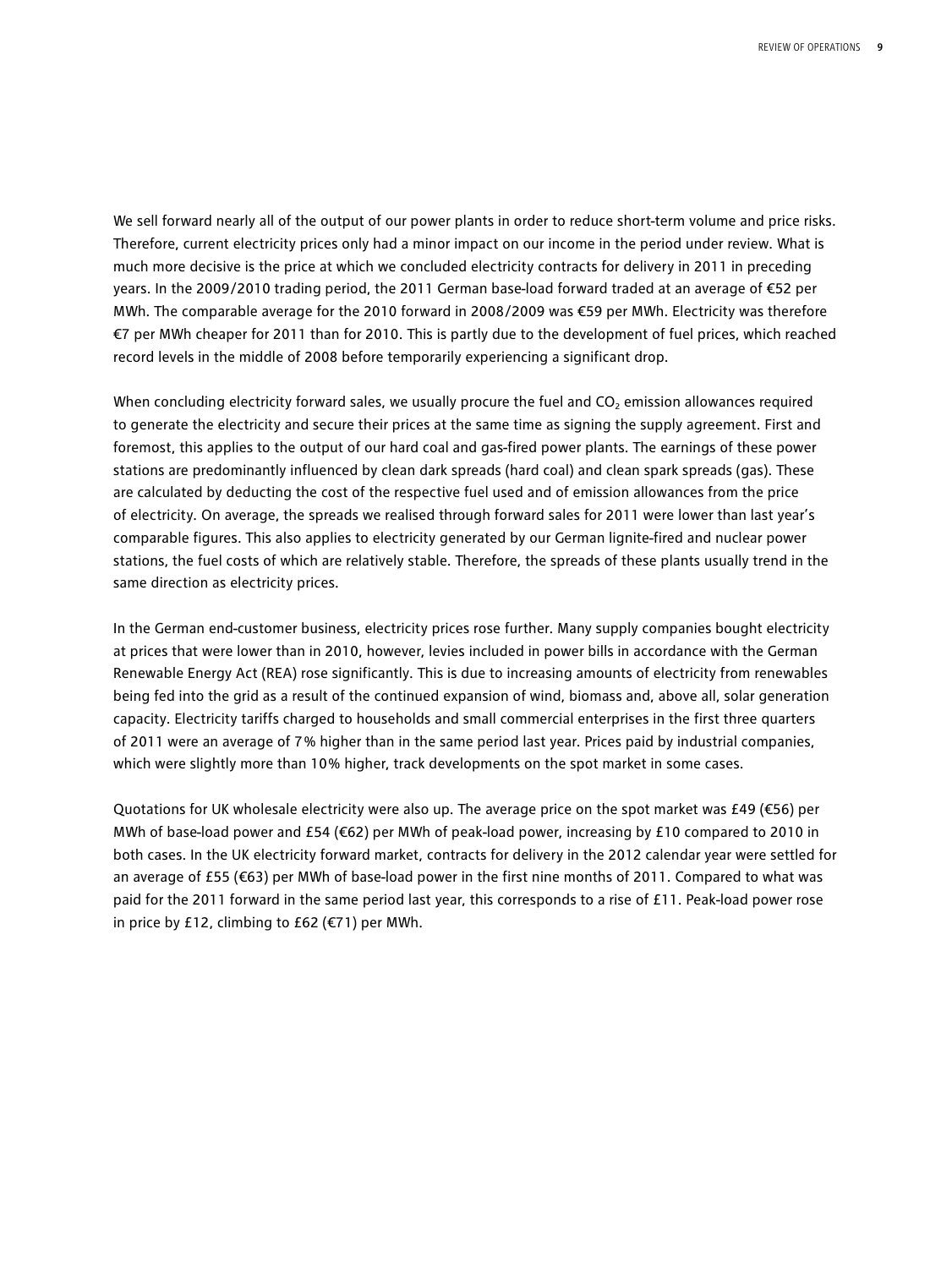

Most of the electricity we generate outside Germany is also sold forward. As our generation portfolio in the United Kingdom largely consists of hard coal and gas-fired power plants, the earnings trend is influenced by the clean dark spreads and clean spark spreads realised by RWE npower. The former were marginally better and the latter were slightly weaker than in the comparable period in 2010.

The majority of UK energy suppliers raised their electricity tariffs for customers at the end of 2010 or during the course of this year. As a result, prices for households and small commercial enterprises were on average more than 7 % higher than in the first nine months of 2010. Industrial customers had to pay 5 % to 6 % more.

In the Netherlands, wholesale electricity prices displayed a development similar to that in Germany. The clean dark spreads and clean spark spreads we realised there were down on last year's comparable levels. In the end-customer business, prices were marginally up, increasing by nearly 3 % for households and nearly 2 % for industrial customers.

End-customer prices in our Central Eastern European electricity markets displayed varied developments. Households had to pay roughly 2 % more in Poland and about 5 % more in Slovakia, whereas in Hungary they paid 1.5 % less. Electricity supplied to industrial customers in Poland and Slovakia was over 1 % and over 4 % more expensive, respectively, whereas in Hungary it was almost 9 % cheaper.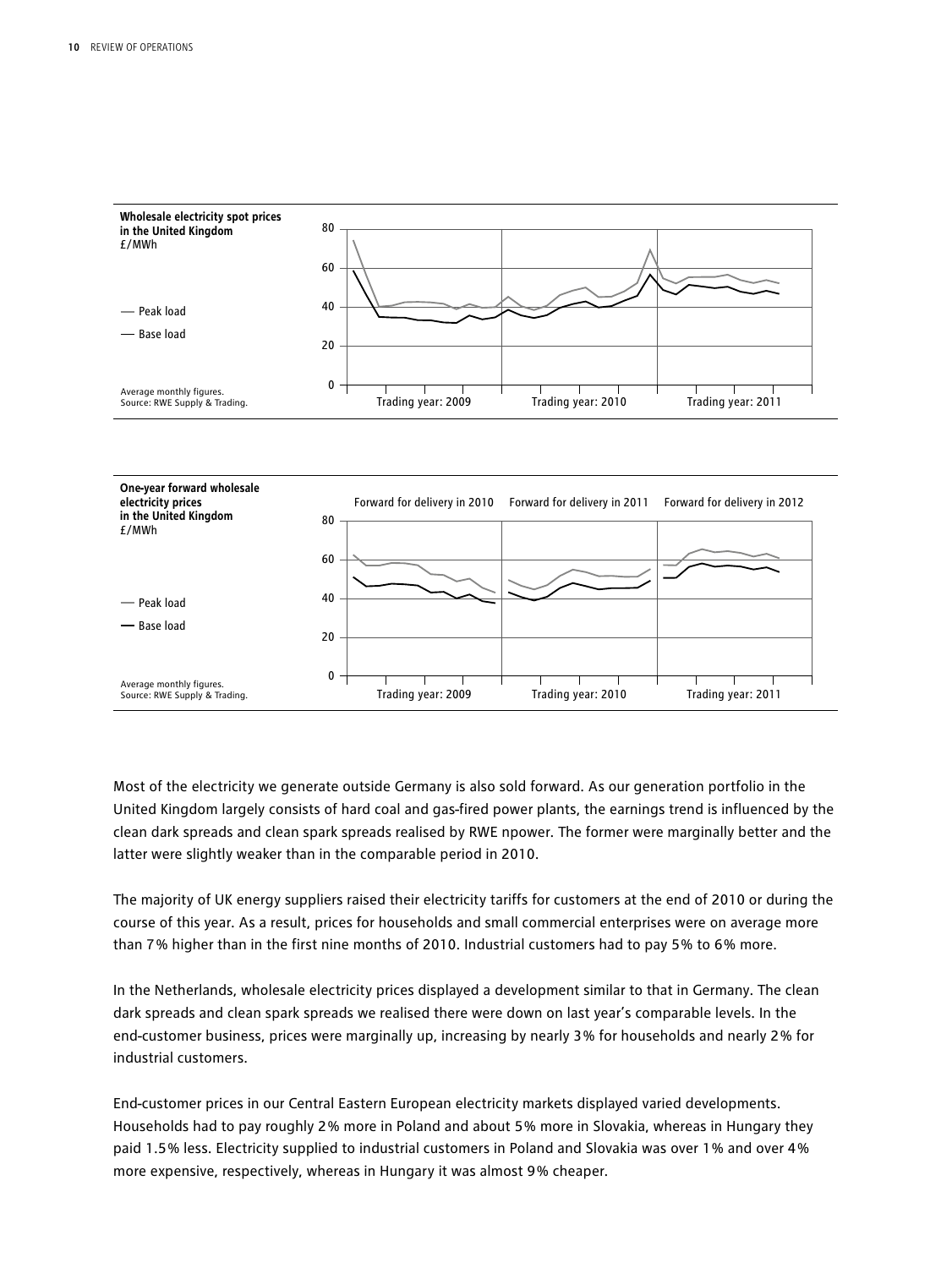# MAJOR EVENTS

## In the period under review

#### **RWE completes sale of majority of Amprion**

In early September, we completed the sale of a 74.9 % stake in the German electricity transmission system operator Amprion. Shortly prior to that, the European Commission gave us anti-trust approval. The buyer is a consortium of mostly German institutional investors active in the insurance sector and of pension funds. It is headed by Commerz Real AG, a subsidiary of Commerzbank AG. RWE still holds a minor interest in the consortium, which is up for sale.

#### **RWE acquires 30 % stake in Dutch power plant operator EPZ**

At the end of September, we acquired Energy Resources Holding B.V., which owns 30 % of EPZ, a Dutch electricity generator. EPZ operates the 485 megawatt (MW) Borssele nuclear power plant, a 406 MW hard coal-fired power station, and a small number of wind turbines. The remaining 70 % of EPZ is held by the power utility Delta N.V.

#### **RWE is rewarded for sustainability strategy**

In September, RWE qualified for inclusion in the Dow Jones Sustainability Index (DJSI) for the thirteenth time in a row. The company will therefore be represented in the DJSI World and DJSI Europe Indices for a further twelve months. The selection is based on economic, environmental and social criteria. We are one of only a few German companies to have belonged to the index family without interruption since its inception in 1999. The Dow Jones Sustainability Indices are determined and published by Sustainable Asset Management (SAM) in co-operation with Dow Jones Indexes. They are considered the world's most important group of indices for sustainable corporate governance.

Further major events have occurred in the period under review. We presented them on pages 11 and 12 of our report on the first quarter of 2011 and on pages 13 to 15 of our report on the first half of the year.

## After the period under review

#### **RWE and Gazprom continue talks regarding partnership in electricity generation**

The exclusive talks conducted between RWE and Gazprom concerning a joint venture in the field of electricity production will continue through to the end of the year. This was agreed by Gazprom CEO Alexey Miller and RWE President and CEO Jürgen Großmann in early October. The negotiations, which are being conducted on the basis of a memorandum of understanding signed on 14 July, were originally set to last for a period of three months.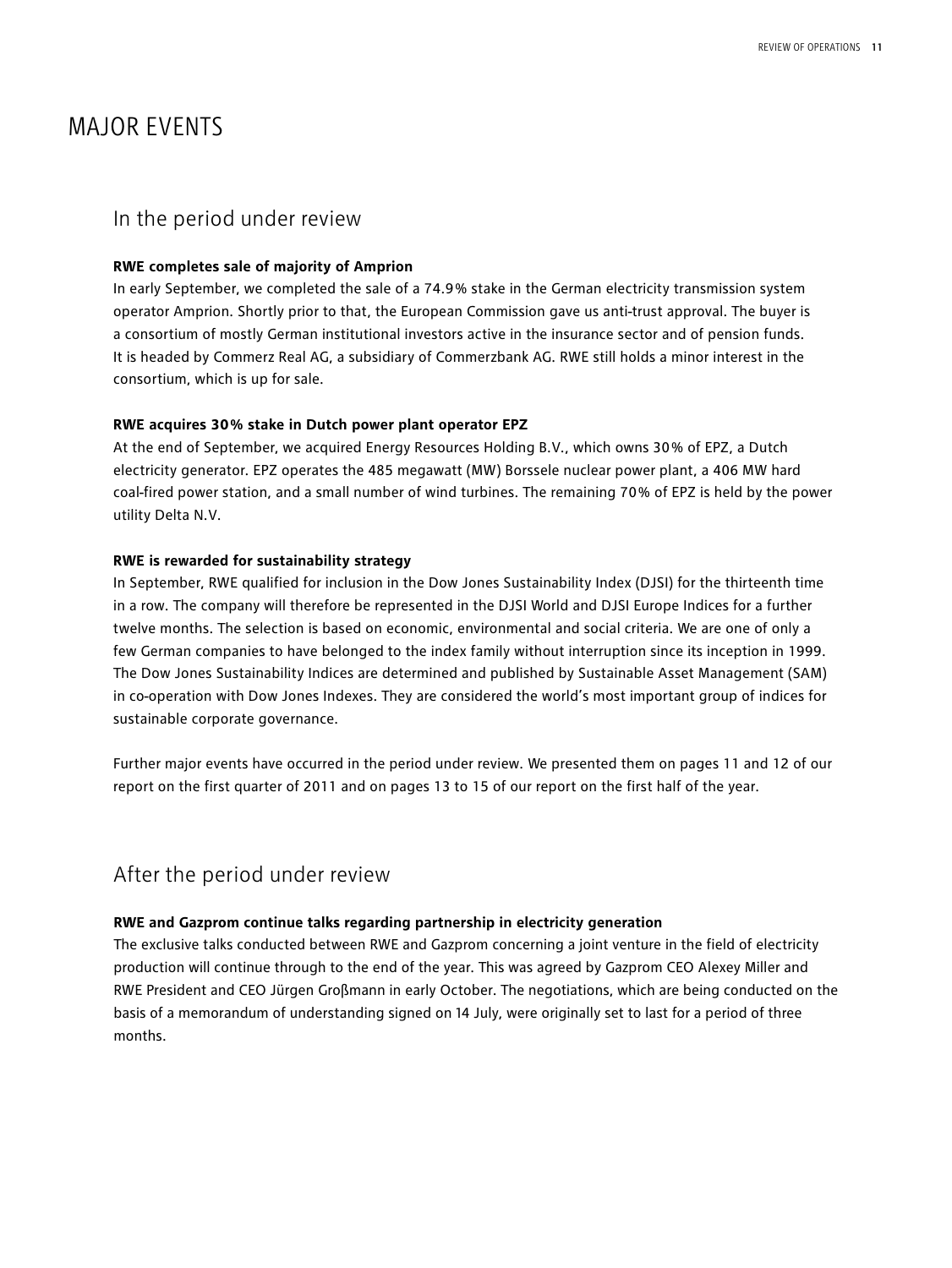#### **Fiscal courts doubt legality of nuclear fuel tax**

In October, the Munich Fiscal Court decided that, following a lawsuit filed by RWE, the Gundremmingen B nuclear power plant is not subject to the nuclear fuel tax for the time being. The judges have significant doubts concerning the legal validity of the levy, which was introduced as of 1 January 2011. They are questioning whether the new levy is a consumption tax, over which the government has legislative powers. After we replaced fuel rods in the Gundremmingen B unit, we had to pay €74 million in taxes. At the end of July, we filed a suit to have the enforcement of the tax overturned. We have subsequently been reimbursed the funds. In September, the Hamburg Fiscal Court ruled in E.ON's favour in a similar case. The main customs authorities responsible for collecting the tax have since lodged an appeal with the German Federal Fiscal Court against the rulings. The definitive decision on whether the nuclear fuel tax remains in place will be reached by the German Constitutional Court or the European Court of Justice. Until then, we will recognise the levy as a tax liability – irrespective of its enforcement. The ruling of the Munich Fiscal Court thus has no direct effects on our earnings.

#### **RWE obtains low-interest EIB loan and issues hybrid bond in Switzerland**

At the end of October, we took some important steps to finance the RWE Group over the long term. We obtained a €645 million low-interest programme loan with a maturity of nine years from the European Investment Bank (EIB). The funds will serve to finance capital expenditure on our electricity distribution network. In addition, we have become the first German industrial enterprise to issue a hybrid bond in Switzerland, which also contributed to further improving our capital structure. The issuance totalled CHF 250 million. The RWE bond has a 5.25 % annual coupon at an issue rate of 100 %, with a tenor of slightly more than 60 years. We can redeem it no earlier than April 2017. Eligible subscribers were investors domiciled in Switzerland as well as institutional investors. Hybrid bonds are a mix of equity and debt financing, so that they are recognised in our net debt on a 50 % basis. Deviating from this, International Financial Reporting Standards (IFRS) may stipulate that the bonds be fully classified as equity or debt, depending on the terms and conditions. Due to its limited tenor, our Swiss hybrid must be fully recognised as debt on the IFRS balance sheet. Conversely, the €1.75 billion hybrid bond we issued last year is classified as equity due to its theoretically perpetual tenor.

#### **Slight decline in returns on equity for network capex in Germany**

In early November, the German Network Agency set the returns on equity (RoE) for investments in electricity and gas networks for the upcoming five-year regulatory period. The allowable RoE will be 9.05 % (before corporate tax) for capital spent on new assets (capitalised after 2005) and 7.14 % for old assets. The new rates become effective as of 1 January 2013 for gas network operators and as of 1 January 2014 for electricity network operators. The current allowed returns on equity are 9.29 % and 7.56 %, respectively. The key factors in the German Network Agency's decision were the development of the general level of interest rates on capital markets and the assessment of company risk. The network regulator had initially intended to reduce returns on equity much more. However, in our opinion, this would have jeopardised the much-needed expansion of networks in Germany.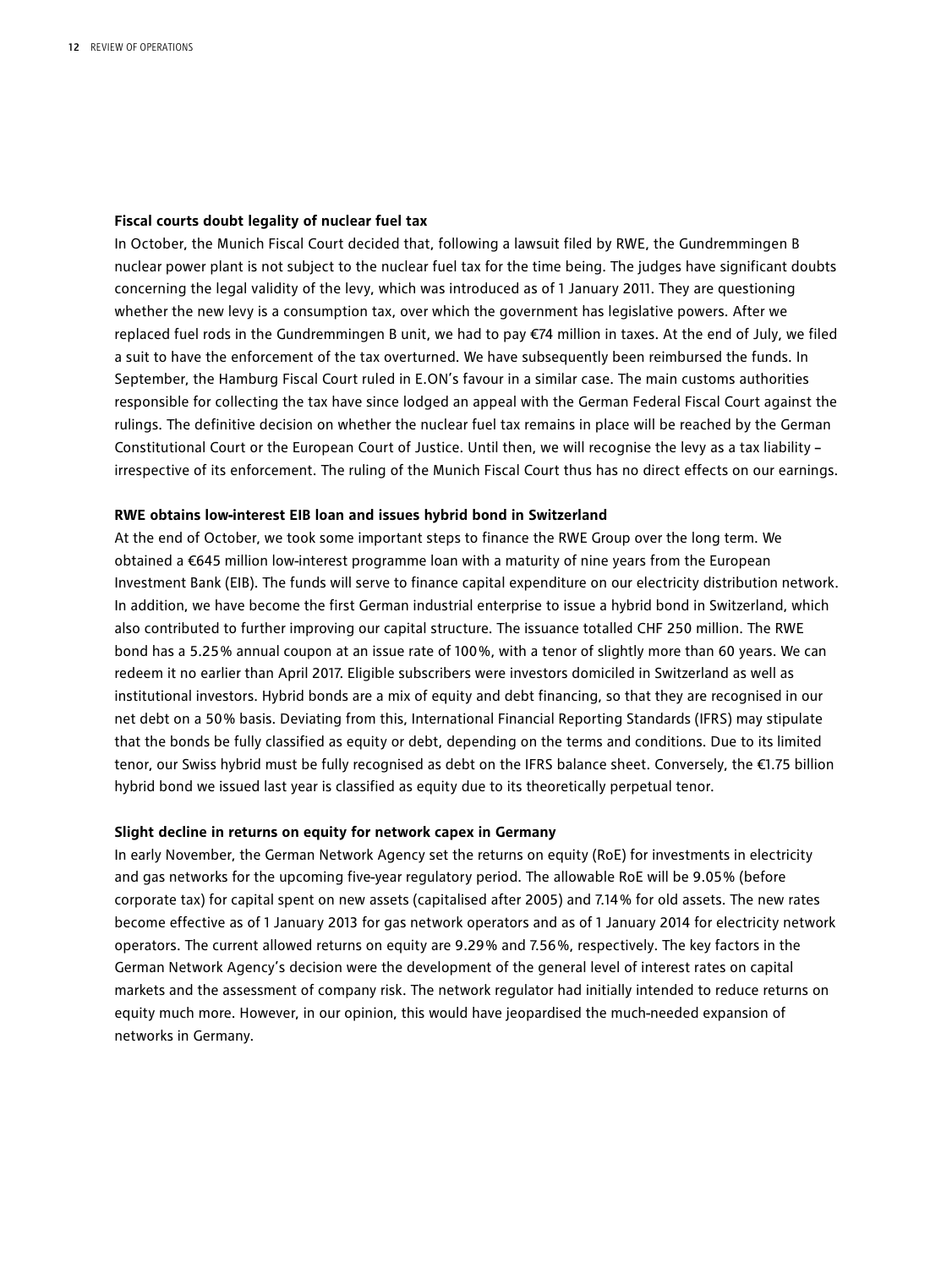# NOTES ON REPORTING

#### **Commentary on the segment structure**

With effect from 1 January 2011, several reorganisation measures, which we described on page 69 of the 2010 Annual Report, became effective. However, they did not change the Group's segment structure. As before, the RWE Group is made up of the following seven divisions.

- Germany: This division consists of the Power Generation and Sales/Distribution Networks Business Areas. The first one includes RWE Power's activities and the second one encompasses RWE Deutschland (formerly RWE Rheinland Westfalen Netz). RWE Vertrieb (including eprimo, RWE Energiedienstleistungen and RWE Aqua), RWE Effizienz, the investments of the former RWE Rheinland Westfalen Netz (including RWE Gasspeicher) and our German regional companies are managed via RWE Deutschland AG. The regional companies operate to a small extent their own electricity generation facilities, as well as overseeing the network and end-customer operations. The Sales/Distribution Networks Business Area also includes some non-German activities: our minority interests in Austrian-based KELAG and Luxembourg-based ENOVOS as well as our water operations in Zagreb, Croatia, which are run by RWE Aqua.
- Netherlands/Belgium: This is the division under which we report on Essent, which was acquired as of 30 September 2009, and RWE Energy Nederland, which is now part of Essent. Some of Essent's activities have subsequently been assigned to other divisions. We started disclosing the company's energy trading under Trading/Gas Midstream on 1 January 2010, and since 1 January 2011, the latter has also encompassed parts of Essent's gas midstream business. Wind-based generation has been assigned to the Renewables Division since 1 January 2010, and the German gas storage activities were transfered to the Germany Division as of 1 April 2010.
- United Kingdom: This segment comprises RWE npower, i.e. our UK generation and supply businesses, with the exception of electricity production from renewables, which is overseen by RWE Innogy.
- Central Eastern and South Eastern Europe: This division encompasses our activities in the Czech Republic, Hungary, Poland, Slovakia and Turkey. In the Czech Republic, we focus on the supply, distribution, supraregional transmission, transit and storage of gas. In 2010, we started marketing electricity there as well. In Hungary, we cover the entire electricity value chain, from production through to the operation of the distribution system and supply, and are also active in the gas and water supply businesses via minority stakes. Our Polish operations consist of the distribution and supply of electricity. In Slovakia, we are active in the electricity network and electricity end-customer businesses via our minority interest in VSE and in the gas supply sector via RWE Gas Slovensko. In Turkey, we are building a gas-fired power station with a partner. The newly established RWE East, headquartered in Prague, Czech Republic, started overseeing the companies belonging to the Central Eastern and South Eastern Europe Division in 2011. One exception is NET4GAS, the operator of our Czech long-distance gas network business. To comply with regulatory requirements, this company is assigned directly to RWE AG. However, it is still part of the Central Eastern and South Eastern Europe Division for reporting purposes.
- Renewables: This division comprises the activities of RWE Innogy, which specialises in electricity and heat production from renewable sources.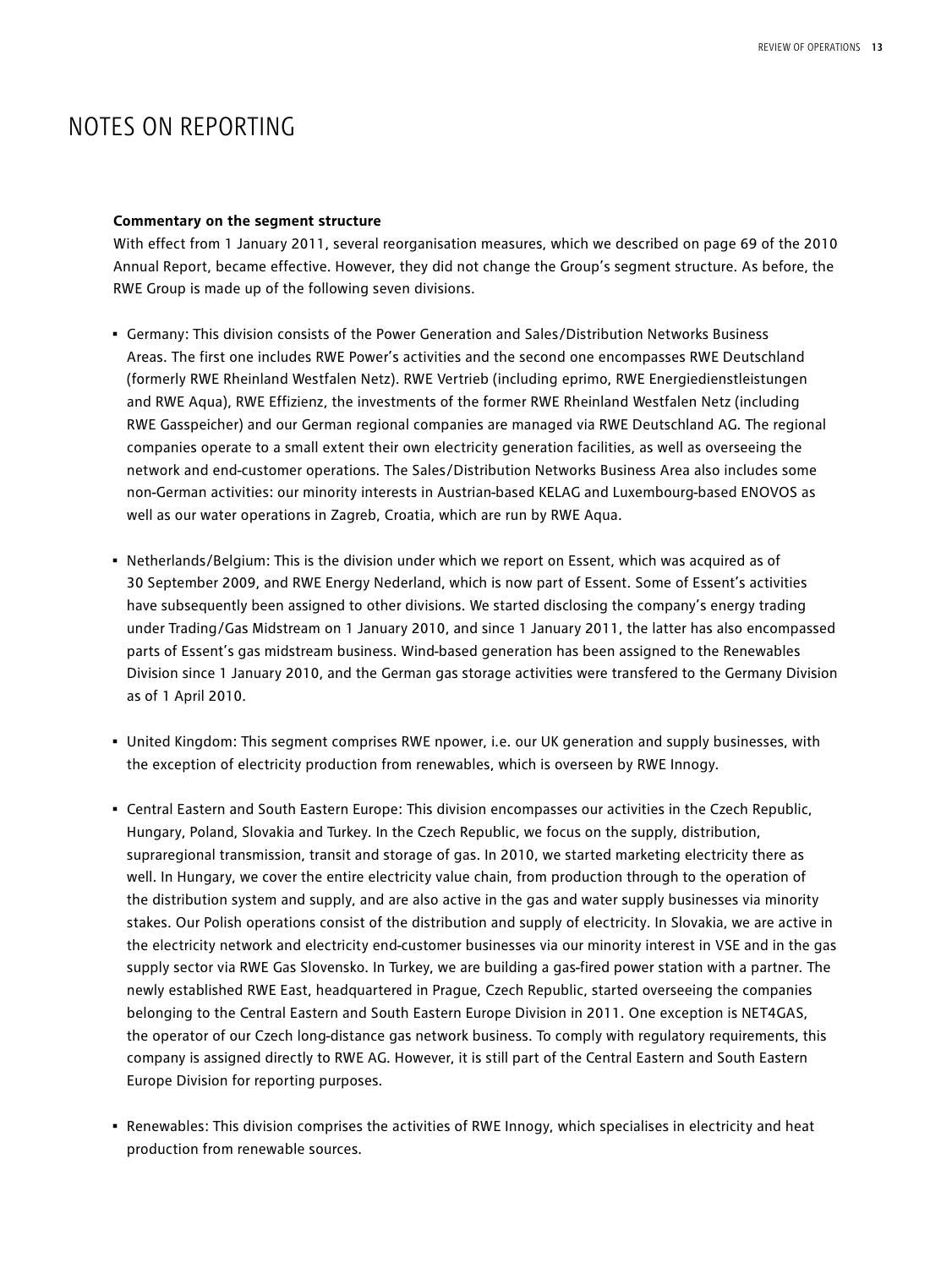- Upstream Gas&Oil: This segment consists of RWE Dea's business. The company produces gas and oil, focusing on Europe and North Africa.
- Trading/Gas Midstream: This is the item under which we report on RWE Supply & Trading, which is responsible for our energy trading activities and most of our gas midstream business. Furthermore, the division supplies major German industrial and corporate customers with electricity and gas. However, parts of these activities were transferred to RWE Deutschland with effect from 1 January 2011.

The 'Other, consolidation' item includes the Group holding company, RWE AG, as well as our internal service providers, namely RWE Service, RWE IT and RWE Consulting, as well as RWE Technology. Thyssengas, the longdistance gas network operator we sold on 28 February 2011, is still considered in the January and February figures. We also report Amprion in this item. As we have only held a minority stake in the transmission system operator since September, we have started accounting for it using the equity method. Revenue and capital expenditure for the period thereafter are no longer included in the Group's figures. Amprion continues to contribute to both RWE's EBITDA and operating result, on the basis of prorated income after tax.

#### **Full consolidation of the German regional utility NVV**

We started considering NVV AG and its majority interests (including Niederrheinwerke Viersen, NEW Netz and Stadtwerke Tönisvorst) in the consolidated financial statements as fully consolidated companies with effect from 1 January 2011. Headquartered in Mönchengladbach, NVV is one of the leading utilities in the Lower Rhine region. To date, it has been an associated company of RWE Deutschland and has been accounted for using the equity method.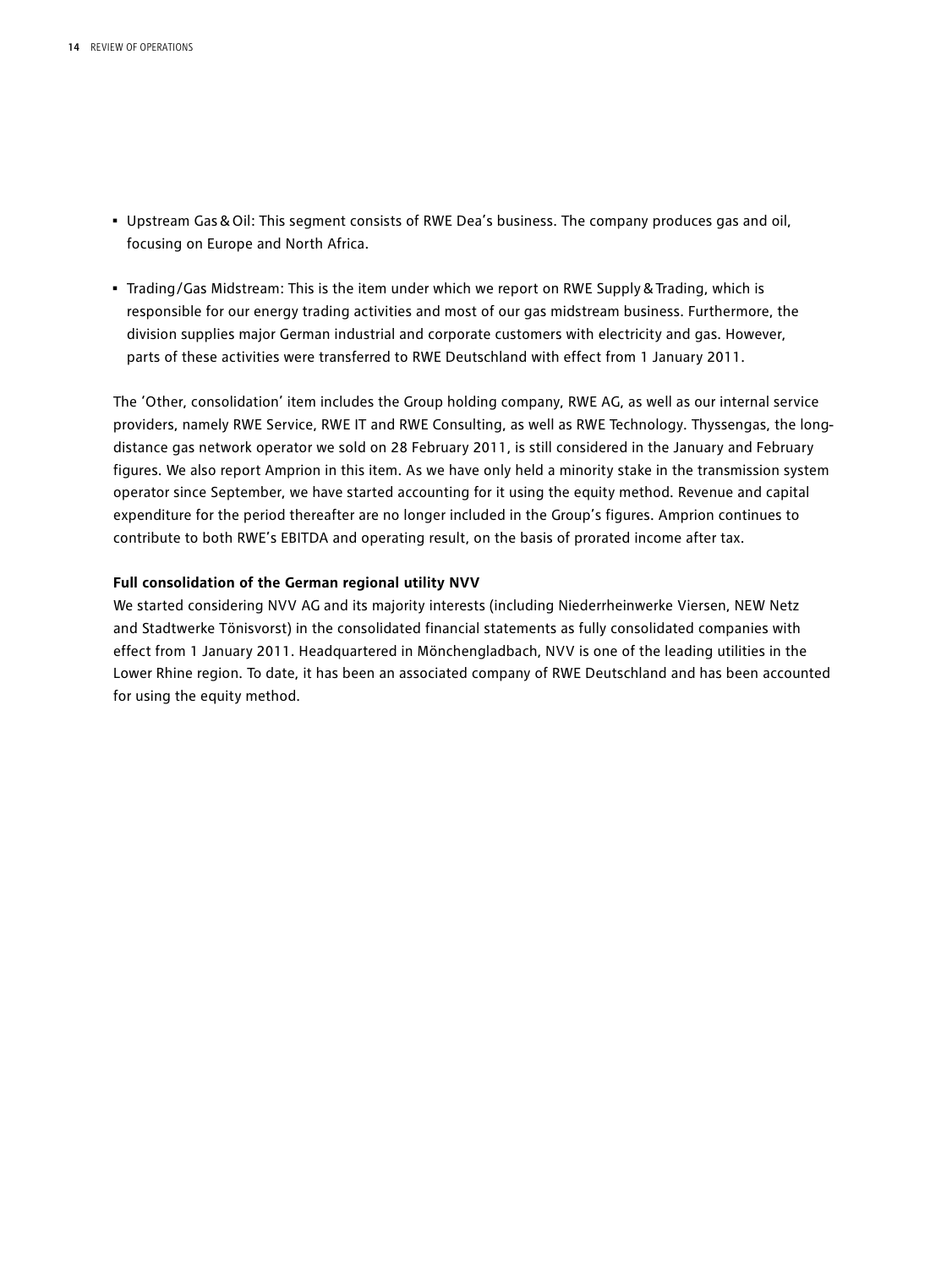# Business Performance

| <b>Electricity production</b><br>by division<br>January - September |                    | Germany            |                          | Netherlands/<br>Belgium  | United Kingdom    |                          | Central Eastern<br>Eastern Europe | and South                | Renewables |                          |                   | <b>RWE Group</b>  |
|---------------------------------------------------------------------|--------------------|--------------------|--------------------------|--------------------------|-------------------|--------------------------|-----------------------------------|--------------------------|------------|--------------------------|-------------------|-------------------|
| <b>Billion kWh</b>                                                  | 2011               | 2010               | 2011                     | 2010                     | 2011              | 2010                     | 2011                              | 2010                     | 2011       | 2010                     | 2011              | 2010              |
| In-house generation                                                 | 112.6 <sup>1</sup> | 121.0 <sup>1</sup> | 8.4                      | 10.3                     | 21.2              | 22.3                     | 4.5                               | 4.2                      | 4.4        | 4.2                      | 151.1             | 162.0             |
| Lignite                                                             | 49.6               | 48.2               | $\overline{\phantom{a}}$ | $\blacksquare$           |                   | $\overline{\phantom{0}}$ | 4.4                               | 4.1                      |            | $\overline{\phantom{0}}$ | 54.0              | 52.3              |
| Hard coal                                                           | 24.6               | 27.7               | 3.7                      | 4.2                      | 4.8               | 5.8                      |                                   | $\overline{\phantom{a}}$ | 0.1        | 0.1                      | 33.2              | 37.8              |
| Nuclear                                                             | 27.2               | 33.9               | $\overline{\phantom{0}}$ | $\overline{\phantom{a}}$ |                   | $\overline{\phantom{a}}$ |                                   | -                        |            | $\overline{\phantom{a}}$ | 27.2              | 33.9              |
| Gas                                                                 | 8.9                | 8.5                | 3.7                      | 4.8                      | 16.4              | 16.5                     | 0.1                               | 0.1                      | 0.1        | 0.1                      | 29.2              | 30.0              |
| Renewable energy                                                    | 1.0                | 1.0                | 1.0                      | 1.3                      |                   | $\overline{\phantom{a}}$ |                                   | $\overline{\phantom{0}}$ | 4.2        | 4.0                      | 6.2               | 6.3               |
| Pumped storage, oil, other                                          | 1.3                | 1.7                | $\overline{\phantom{a}}$ | $\overline{\phantom{a}}$ |                   | $\overline{\phantom{a}}$ |                                   | -                        |            | $\overline{\phantom{a}}$ | 1.3               | 1.7               |
| Electricity purchased                                               |                    |                    |                          |                          |                   |                          |                                   |                          |            |                          |                   |                   |
| from third parties                                                  | 23.8               | 19.8               | 7.6 <sup>2</sup>         | 5.8 <sup>2</sup>         | 17.8 <sup>2</sup> | $16.5^2$                 | 14.0 <sup>2</sup>                 | 15.1 <sup>2</sup>        |            | $\overline{a}$           | 86.8 <sup>3</sup> | 76.2 <sup>3</sup> |
| <b>Total</b>                                                        | 136.4              | 140.8              | 16.0                     | 16.1                     | 39.0              | 38.8                     | 18.5                              | 19.3                     | 4.4        | 4.2                      | 237.9             | 238.2             |

1 Including electricity procured from power plants not owned by RWE that we can deploy at our discretion on the basis of long-term agreements. In the first three quarters of 2011, it amounted to 16.0 billion kWh, of which 14.8 billion kWh were generated from hard coal.

2 Electricity stated was fully or partially purchased through our trading business.

3 Including purchases by RWE Supply & Trading and Amprion.

#### **Electricity generation down 7 %**

In the first three quarters of 2011, the RWE Group produced 151.1 billion kilowatt hours (kWh) of electricity, 7 % less than in last year's corresponding period. Of this, 36 % was from lignite, 22 % from hard coal, 19 % gas, and 18 % nuclear. The share of renewable energy amounted to 4 %. In-house generation and power purchases combined for a total of 237.9 billion kWh. This was essentially unchanged compared to the year-earlier figure.

- Germany: The Germany Division produced 112.6 billion kWh of electricity. It includes electricity from power plants not owned by RWE that we can deploy at our discretion on the basis of long-term agreements. These are primarily hard coal-fired units. Compared to the first nine months of 2010, generation by the Germany Division declined by 7 %. As a result of the German Government's U-turn in energy policy following the reactor accident at Fukushima, our Biblis A and B units have not been allowed to produce electricity since March (see commentary on page 23). Our hard coal power stations were also used less than in the same period last year, because market conditions for these plants deteriorated.
- Netherlands/Belgium: Essent's nine-month electricity production was down 18 % to 8.4 billion kWh. Capacity utilisation at our Dutch gas-fired power plants in particular was markedly down, owing to unfavourable market conditions. In addition, in April we took a unit of the Amer hard coal-fired power plant offline for planned maintenance. The facility is scheduled to go back online in November.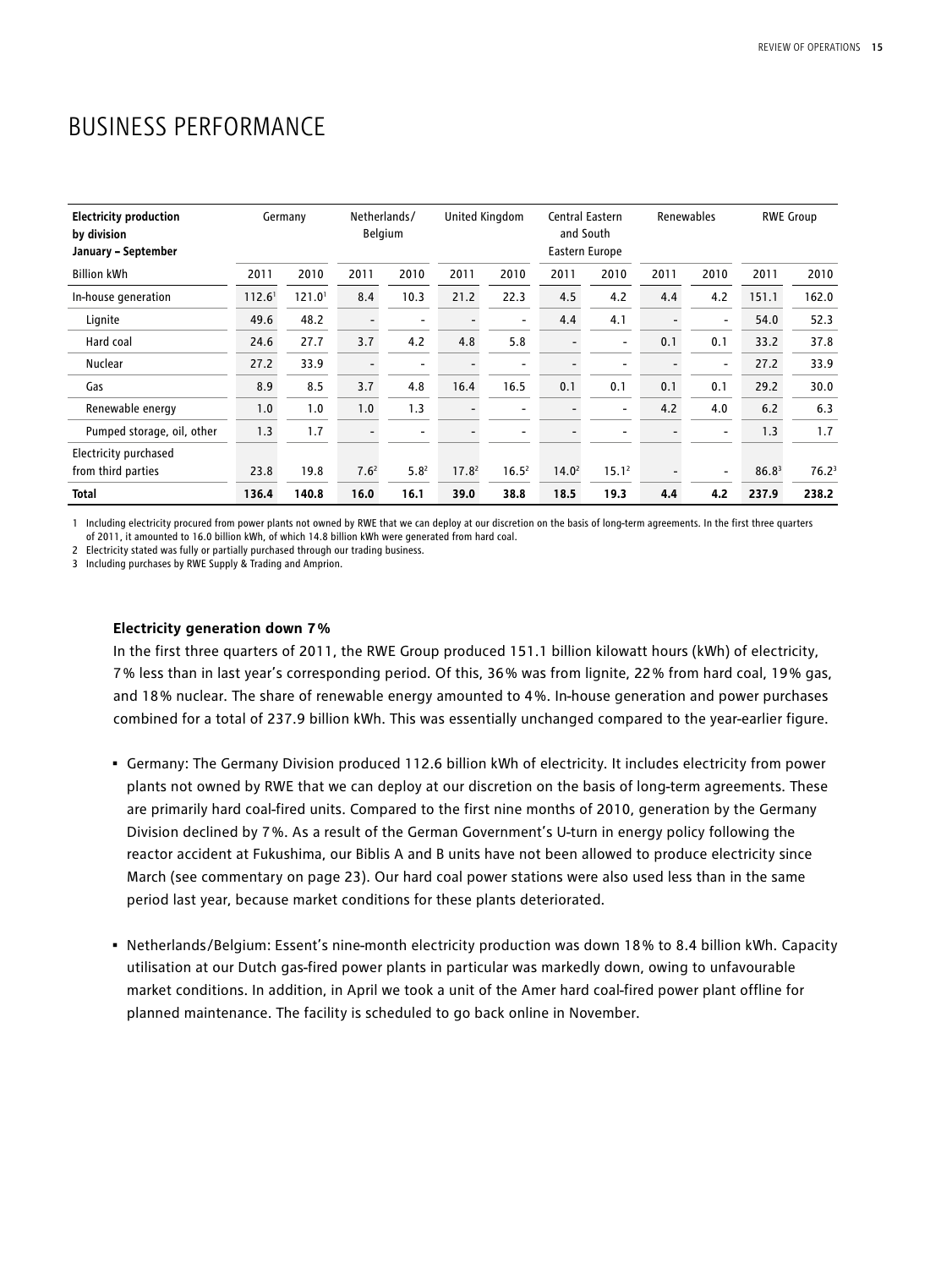- United Kingdom: RWE npower contributed 21.2 billion kWh to our electricity generation, 5 % less than in the same period last year. Our three hard coal units at Tilbury have been offline since March as we are converting them to biomass-fired facilities. The commissioning of our new gas power station at Staythorpe had a positive impact. The plant has an aggregate net installed capacity of 1,650 MW and began commercial operation in the second half of 2010. However, two of the four units were taken offline in April 2011 because their transformers had to be replaced by the manufacturer. One of these units was ramped up again at the beginning of September.
- Central Eastern and South Eastern Europe: At 4.5 billion kWh, generation by this division was a little higher year on year. Almost all of it is allocable to the Hungarian lignite-based power producer Mátra.
- Renewables: This division generated 4.4 billion kWh of electricity, nearly entirely from renewable sources. There was a marginal rise in production compared to 2010, primarily due to the growth of our wind power capacity. During 2010, we commissioned four onshore wind farms: two in Poland and two in Italy, with a combined net installed capacity of 118 MW. Two small wind farms were added in the period under review: one in Italy and another in the United Kingdom. Furthermore, the first of the UK's Greater Gabbard offshore wind farm's turbines have already gone online. We hold a 50 % stake in Greater Gabbard, which is scheduled for completion in 2012 and will have a total installed capacity of 504 MW. In the period being reviewed, the utilisation of our wind power capacity lagged behind expectations due to the weather, but overall it was better than in 2010. In contrast, we generated less electricity at our German run-of-river power plants as rainfall in the spring was unusually low, causing rivers to carry less water.

In addition to in-house generation, we procure electricity from external suppliers. These purchases totalled 86.8 billion kWh, exceeding the year-earlier level by 14 %. This reflects the decline in in-house generation. Purchases include electricity which was fed into RWE's network by third parties, in accordance with the German Renewable Energy Act.

#### **RWE Dea: oil production up 12 %, gas production down 3 % year on year**

In the period being reviewed, our upstream subsidiary RWE Dea produced 2,010 million cubic metres of gas and 1,879 thousand cubic metres of oil. Converting the gas to oil equivalent and adding it to crude oil production results in a total output of 3,825 thousand cubic metres, or 24.1 million barrels. This compares to 3,683 thousand cubic metres, or 23.2 million barrels, in the first three quarters of 2010. We posted a rise of 12 % in crude oil production, in part because we commissioned an additional well in the German Mittelplate North Sea field and improved the production yield of our Danish Nini East concession by making technical adjustments. However, an even bigger role was played by our commissioning of the Norwegian Gjøa field in November 2010, where we produce not only oil but also gas. Nevertheless, gas volumes achieved by RWE Dea declined by 3% overall. The main reason was the depletion of our existing reserves in our German and UK concession areas.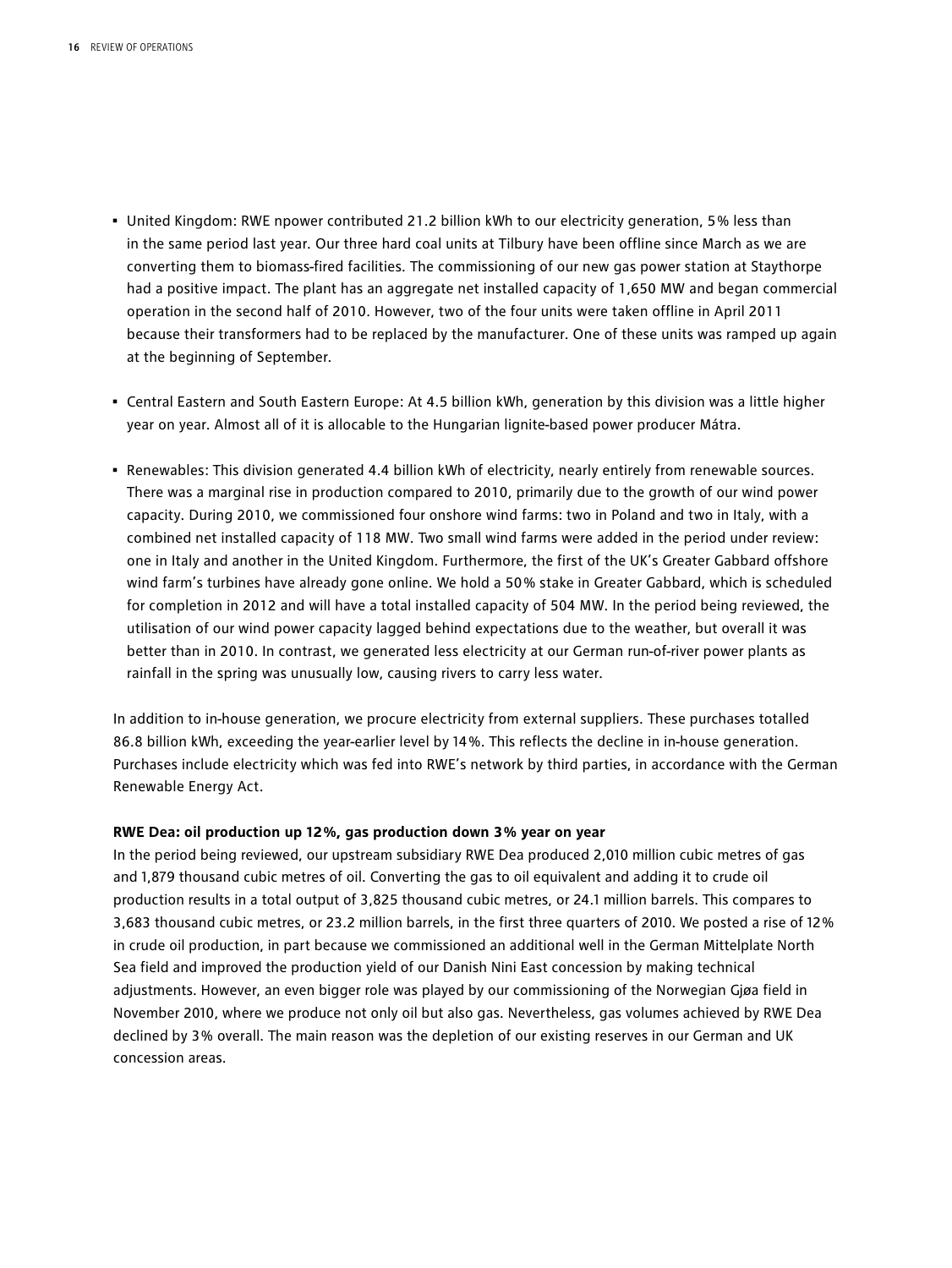| <b>External electricity</b><br>sales volume<br>January – September |      | Residential<br>and commercial<br>customers |      | Industrial<br>and corporate<br>customers |      | <b>Distributors</b>      |                          | Electricity trading      |       | Total |
|--------------------------------------------------------------------|------|--------------------------------------------|------|------------------------------------------|------|--------------------------|--------------------------|--------------------------|-------|-------|
| <b>Billion kWh</b>                                                 | 2011 | 2010                                       | 2011 | 2010                                     | 2011 | 2010                     | 2011                     | 2010                     | 2011  | 2010  |
| Germany                                                            | 18.5 | 18.7                                       | 23.7 | 21.7                                     | 42.1 | 43.0                     | $\overline{\phantom{0}}$ | $\overline{\phantom{a}}$ | 84.3  | 83.4  |
| Netherlands/Belgium <sup>1</sup>                                   | 7.8  | 8.1                                        | 7.8  | 7.4                                      |      | $\overline{\phantom{0}}$ | $\overline{\phantom{0}}$ | $\overline{\phantom{a}}$ | 15.6  | 15.5  |
| United Kingdom                                                     | 12.6 | 13.6                                       | 24.4 | 23.2                                     |      | $\overline{a}$           | $\overline{\phantom{0}}$ | $\overline{\phantom{a}}$ | 37.0  | 36.8  |
| Central Eastern and                                                |      |                                            |      |                                          |      |                          |                          |                          |       |       |
| South Eastern Europe                                               | 6.3  | 5.8                                        | 6.9  | 7.6                                      | 4.3  | 4.7                      | $\overline{\phantom{a}}$ | $\overline{\phantom{a}}$ | 17.5  | 18.1  |
| Trading/Gas Midstream <sup>1</sup>                                 |      | $\blacksquare$                             | 22.4 | 25.0                                     |      | $\overline{\phantom{a}}$ | 15.3                     | 18.3                     | 37.7  | 43.3  |
| RWE Group <sup>1,2</sup>                                           | 45.5 | 46.5                                       | 85.5 | 84.9                                     | 77.7 | 75.1                     | 15.3                     | 18.3                     | 224.0 | 224.8 |

1 Prior-year figures adjusted.

2 Including sales of the Renewables Division and of companies stated under 'Other, consolidation' (mainly Amprion).

#### **Electricity sales volume nearly unchanged**

In the first three quarters of 2011, we supplied 224.0 billion kWh of power to external customers, roughly as much as in the equivalent period last year. Electricity sales are typically slightly lower than generation levels, mainly due to transmission losses and in-house use by lignite mining operations and pumped storage power stations.

- Germany: The division sold 84.3 billion kWh of electricity, slightly more than in the first nine months of 2010. Excluding the effect of the full consolidation of NVV (see page 14) we would have recorded a marginal decline. In business with industrial and corporate customers, the transfer of parts of the key account business from RWE Supply&Trading added sales volume. In addition, we benefited from the robust economy and won new customers. In business with households and small commercial operations, we suffered volume shortfalls due to the milder weather, as users of electric storage heaters needed less power. By 30 September 2011, we were supplying 6,973,000 customers with electricity in this segment. This compares to 6,741,000 by the same point in time last year. The rise was primarily due to the full consolidation of the NVV Group, which added 360,000 electricity customers.
- Netherlands/Belgium: Essent's sales volume of 15.6 billion kWh was essentially unchanged compared to the same period in 2010. A positive effect was felt from a marginal increase in our industrial and corporate customer base. Conversely, we suffered volume losses in the residential and small commercial customer business, in part due to the weather. However, our market share was essentially unchanged. By the end of September, we were supplying electricity to 2,163,000 residential and commercial customers in the Netherlands and 170,000 in Belgium.
- United Kingdom: RWE npower supplied 37.0 billion kWh of electricity, slightly more than in 2010. We won new industrial and corporate customers. The number of households and small commercial operations we serve rose marginally, by 22,000 to 3,905,000. Despite this, sales in this customer segment declined, as the milder weather as well as progress made in the field of energy efficiency reduced electricity consumption.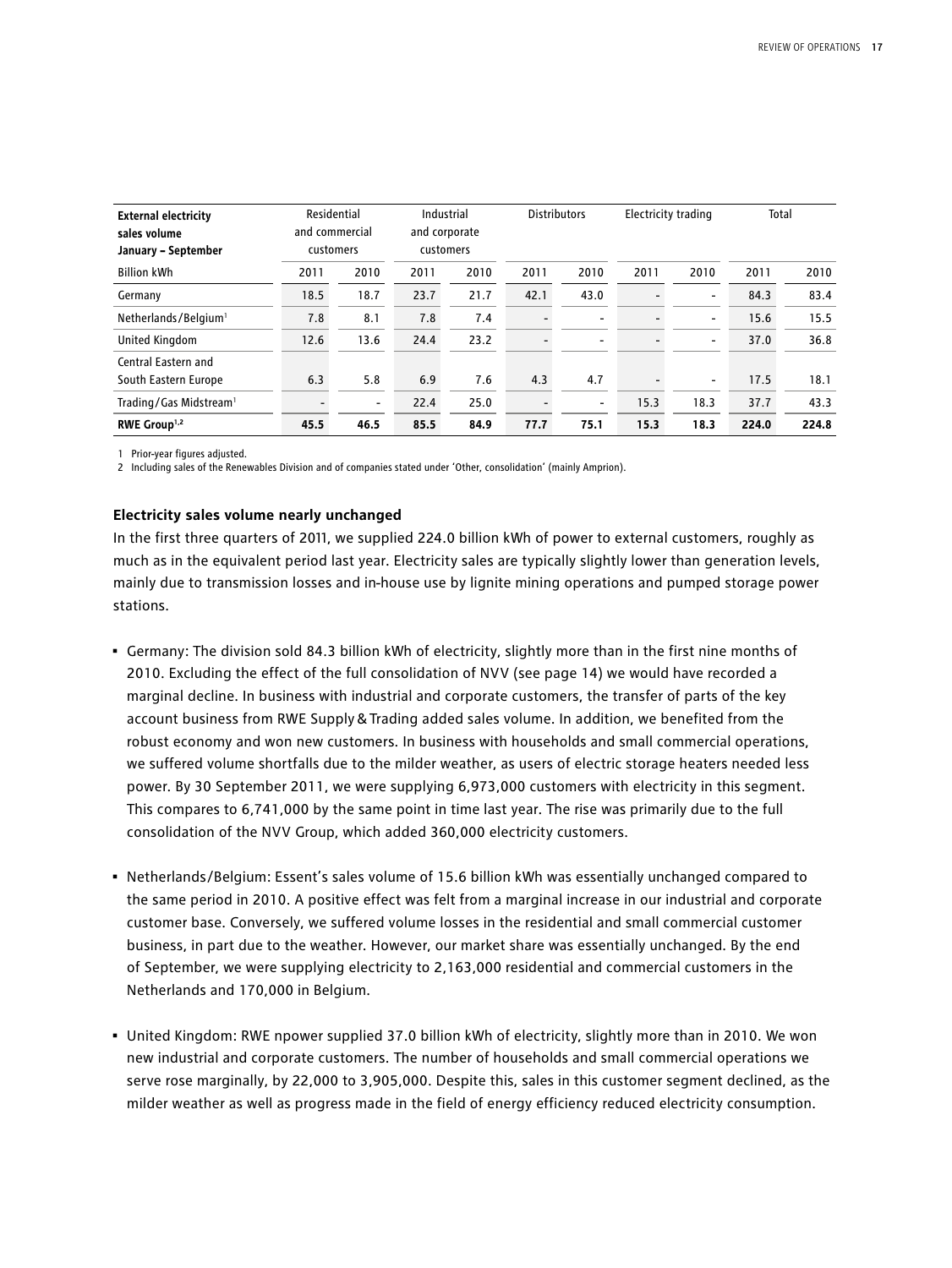- Central Eastern and South Eastern Europe: We sold 17.5 billion kWh of electricity in this division, 3 % less than in the first nine months of 2010. Our industrial and corporate customer bases in Hungary and Poland shrank. However, our share of the residential and small commercial enterprise market remained stable: by the end of September, we had 2,180,000 and 913,000 customers in this sales segment in Hungary and Poland, respectively. Since the spring of 2010, we have been marketing electricity in the Czech Republic as well. Our expansion in this market had a positive impact on sales.
- Trading/Gas Midstream: External electricity sales achieved by this division fell by 13 % to 37.7 billion kWh. The transfer of parts of the key account business to RWE Deutschland led to lower sales. In addition, RWE Supply&Trading sold less generation by RWE power plants on the wholesale market.

| External gas sales volume<br>January – September | Residential<br>and commercial<br>customers |                          |      | Industrial<br><b>Distributors</b><br>Total<br>and corporate<br>customers |                  |                          |       |       |
|--------------------------------------------------|--------------------------------------------|--------------------------|------|--------------------------------------------------------------------------|------------------|--------------------------|-------|-------|
| <b>Billion kWh</b>                               | 2011                                       | 2010                     | 2011 | 2010                                                                     | 2011             | 2010                     | 2011  | 2010  |
| Germany                                          | 18.0                                       | 18.7                     | 17.8 | 17.2                                                                     | 24.4             | 33.7                     | 60.2  | 69.6  |
| Netherlands/Belgium <sup>1</sup>                 | 25.8                                       | 31.2                     | 35.4 | 45.7                                                                     |                  | $\overline{\phantom{a}}$ | 61.2  | 76.9  |
| United Kingdom                                   | 25.8                                       | 31.3                     | 1.8  | 3.6                                                                      |                  | $\overline{\phantom{a}}$ | 27.6  | 34.9  |
| Central Eastern and South Eastern Europe         | 17.9                                       | 22.9                     | 19.3 | 21.0                                                                     | 2.2              | 5.2                      | 39.4  | 49.1  |
| Upstream Gas & Oil                               |                                            | $\overline{\phantom{a}}$ | 1.8  | 2.3                                                                      | 11.4             | 11.7                     | 13.2  | 14.0  |
| Trading/Gas Midstream                            |                                            | -                        | 16.5 | 19.7                                                                     | 9.8 <sup>2</sup> | 9.2                      | 26.3  | 28.9  |
| <b>RWE Group1</b>                                | 87.5                                       | 104.1                    | 92.6 | 109.5                                                                    | 47.8             | 60.4                     | 227.9 | 274.0 |

1 Prior-year figures adjusted.

2 Including gas trading.

#### **Mild weather curtails gas sales**

Gas sales dropped by 17 % to 227.9 billion kWh. As temperatures were much higher than in the first nine months of 2010, demand for heating was down. Competition-induced customer losses also contributed to the decline in volume.

• Germany: The division sold 60.2 billion kWh of gas. This was 14 % less than in the comparable period in 2010, even though we included the sales volume of the NVV Group for the first time. The effect of the weather dampened sales across all customer segments. A substantial decline in volume was experienced in business with distributors, some of which reduced their gas purchases from RWE and increased procurement from competitors. The robust economy and the inclusion of parts of RWE Supply&Trading's key account business had a positive effect on industrial and corporate sales. However, we experienced customer losses here as well. The negative impact of the weather was felt especially in sales to households and small commercial enterprises, whereas we posted a slight improvement in market share. As of 30 September 2011, we had 1,280,000 gas customers in this segment, 190,000 more than a year earlier. The inclusion of NVV added 137,000 customers.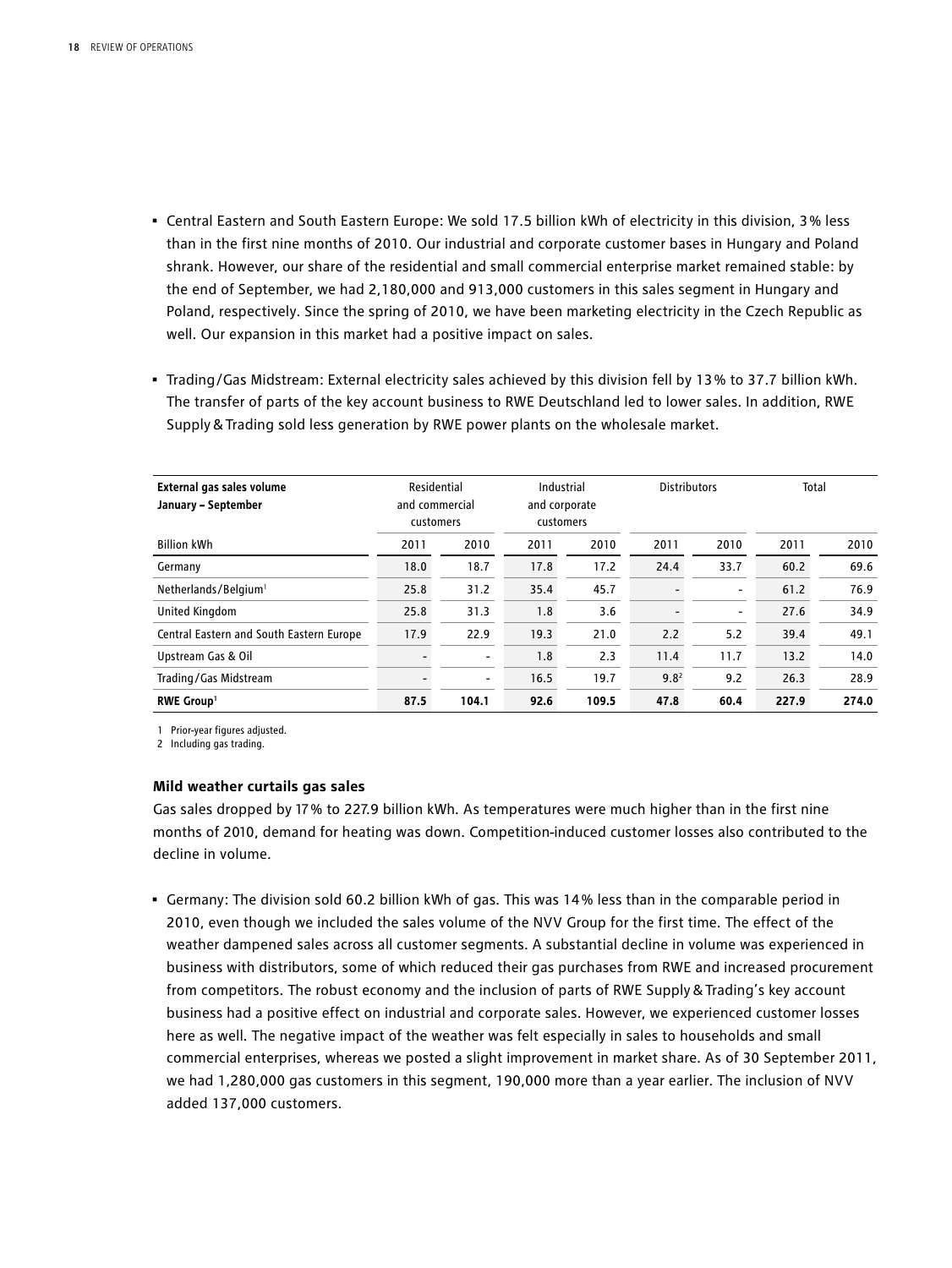- Netherlands/Belgium: The higher temperatures also had a strong influence on Essent's gas sales, causing them to decline by 20 % to 61.2 billion kWh. In addition, some of our industrial and corporate customers switched suppliers. The number of residential and small commercial customers served by Essent remained essentially flat in the Netherlands, totalling 1,935,000, whereas it rose by 17,000 to 73,000 in Belgium.
- United Kingdom: RWE npower's gas sales dropped by 21 % to 27.6 billion kWh. This was due to the weather, with energy efficiency also playing a role. On top of that, RWE npower lost some industrial and corporate customers. Conversely, the number of households and small commercial enterprises to which we supply gas rose by 55,000 year on year, to 2,608,000, of which 2,307,000 customers also obtained electricity from us.
- Central Eastern and South Eastern Europe: Gas sales achieved by this division were down 20 % to 39.4 billion kWh. The reduced need for heating also played a central role here, as did mounting competitive pressure in our core market, the Czech Republic, where we lost industrial and corporate customers. Moreover, a distributor we supply further diversified its procurement. The number of our Czech residential and commercial customers declined by 312,000 to 1,929,000. The growth of our share of the Slovak market had a positive impact. Our subsidiary RWE Gas Slovensko increased gas sales by 2.0 billion kWh to 7.7 billion kWh, despite the unfavourable effect of the weather.
- Upstream Gas&Oil: External gas sales by RWE Dea totalled 13.2 billion kWh, 6 % lower than a year earlier. This reflects the decline in gas production.
- Trading/Gas Midstream: The division sold 26.3 billion kWh of gas outside the Group. RWE Supply&Trading focuses on procuring gas for RWE companies and therefore predominantly generates internal sales. The company's external sales consist of deliveries to key accounts as well as surplus purchased gas, which we sell on. Compared to 2010, gas sales volume was down 9 %. This was predominantly due to the aforementioned transfer of parts of the key account business to RWE Deutschland.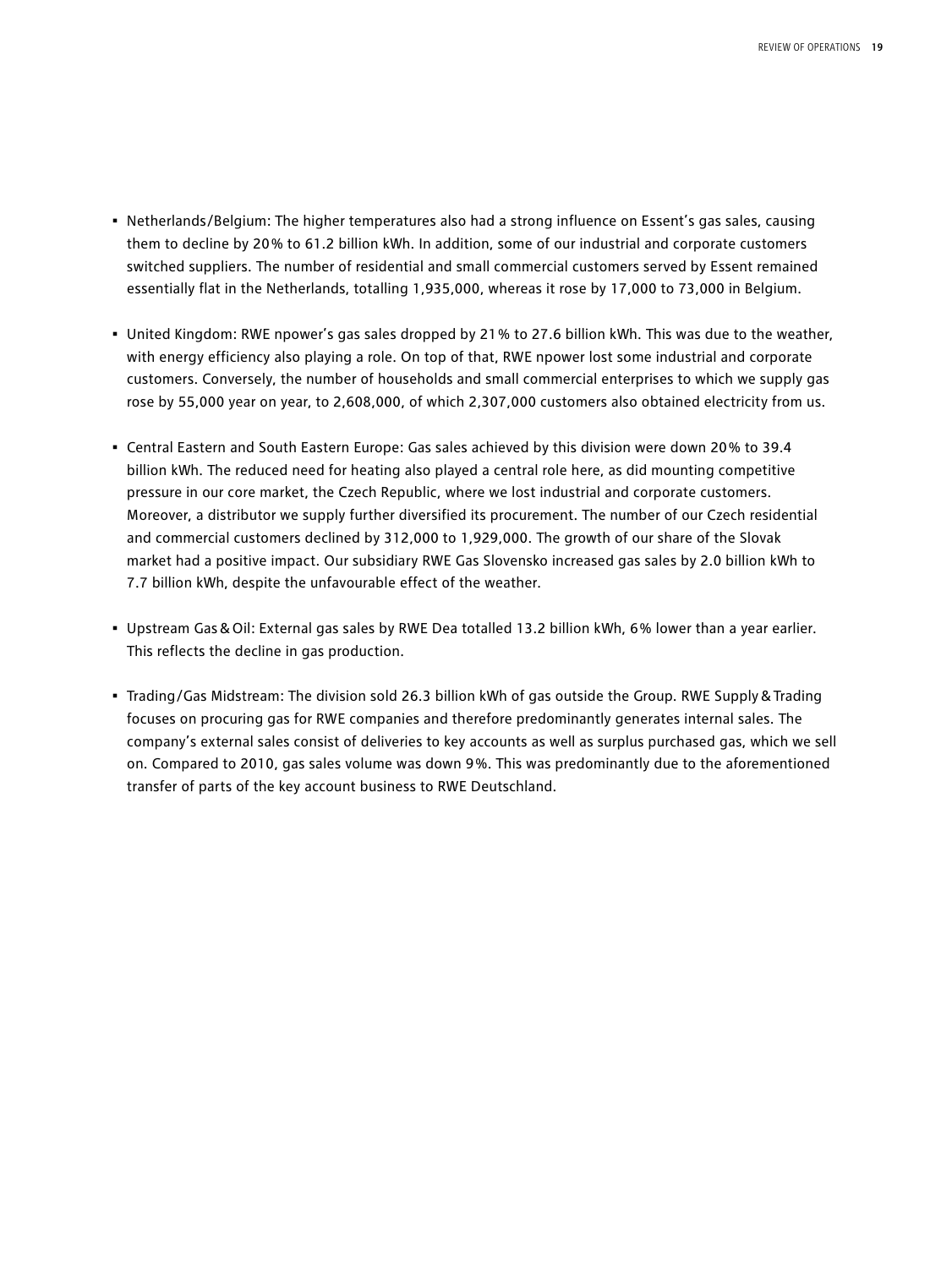| <b>External revenue</b>                  | Jan – Sep | Jan - Sep | $+/-$   | Jan - Dec |
|------------------------------------------|-----------|-----------|---------|-----------|
| $\epsilon$ million                       | 2011      | 2010      | %       | 2010      |
| Germany                                  | 15,323    | 14,135    | 8.4     | 19,528    |
| <b>Power Generation</b>                  | 853       | 762       | 11.9    | 1,072     |
| Sales/Distribution Networks              | 14,470    | 13,373    | 8.2     | 18,456    |
| Netherlands/Belgium                      | 4,200     | 4,551     | $-7.7$  | 6,510     |
| United Kingdom                           | 5,368     | 5,504     | $-2.5$  | 7,759     |
| Central Eastern and South Eastern Europe | 3,558     | 3,699     | $-3.8$  | 5,297     |
| Renewables                               | 316       | 249       | 26.9    | 366       |
| Upstream Gas & Oil                       | 1,311     | 969       | 35.3    | 1,353     |
| Trading/Gas Midstream                    | 4,423     | 5,548     | $-20.3$ | 7,517     |
| Other, consolidation                     | 3,668     | 3,855     | $-4.9$  | 4,990     |
| <b>RWE Group</b>                         | 38,167    | 38,510    | $-0.9$  | 53,320    |
| of which:                                |           |           |         |           |
| Electricity revenue                      | 25,591    | 25,706    | $-0.4$  | 34,803    |
| Direct electricity tax                   | 1,085     | 951       | 14.1    | 1,323     |
| Gas revenue                              | 9,188     | 10,168    | $-9.6$  | 14,491    |
| Oil revenue                              | 1,139     | 618       | 84.3    | 1,049     |

#### **External revenue marginally down year on year**

The RWE Group generated €38,167 million in external revenue, slightly less than the level achieved a year earlier. There was a marked decline in sales of in-house electricity generation by RWE Supply&Trading. This was contrasted by the positive impact of the full consolidation of the NVV Group and by the rise in oil prices. Developments of foreign exchange rates also had an effect on the revenue trend. In the first three quarters of 2011, the British pound cost an average of €1.14, as opposed to €1.17 in the same period in 2010. The US dollar was also down on the euro, decreasing in value from €0.76 to €0.71. Conversely, the Czech crown appreciated from €0.039 to €0.041. Net of consolidation and foreign exchange effects, consolidated revenues were down 2 %.

• Germany: External revenue achieved by this division totalled €15,323 million, up 8 % on the same period in 2010. Excluding the effect of the full consolidation of NVV would lead to a gain of 4 %. Electricity revenue rose by 11 % to €11,498 million, due to the inclusion of NVV and price increases. The latter were in response to the significant rise in expenses caused by the German Renewable Energy Act (REA). The fee pursuant to the REA currently amounts to 3.5 euro cents per kilowatt hour. This is 1.5 cents up on 2010. However, our price increases were less pronounced, as we realised savings in electricity purchasing and passed these through to our customers. Despite the inclusion of the NVV Group, revenue in the gas business declined by 5 % to €2,480 million. The main reason is the fall in sales volumes set out earlier.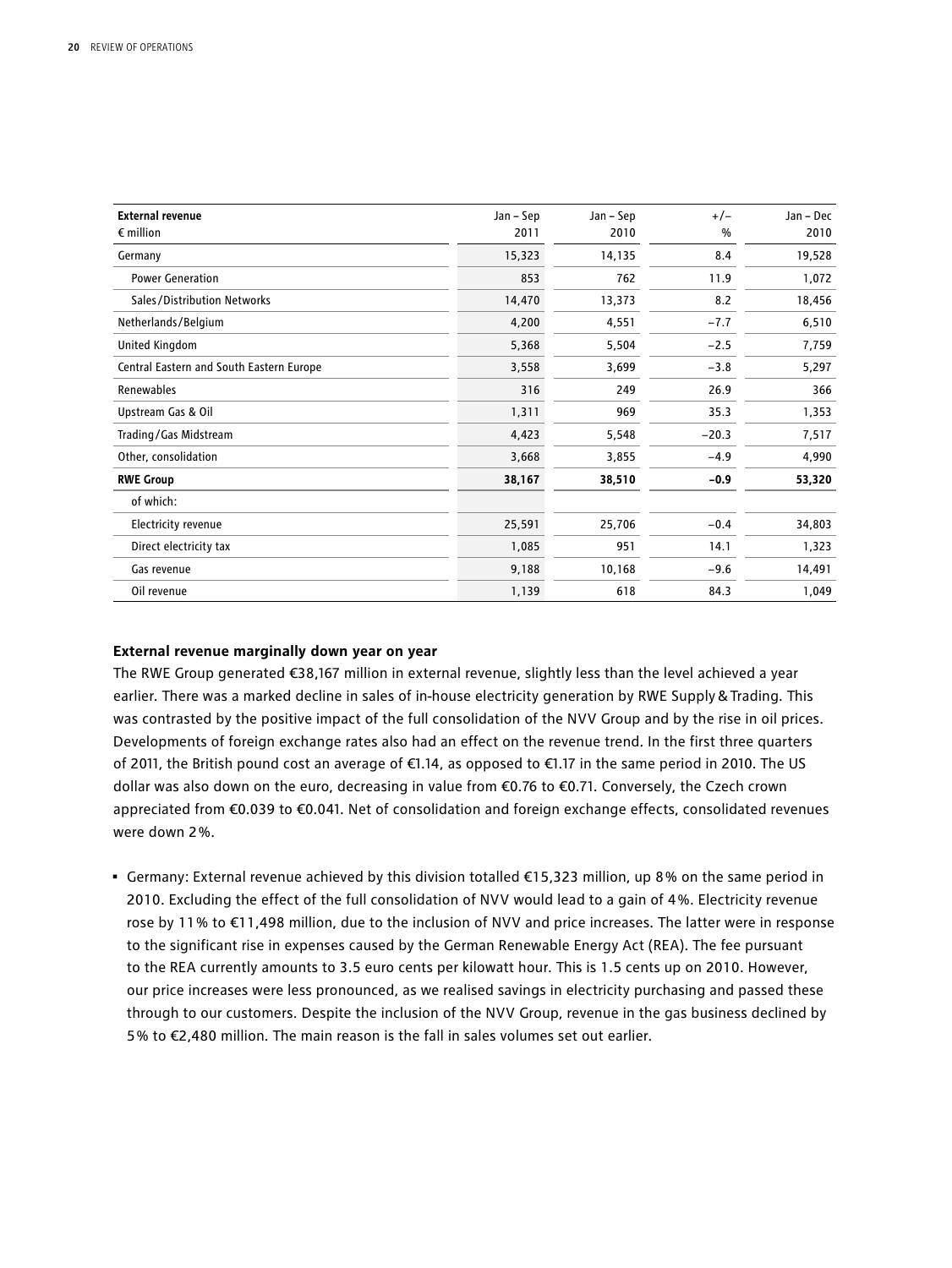- Netherlands/Belgium: The division earned €4,200 million in revenue, 8 % less than in the first nine months of 2010. Electricity revenue rose by 1 % to €1,631 million. The marginal improvement in sales was a contributing factor. Conversely, gas revenue decreased by 13 % to €2,413 million due to volume shortfalls.
- United Kingdom: External revenue generated by RWE npower was down 2 % to €5,368 million. Net of the foreign exchange impact, it would have been essentially unchanged. Electricity revenue rose 2 % to €3,945 million, which equates to an increase of 5 % in Sterling terms. This was mainly because RWE npower had adjusted tariffs in view of higher procurement costs. The company raised both electricity and gas tariffs for residential customers by an average of 5.1 % with effect from 4 January 2011. Despite the tariff increase, gas revenue achieved by RWE npower decreased by 21 % to €1,030 million. Excluding currency movements, it was down 19%. This reflects the aforementioned decline in volume.
- Central Eastern and South Eastern Europe: At €3,558 million, external revenue was 4 % lower than a year earlier. Net of currency effects, it declined by 8 %. Electricity revenue was unchanged at €1,841 million. Disregarding the impact of currencies, it was slightly lower than in 2010. Revenue in the gas business decreased by 8 % to €1,640 million. Excluding foreign exchange effects results in a drop of 11 %, largely due to weather and competition-induced volume shortfalls in the Czech Republic.
- Renewables: RWE Innogy improved external revenue by 27 % to €316 million. The increase in generation was a contributing factor. Furthermore, we benefited from the rise in prices on electricity wholesale markets. This primarily related to Spanish wind turbines and those German run-of-river power stations that are not subject to the German Renewable Energy Act. We also achieved higher revenue through the sale of certificates of origin for electricity marketed directly. The certificates enable resellers we supply to prove that the electricity they market comes from renewable sources.
- Upstream Gas&Oil: RWE Dea improved external revenue by 35 % to €1,311 million. The company realised much higher prices for its crude oil and gas production than in the first three quarters of 2010. The rise in oil production also had a positive impact, whereas the slight decline in gas production and the depreciation of the US dollar against the euro curtailed revenue growth.
- Trading/Gas Midstream: External revenue generated by this division fell by 20 % to €4,423 million. This mirrors the decline in electricity and gas sales. Another reason is that RWE Supply&Trading marketed in-house generation for 2011 at a lower average price than for 2010. As set out earlier, we largely sell our electricity several years forward. This year's revenue was therefore strongly determined by the price development on the electricity forward market observed since 2008.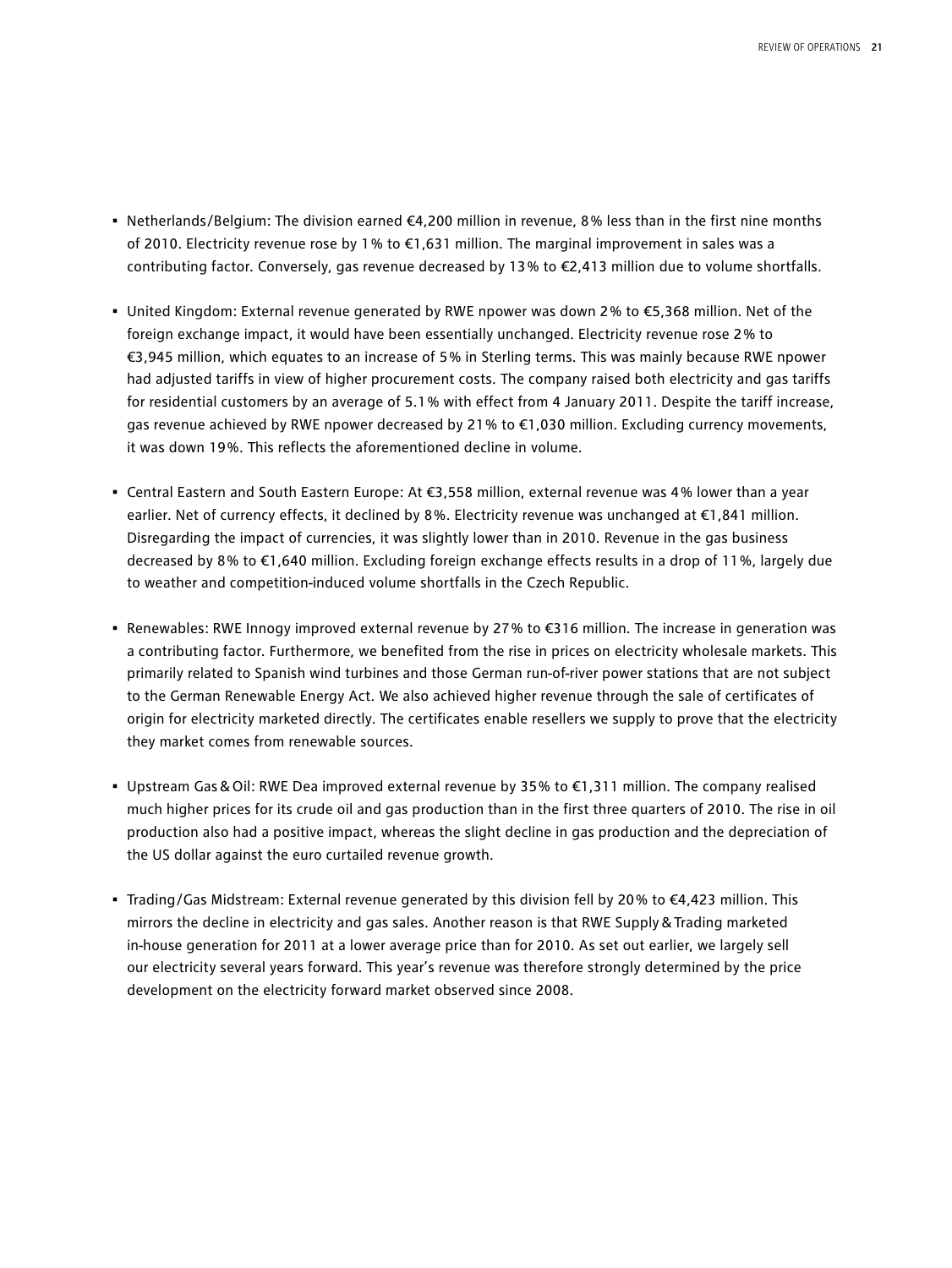| Internal revenue<br>$\epsilon$ million   | Jan - Sep<br>2011 | Jan – Sep<br>2010 | $+/-$<br>$\%$ | Jan - Dec<br>2010 |
|------------------------------------------|-------------------|-------------------|---------------|-------------------|
| Germany                                  | 10,047            | 10.885            | $-7.7$        | 14,804            |
| <b>Power Generation</b>                  | 6,721             | 7,609             | $-11.7$       | 10,378            |
| Sales/Distribution Networks              | 3,326             | 3,276             | 1.5           | 4,426             |
| Netherlands/Belgium                      | 39                | 389               | $-90.0$       | 551               |
| United Kingdom                           | 8                 | 9                 |               | 11                |
| Central Eastern and South Eastern Europe | 399               | 362               | 10.2          | 474               |
| Renewables                               | 166               | 145               | 14.5          | 203               |
| Upstream Gas & Oil                       | 139               | 100               | 39.0          | 134               |
| Trading/Gas Midstream                    | 15,087            | 15,100            | $-0.1$        | 21,466            |

| Reconciliation of income from operating activities to EBITDA<br>$\epsilon$ million | Jan – Sep<br>2011 | Jan – Sep<br>2010 | $+/-$<br>$\frac{0}{0}$ | Jan – Dec<br>2010 |
|------------------------------------------------------------------------------------|-------------------|-------------------|------------------------|-------------------|
| Income from operating activities <sup>1</sup>                                      | 3.204             | 5.086             | $-37.0$                | 6,507             |
| + Operating income from investments                                                | 484               | 270               | 79.3                   | 345               |
| + Non-operating income from investments                                            | $-14$             | $-4$              |                        | 62                |
| - Non-operating result                                                             | 596               | 777               | $-23.3$                | 767               |
| Operating result                                                                   | 4,270             | 6,129             | $-30.3$                | 7,681             |
| + Operating depreciation and amortisation                                          | 1,974             | 1.785             | 10.6                   | 2.575             |
| <b>EBITDA</b>                                                                      | 6.244             | 7.914             | $-21.1$                | 10,256            |

1 See the income statement on page 40.

| <b>EBITDA</b>                            | Jan – Sep | Jan – Sep | $+/-$   | Jan - Dec |
|------------------------------------------|-----------|-----------|---------|-----------|
| $\epsilon$ million                       | 2011      | 2010      | %       | 2010      |
| Germany                                  | 4,067     | 5,265     | $-22.8$ | 6,728     |
| <b>Power Generation</b>                  | 2,380     | 3,546     | $-32.9$ | 4,510     |
| Sales/Distribution Networks              | 1,687     | 1,719     | $-1.9$  | 2,218     |
| Netherlands/Belgium                      | 336       | 458       | $-26.6$ | 660       |
| United Kingdom                           | 449       | 266       | 68.8    | 504       |
| Central Eastern and South Eastern Europe | 1,124     | 1,154     | $-2.6$  | 1,440     |
| Renewables                               | 214       | 123       | 74.0    | 211       |
| Upstream Gas & Oil                       | 736       | 441       | 66.9    | 619       |
| Trading/Gas Midstream                    | $-831$    | 75        |         | $-7$      |
| Other, consolidation                     | 149       | 132       | 12.9    | 101       |
| <b>RWE Group</b>                         | 6,244     | 7,914     | $-21.1$ | 10,256    |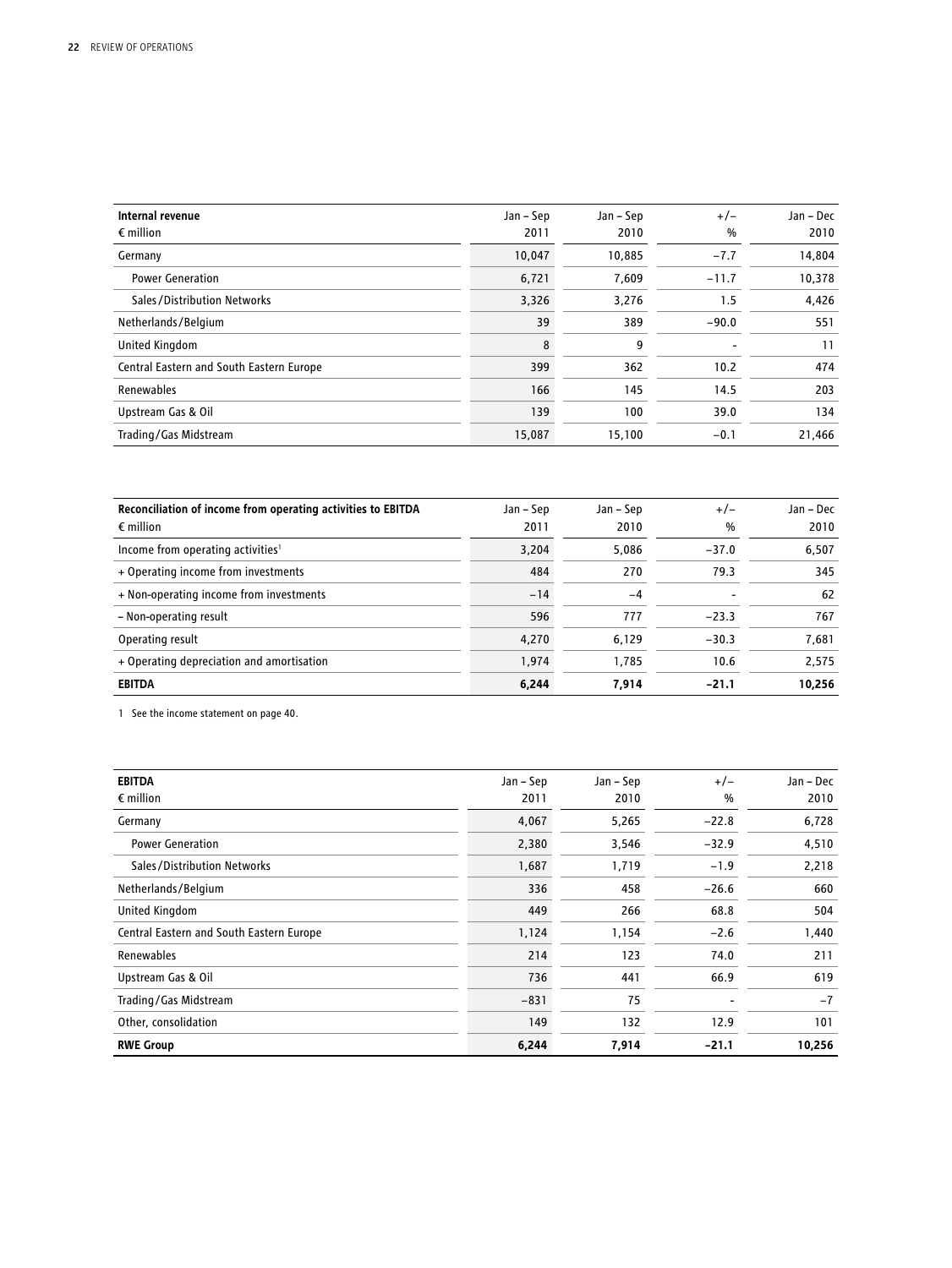| <b>Operating result</b>                  | Jan – Sep | Jan – Sep | $+/-$   | Jan - Dec |
|------------------------------------------|-----------|-----------|---------|-----------|
| $\epsilon$ million                       | 2011      | 2010      | %       | 2010      |
| Germany                                  | 3,176     | 4,458     | $-28.8$ | 5,575     |
| <b>Power Generation</b>                  | 1,974     | 3,172     | $-37.8$ | 4,000     |
| Sales/Distribution Networks              | 1,202     | 1,286     | $-6.5$  | 1,575     |
| Netherlands/Belgium                      | 181       | 274       | $-33.9$ | 391       |
| <b>United Kingdom</b>                    | 276       | 112       | 146.4   | 272       |
| Central Eastern and South Eastern Europe | 935       | 969       | $-3.5$  | 1,173     |
| Renewables                               | 99        | 20        | 395.0   | 72        |
| Upstream Gas & Oil                       | 450       | 233       | 93.1    | 305       |
| Trading/Gas Midstream                    | $-842$    | 67        |         | $-21$     |
| Other, consolidation                     | $-5$      | $-4$      | $-25.0$ | $-86$     |
| <b>RWE Group</b>                         | 4,270     | 6,129     | $-30.3$ | 7,681     |

#### **Operating result reflects burdens from German energy policy**

The RWE Group's earnings deteriorated considerably year on year. EBITDA declined by 21 % to €6,244 million, and the operating result was down 30 % to €4,270 million. The lifetime reduction imposed on our German nuclear power stations was a major contributing factor. Together with the new nuclear fuel tax, it reduced the operating result by about €1 billion compared to the first nine months of 2010. Lower electricity generation margins, an unusually weak performance by our energy trading activities and substantial burdens in the midstream business also led to an earnings shortfall. Net of consolidation and foreign exchange effects, EBITDA and the operating result would have dropped by 23 % and 32 %, respectively.

• Germany: The division posted an operating result of €3,176 million, down 29 % on the first three quarters of last year. The following development was observed in the Power Generation and Sales/Distribution Networks Business Areas:

Power Generation: The operating result recorded by this business area declined by 38% to €1,974 million. Decisions made by the German government on energy policy following the reactor disaster at Fukushima were the main reason. Our margins declined significantly as a result of the nuclear moratorium imposed in March, which included the immediate cessation of operation of both Biblis A and B and was initially limited to three months. Further burdens came from the 13<sup>th</sup> amendment to the Nuclear Energy Act, which entered into force in early August. It stipulates that our Biblis A and B units cannot be put back online. RWE's remaining reactors must be taken offline no later than the end of 2017 (Gundremmingen B), the end of 2021 (Gundremmingen C) and the end of 2022 (Emsland). Due to the accelerated nuclear phase-out, we had to increase the provisions we built to decommission the plants. Furthermore, we were forced to write off the fuel rods installed in the Biblis power station, because we will not be able to use them any longer. The nuclear fuel tax, levied for the first time, had a negative effect of €209 million. Besides energy policy, unfavourable developments on commodity markets were also a burden. We sold our electricity generation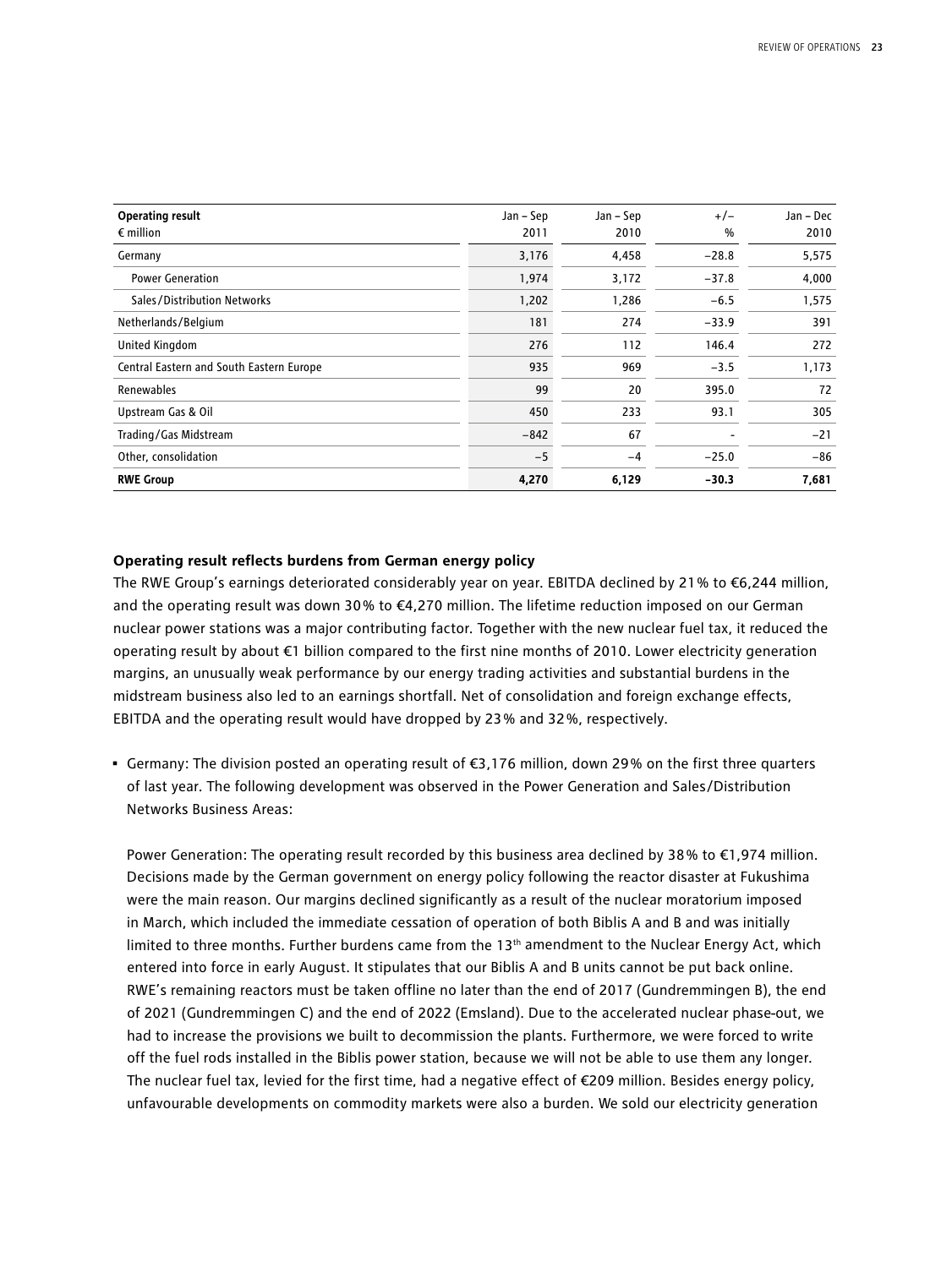for 2011 at prices that were lower than for 2010. In addition, our hard coal purchases became more expensive. We generally sell our generation up to three years before the electricity is delivered, purchasing the necessary fuel and emission allowances at the same time. We experienced some relief in procuring CO<sub>2</sub> emission allowances, as the associated cost dropped by  $\epsilon$ 84 million to  $\epsilon$ 417 million. Another positive effect was felt from adjustments of our nuclear and mining provisions which countered the lifetime-induced increase in provisions.

Sales/Distribution Networks: At €1,202 million, this business area's operating result was 7 % lower than in the first three quarters of 2010. Net of the effect of the full consolidation of NVV, it would have declined by 14 %. In the network business, higher maintenance costs caused earnings to decrease. Furthermore, throughput – and in turn network fee revenue - declined due to weather-related reasons, especially in relation to gas. In addition, there was a positive effect: the German Federal Network Agency is of the opinion that revenue from network fees charged at the beginning of network regulation (2005 to 2007) was too high. The excess amounts must be refunded via rebates on network fees from 2010 onwards. The effect of this issue decreased. Earnings in our German sales business deteriorated somewhat year on year, reflecting the decline in gas volume and the rise in costs associated with projects and IT. In contrast, the business area's income from investments improved.

- Netherlands/Belgium: The operating result recorded by this division dropped by 34 % to €181 million. As set out earlier, we started reporting parts of Essent's gas midstream business under RWE Supply&Trading with effect from 2011. Last year, the earnings contribution made by these activities was unusually high, partly due to weather-related reasons. The fact that Essent's earnings worsened is also because of the decline in electricity generation margins. This was contrasted by the positive impact of cost reductions. In addition, we benefited from expanding our gas midstream activities. We are increasingly managing the transmission of gas from our suppliers to our end-customers.
- United Kingdom: RWE npower increased its operating result by €164 million to €276 million, due to extensive measures to cut costs and improve efficiency. These steps primarily affected the supply business, enabling it, among other things, to decrease bad debt significantly. Overall, earnings generated by supply activities improved considerably. Here, improved margins in the industrial customer business also played a role. In the residential customer segment, we cushioned higher electricity and gas procurement prices with the tariff rise in January. The decline in gas consumption had a negative impact. In the generation business, we benefited from compensation for damages paid to us by a supplier for project delays as well as from the commissioning of our gas-fired power station at Staythorpe. Another positive factor was that some of the amortised old accounts receivable from Enron, the energy trader which went bankrupt at the end of 2001, have been paid.
- Central Eastern and South Eastern Europe: The operating result we achieved in this division decreased by 4 % to €935 million. Net of currency effects, it declined by 6 %. In the Czech gas business, volume shortfalls adversely affected the result and lower throughput curtailed margins in the distribution network. Furthermore, a change in regulatory requirements led to a decline in NET4GAS' transmission revenue and, in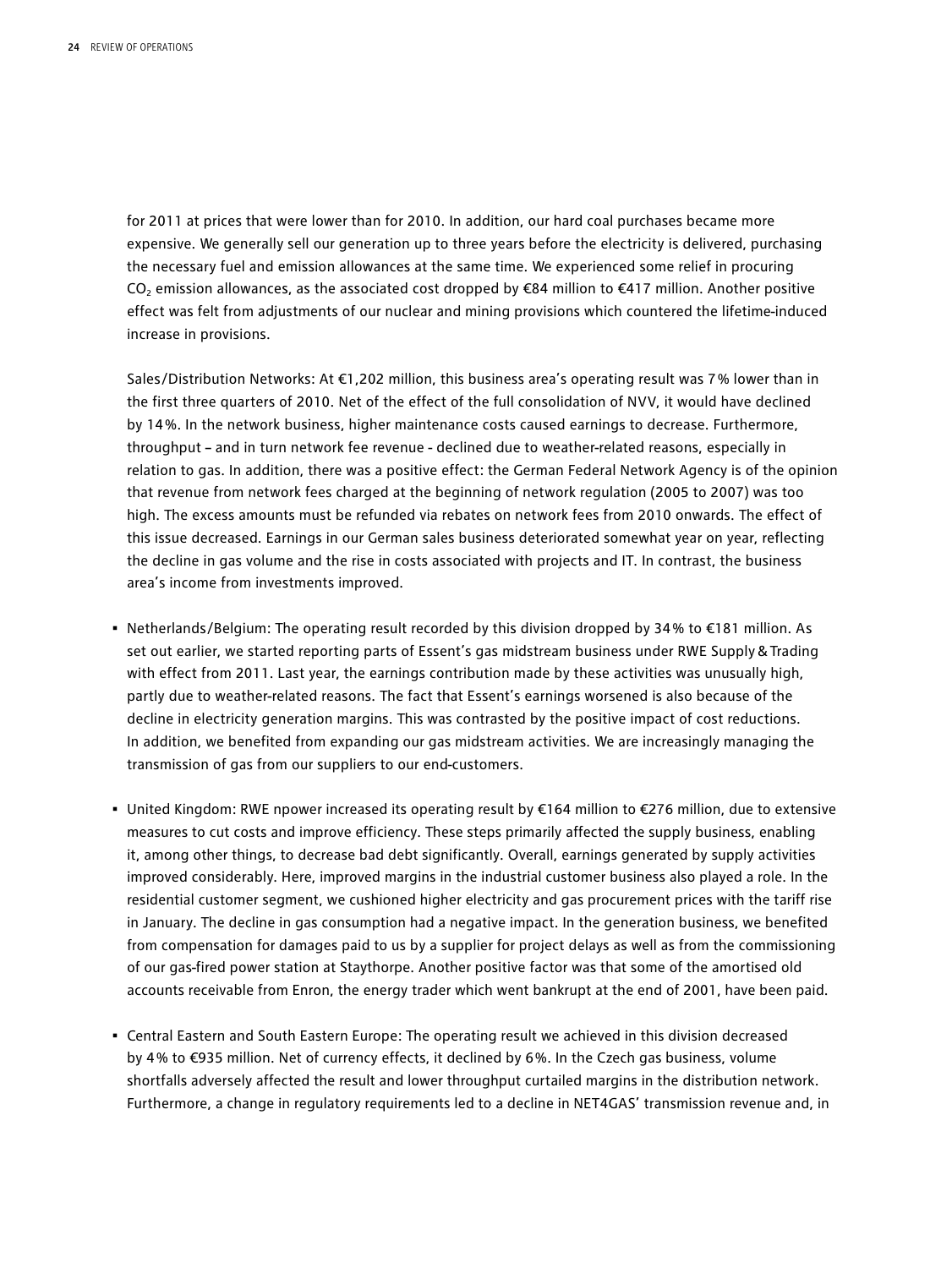turn, earnings. In Hungary, competition-driven volume shortfalls dampened earnings achieved by electricity sales. Moreover, the Hungarian government introduced a special tax for energy utilities and companies in some other sectors, which continued to have a negative effect.

- Renewables: A rise in generation output and the recent increase in electricity prices helped RWE Innogy to grow its operating result by €79 million to €99 million. Similar to RWE npower, a positive effect was felt from the compensation for damages which we received for delays in the construction of the Greater Gabbard offshore wind farm, in which we have a 50 % stake. However, RWE Innogy's growth strategy continues to have a negative impact on the bottom line, as both on-going and planned capital expenditure projects go hand in hand with high run-up costs.
- Upstream Gas&Oil: RWE Dea nearly doubled its operating result to €450 million, due to the significant increase in oil and gas prices as well as in oil production. Since we finished exploring reserves in several concession areas, exploration costs dropped. As production activity increases, associated costs are driven up. These effects and the weaker US dollar dampened RWE Dea's earnings growth. Burdens also resulted from a rise in royalties on our German gas production.
- Trading/Gas Midstream: RWE Supply&Trading closed the first nine months with an operating loss of €842 million, after recording a profit of €67 million in the same period last year. The performance in the trading business was unusually weak. On top of that, compared to 2010, we benefited less from the realisation of successful forward transactions from earlier years. This related above all to the external marketing of RWE Power and RWE npower's electricity generation. The realised trading margins are recognised in earnings once the underlying transactions are effected, i.e. on delivery of the electricity. Earnings in the gas midstream business remain hampered by the fact that parts of our gas purchases are based on long-term oil-indexed contracts and that we have to pay prices for this gas that are currently much higher than when we re-sell it on the market. A positive impact was felt from the inclusion of parts of Essent's gas midstream activities.

#### **Reconciliation to net income: significant special items**

The reconciliation from the operating result to net income is characterised by a number of special items. Capital gains and the absence of the previous year's burdens arising from commodity derivatives had a positive impact. This was contrasted by burdens, for instance from provisions for personnel measures and the impairment recognised for our Dutch power plants and the gas storage business obtained when we acquired Essent.

| Non-operating result                        | Jan – Sep | Jan – Sep | $+/-$              | Jan – Dec |
|---------------------------------------------|-----------|-----------|--------------------|-----------|
| $\epsilon$ million                          | 2011      | 2010      | $\epsilon$ million | 2010      |
| Capital gains                               | 378       | 17        | 361                | 68        |
| Impact of commodity derivatives on earnings | 50        | $-793$    | 843                | $-337$    |
| Restructuring, other                        | $-1,024$  | $-1$      | $-1.023$           | $-498$    |
| Non-operating result                        | $-596$    | -777      | 181                | $-767$    |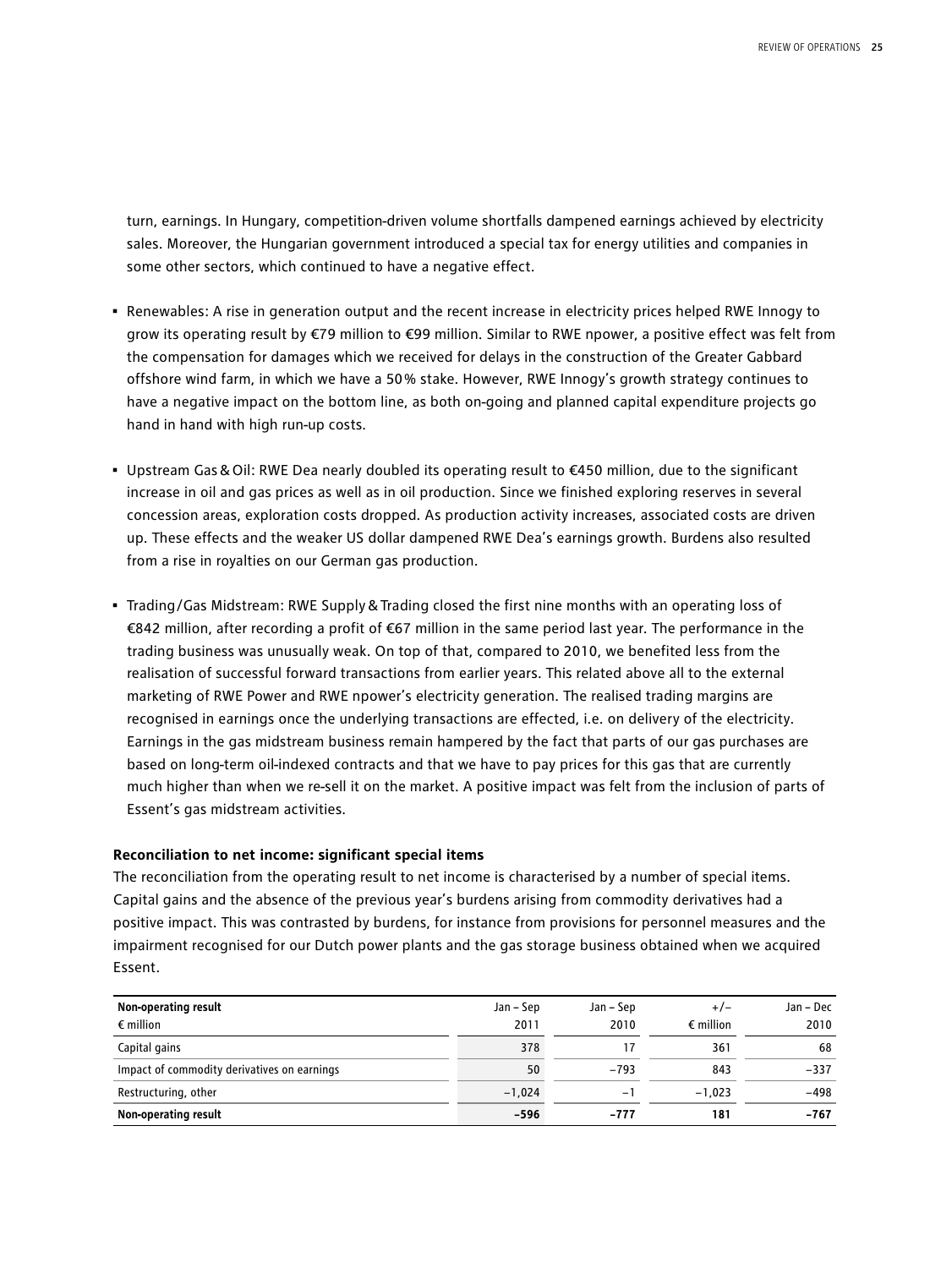The aforementioned special items were reflected in the non-operating result, which improved by €181 million to −€596 million. Its components developed as follows:

- In the period under review, we realised €378 million in capital gains, mainly stemming from the sale of Thyssengas, our minority stake in a hard coal-fired power station in Rostock, and the majority of Amprion. No material gains on disposals were achieved in the year-earlier period.
- The accounting treatment of commodity derivative transactions resulted in a gain of €50 million. Conversely, in the first nine months of 2010, we stated an expense of €793 million in this item, a large part of which stemmed from the hedging of the price of gas forwards concluded by RWE Supply&Trading. The background to this is that pursuant to International Financial Reporting Standards (IFRS), certain derivatives used to hedge the prices of forward contracts (underlying transactions) are accounted for at fair value, whereas the underlying transactions (which display the opposite development) are only recognised as a profit or loss when they are realised. These timing differences result in short-term effects on earnings, which are neutralised over time.
- The result stated under 'Restructuring, other' worsened by €1,023 million to −€1,024 million. An impairment loss of about €270 million was recognised for Essent's generation portfolio. This was because the margins realisable by our Dutch gas and hard coal-fired power stations on the wholesale market shrank considerably. Due to a deterioration in earnings prospects, we also recognised an impairment loss of €200 million for Essent's former gas storage business, which is now managed by the Germany and Trading/Gas Midstream Divisions. Furthermore, we set aside €286 million for old-age part-time employment schemes and severance payments with which we can take personnel reduction measures in a socially acceptable manner. This largely relates to RWE Power and RWE Deutschland. The amortisation of RWE npower's customer base amounted to €192 million and was thus slightly lower than in the year-earlier period (€196 million) due to foreign exchange rates.

| <b>Financial result</b><br>$\epsilon$ million             | Jan – Sep<br>2011 | Jan – Sep<br>2010 | $+/-$<br>$\epsilon$ million | Jan - Dec<br>2010 |
|-----------------------------------------------------------|-------------------|-------------------|-----------------------------|-------------------|
| Interest income                                           | 320               | 337               | $-17$                       | 448               |
| Interest expenses                                         | $-767$            | $-863$            | 96                          | $-1,258$          |
| <b>Net interest</b>                                       | $-447$            | $-526$            | 79                          | $-810$            |
| Interest accretion to additions to non-current provisions | $-617$            | $-678$            | 61                          | $-940$            |
| Other financial result                                    | $-106$            | $-22$             | $-84$                       | $-186$            |
| <b>Financial result</b>                                   | $-1,170$          | $-1,226$          | 56                          | $-1,936$          |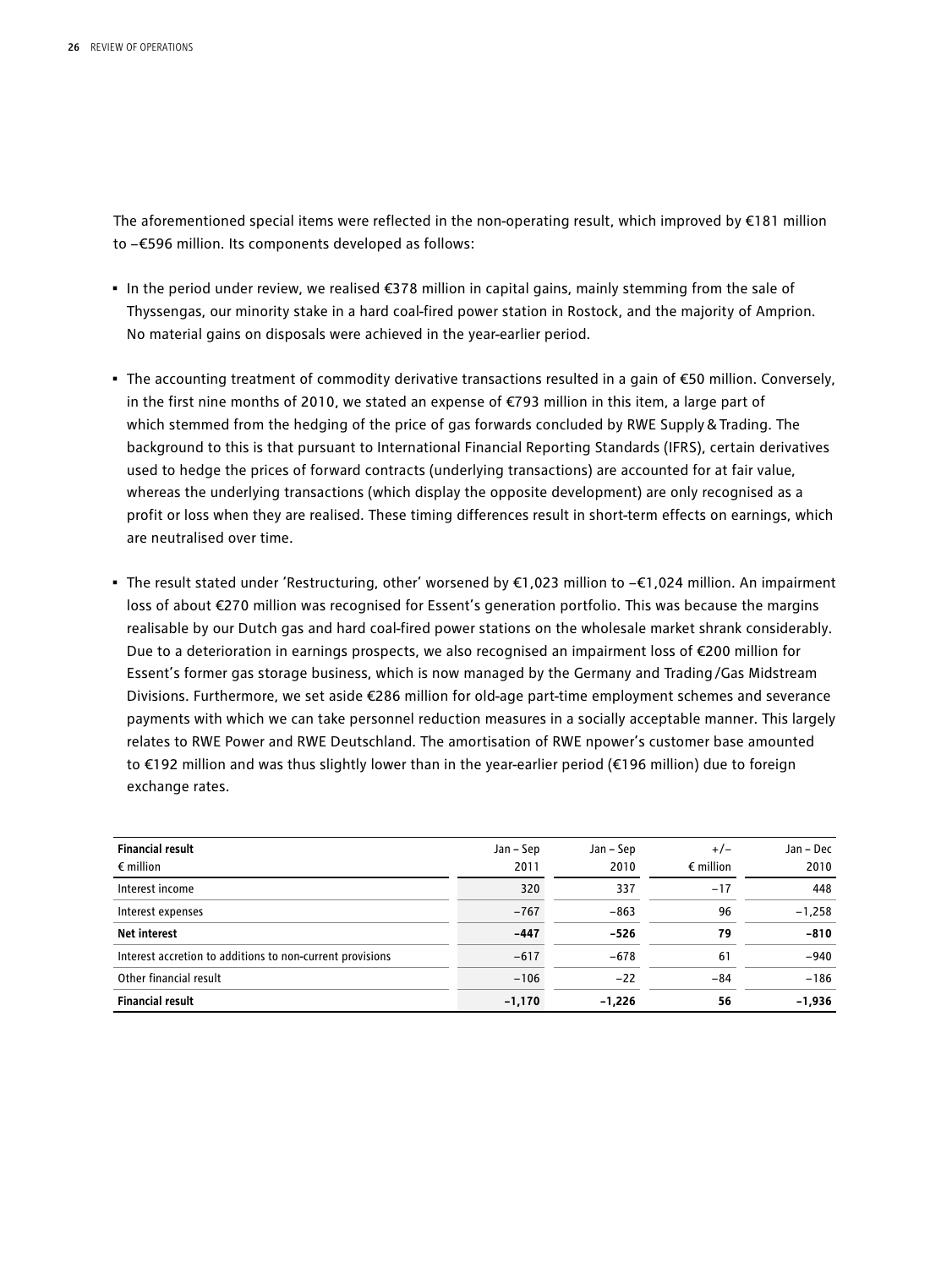The financial result improved by €56 million to −€1,170 million. Its components changed as follows:

- Net interest improved by €79 million to −€447 million. The reversal of provisions for the anticipated loss in interest had a positive effect due to the absence of certain obligations from non interest-bearing advance payments.
- The interest accretion to additions to non-current provisions decreased by €61 million to €617 million. This was partially due to the re-measurement of provisions as a result of the rise in discount rates.
- The 'other financial result' declined by €84 million to −€106 million. The main reason was a drop in income from the sale of securities.

| <b>Reconciliation to net income</b> |                    | Jan – Sep | Jan - Sep | $+/-$   | Jan - Dec |
|-------------------------------------|--------------------|-----------|-----------|---------|-----------|
|                                     |                    | 2011      | 2010      | %       | 2010      |
| Operating result                    | $\epsilon$ million | 4,270     | 6,129     | $-30.3$ | 7,681     |
| Non-operating result                | $\epsilon$ million | $-596$    | $-777$    | 23.3    | $-767$    |
| Financial result                    | $\epsilon$ million | $-1,170$  | $-1,226$  | 4.6     | $-1,936$  |
| Income before tax                   | $\epsilon$ million | 2,504     | 4,126     | $-39.3$ | 4,978     |
| Taxes on income                     | $\epsilon$ million | $-802$    | $-1,274$  | 37.0    | $-1,376$  |
| Income                              | $\epsilon$ million | 1,702     | 2,852     | $-40.3$ | 3,602     |
| Minority interest                   | $\epsilon$ million | 242       | 215       | 12.6    | 279       |
| RWE AG hybrid investor's interest   | $\epsilon$ million | 44        |           |         | 15        |
| Net income/RWE AG shareholders'     |                    |           |           |         |           |
| share in net income                 | $\epsilon$ million | 1,416     | 2,637     | $-46.3$ | 3,308     |
| <b>Recurrent net income</b>         | $\epsilon$ million | 1,782     | 3,175     | $-43.9$ | 3,752     |
| Earnings per share                  | €                  | 2.65      | 4.94      | $-46.4$ | 6.20      |
| Recurrent net income per share      | €                  | 3.34      | 5.95      | $-43.9$ | 7.03      |
| Effective tax rate                  | $\frac{9}{6}$      | 32        | 31        |         | 28        |

Our income before tax decreased by 39 % to €2,504 million. Although tax-free capital gains were higher year on year, our effective tax rate was slightly up, rising to 32 %. This was a result of special items in the third quarter. Furthermore, there was an increase in the earnings contributions generated by RWE Dea in countries with high tax rates. We expect the effective tax rate for 2011 as a whole to be slightly lower than the current rate. After tax, Group income totalled €1,702 million, corresponding to a drop of 40 %. The minority interest rose by 13 % to €242 million. We recognised earnings contributions allocable to NVV co-shareholders in this item due to the the first-time full consolidation of this company. The share in net income allocable to the holders of the hybrid bond issued in September 2010 totalled €44 million. This sum corresponds to the post-tax financing costs allocable to the period under review.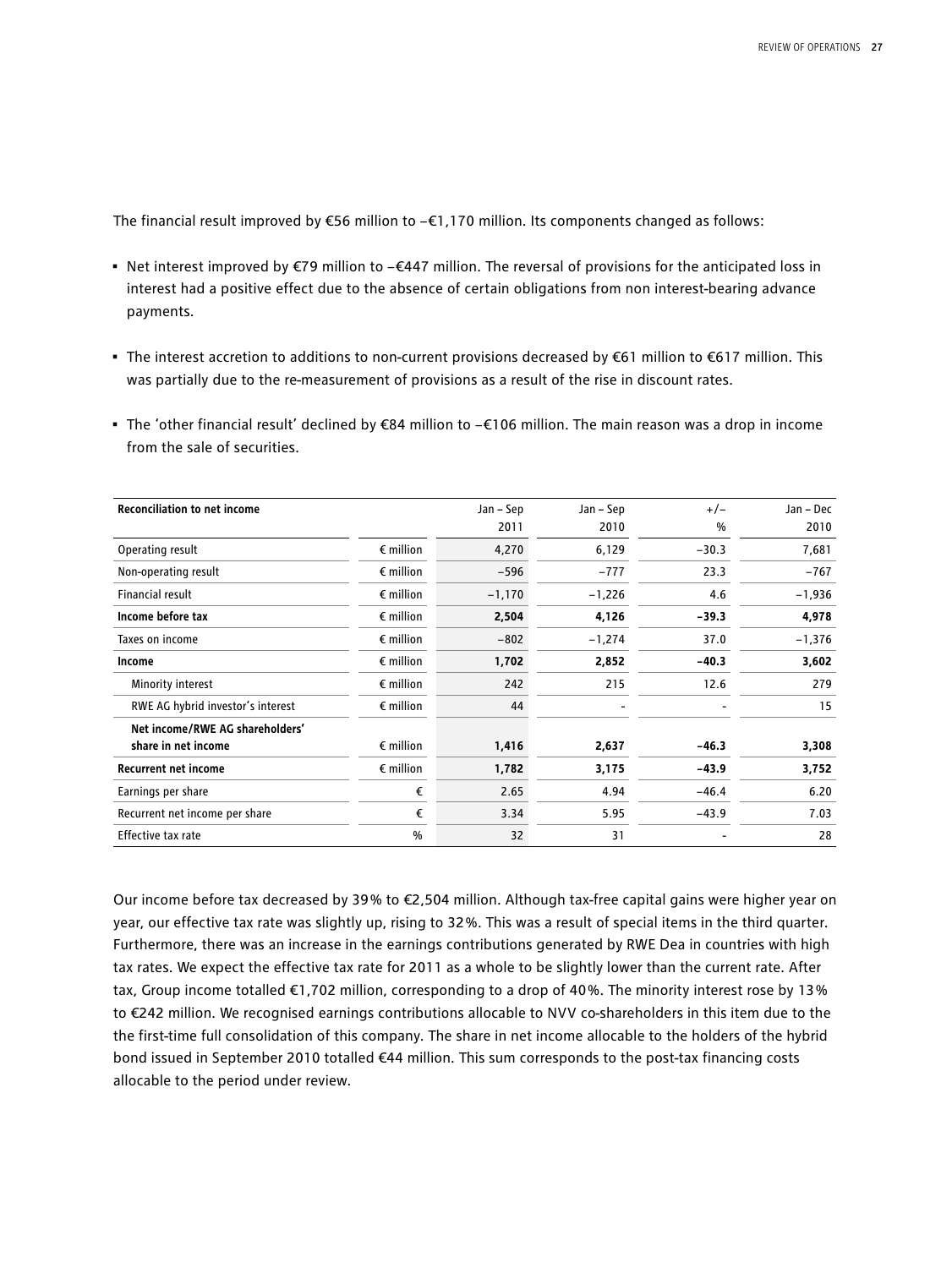As a result of the developments presented, the RWE Group's net income amounted to €1,416 million, 46 % less than in the same period last year. Accordingly, our earnings per share dropped from €4.94 to €2.65. The number of RWE shares outstanding in the first three quarters averaged 533.6 million, unchanged from the comparable period in 2010.

#### **Recurrent net income down 44 % year on year**

The yardstick for determining the dividend is recurrent net income, which does not include the non-operating result or the tax on it. If major non-recurrent effects in the financial result and income taxes occur, these are also excluded. In the period under review, recurrent net income totalled €1,782 million, 44 % down on the comparable figure for 2010. The decline will not be as significant for 2011 as a whole. We still expect a decrease of approximately 35 %.

| Capital expenditure on property, plant and equipment<br>and on intangible assets | Jan – Sep<br>2011 | Jan – Sep<br>2010 | $+/-$<br>$\epsilon$ million | Jan - Dec<br>2010 |
|----------------------------------------------------------------------------------|-------------------|-------------------|-----------------------------|-------------------|
| $\epsilon$ million                                                               |                   |                   |                             |                   |
| Germany                                                                          | 1,315             | 1,311             | 4                           | 2,410             |
| <b>Power Generation</b>                                                          | 772               | 813               | $-41$                       | 1,180             |
| Sales/Distribution Networks                                                      | 543               | 498               | 45                          | 1,230             |
| Netherlands/Belgium                                                              | 784               | 880               | $-96$                       | 1,144             |
| <b>United Kingdom</b>                                                            | 301               | 638               | $-337$                      | 876               |
| Central Eastern and South Eastern Europe                                         | 646               | 225               | 421                         | 430               |
| Renewables                                                                       | 632               | 415               | 217                         | 614               |
| Upstream Gas & Oil                                                               | 532               | 303               | 229                         | 507               |
| Trading/Gas Midstream                                                            | 13                | 1                 | 12                          | 4                 |
| Other, consolidation                                                             | 183               | 226               | $-43$                       | 394               |
| <b>RWE Group</b>                                                                 | 4,406             | 3,999             | 407                         | 6,379             |

| Capital expenditure on financial assets  | Jan – Sep | Jan – Sep      | $+/-$              | Jan - Dec |
|------------------------------------------|-----------|----------------|--------------------|-----------|
| $\epsilon$ million                       | 2011      | 2010           | $\epsilon$ million | 2010      |
| Germany                                  | 17        | 33             | $-16$              | 45        |
| <b>Power Generation</b>                  |           | 2              | $-2$               | 2         |
| Sales/Distribution Networks              | 17        | 31             | $-14$              | 43        |
| Netherlands/Belgium                      | 430       | 2              | 428                | 3         |
| <b>United Kingdom</b>                    | 23        | 23             |                    | 23        |
| Central Eastern and South Eastern Europe |           | $\overline{7}$ | $-6$               | 8         |
| Renewables                               | 36        | 24             | 12                 | 95        |
| Upstream Gas & Oil                       |           |                |                    |           |
| Trading/Gas Midstream                    |           | 8              | $-1$               | 61        |
| Other, consolidation                     |           | 29             | $-29$              | 29        |
| <b>RWE Group</b>                         | 514       | 126            | 388                | 264       |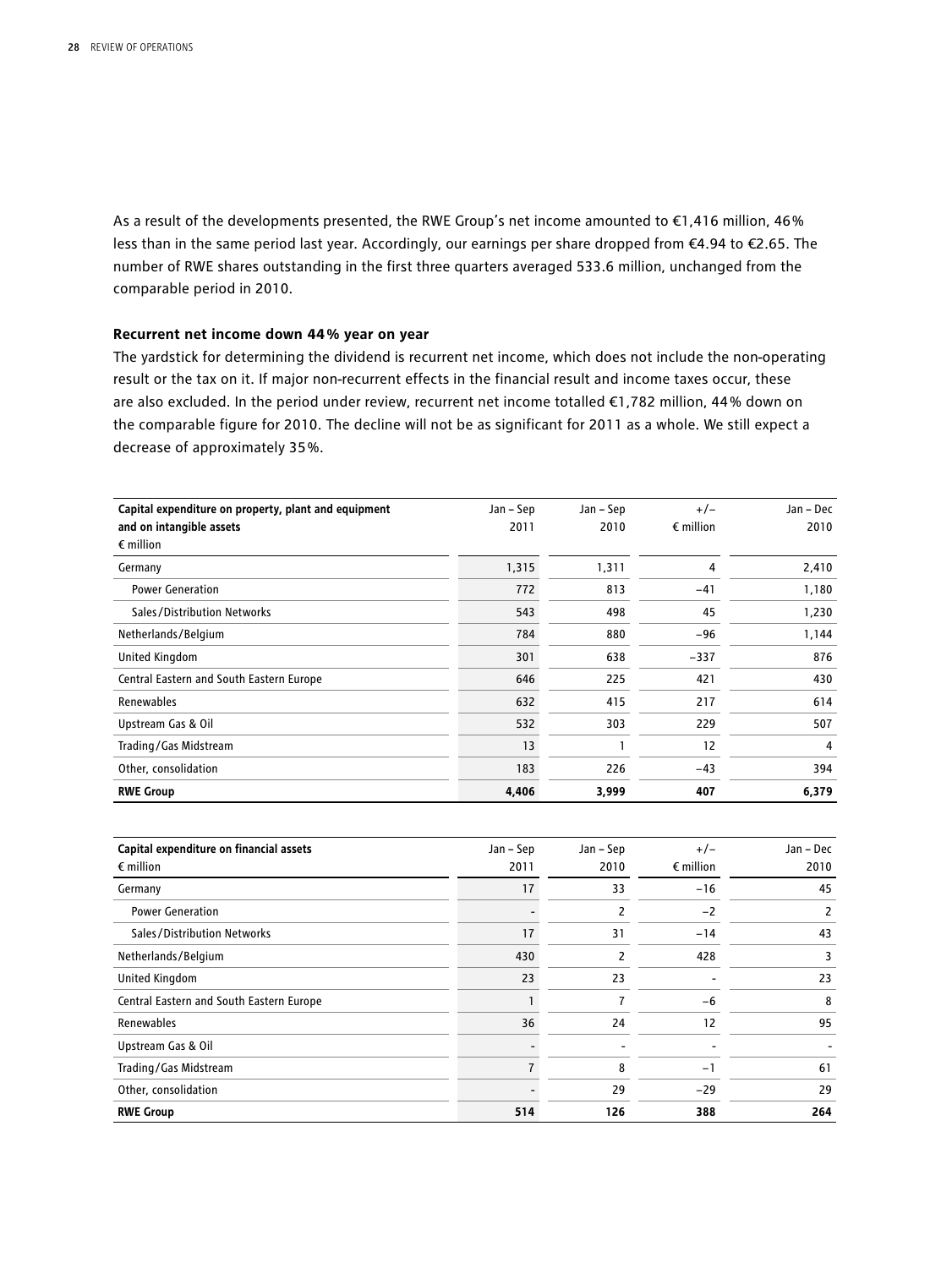#### **Capital expenditure up 19%**

The RWE Group spent €4,920 million in capital, 19 % more than in the equivalent period last year (€4,125 million). The acquisition of Energy Resources Holding B.V., on which we reported on page 11, was a contributing factor. This transaction was the main reason why capital spending on financial assets rose by €388 million to €514 million. We also stepped up capital expenditure on property, plant and equipment and intangible assets, increasing it by €407 million to €4,406 million. Most of these funds were spent on expanding and modernising our electricity generation capacity. The Germany Division's major projects are a 2,100 MW dual-block lignite-fired power plant at the Neurath site and a 1,528 MW twin-unit hard coal facility in Hamm. These power stations are under construction and scheduled to go online in 2012 (Neurath) and 2013 (Hamm). In addition, the Germany Division is investing in improving network infrastructure. The biggest project in the Netherlands/Belgium Division is the construction of the 1,560 MW twin-unit hard coal facility at Eemshaven, which is expected to be completed in 2014. Essent is also building the 426 MW Moerdijk 2 and 1,304 MW Claus C gas-fired power stations. These are scheduled to come on stream in 2011 and 2012, respectively. RWE npower's major project is the gas-fired power plant at Pembroke, with a planned net installed capacity of 2,188 MW and an expected commissioning date in 2012. The Central Eastern and South Eastern Europe Division is focusing capital spending on measures to improve electricity and gas network infrastructure and on the construction of the 775 MW combined-cycle gas turbine power station in the Turkish town of Denizli, which is scheduled for completion by the end of 2012. RWE Innogy aims to expand its renewable generation base significantly. In the first nine months of the year, the company concentrated on wind power projects, with the construction of offshore wind farms in the United Kingdom and Germany leading the way. Additional funds were dedicated to purchasing special ships which we will use to transport and build wind turbines. Our upstream subsidiary, RWE Dea, focuses on the development of oil and gas fields in preparation for production. Its single-largest undertaking at present is the construction of a rig in the Breagh North Sea field and of its pipeline connection to the UK mainland.

| Cash flow statement <sup>1</sup>                        | Jan – Sep | Jan – Sep | $+/-$    | Jan - Dec |
|---------------------------------------------------------|-----------|-----------|----------|-----------|
| $\epsilon$ million                                      | 2011      | 2010      | %        | 2010      |
| Cash flows from operating activities                    | 4,540     | 4,404     | 3.1      | 5,500     |
| of which: changes in working capital                    | 372       | $-881$    | 142.2    | $-2,349$  |
| Cash flows from investing activities                    | $-3,837$  | $-3,869$  | 0.8      | $-6,683$  |
| Cash flows from financing activities                    | $-1,600$  | 203       |          | 638       |
| Effects of changes in foreign exchange rates            |           |           |          |           |
| and other changes in value on cash and cash equivalents | $-4$      | 6         |          | 6         |
| Total net changes in cash and cash equivalents          | $-901^2$  | 744       | $-221.1$ | $-539$    |
| Cash flows from operating activities                    | 4,540     | 4,404     | 3.1      | 5,500     |
| Minus capital expenditure on property, plant            |           |           |          |           |
| and equipment and on intangible assets                  | $-4,406$  | $-3,999$  | $-10.2$  | $-6,379$  |
| Free cash flow                                          | 134       | 405       | $-66.9$  | $-879$    |

1 The full cash flow statement can be found on page 43.

2 Including a €59 million reduction in the cash and cash equivalents reported on the balance sheet for the period ending on 31 December 2010 as 'assets held for sale.'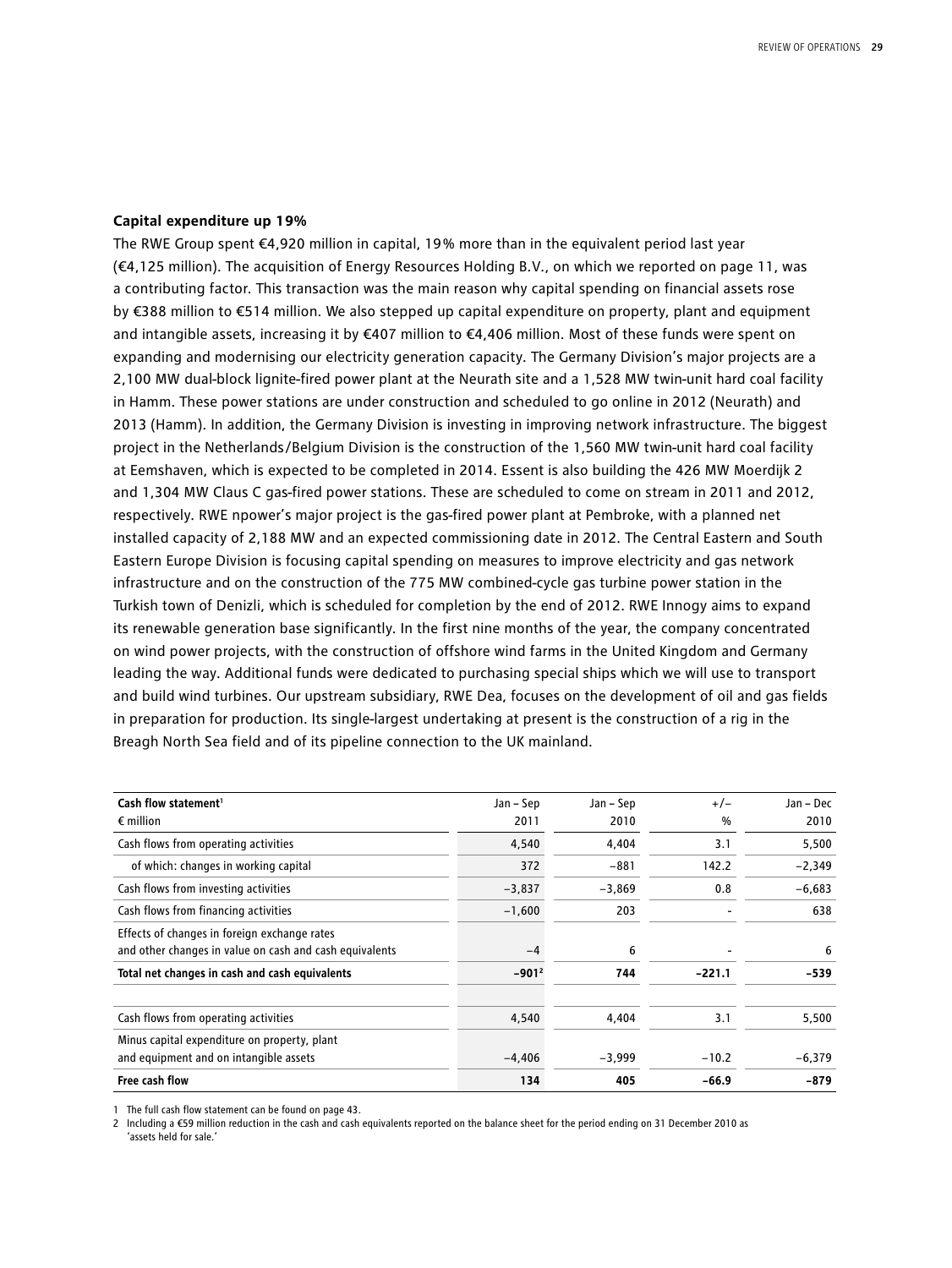#### **Cash flows from operating activities up 3 % year on year despite earnings drop**

In the first three quarters of 2011, we generated €4,540 million in cash flows from operating activities. This was 3 % more than in the same period last year. Cash flows therefore developed much better than earnings. The main reasons are positive effects in working capital. We brought forward some of our CO<sub>2</sub> certificate expense to 2010. Furthermore, liquidity was temporarily improved by the increased lump sum Amprion received under the Renewable Energy Act on 1 January 2011 in compensation for added costs resulting from electricity from renewables being fed into the grid. This sum is re-determined once a year on the basis of estimates. Cash outflows for investing activities totalled €3,837 million. This is the sum by which our capital expenditure (including cash investments) exceeded proceeds from the disposal of assets and the sale of companies. Our financing activities led to a net cash outflow of €1,600 million. €1,867 million was allocable to the dividends paid by RWE AG. Furthermore, we redeemed a €1.5 billion bond in September. This was contrasted by net cash inflows from the issuance of €2.0 billion in commercial paper. Overall, our cash and cash equivalents have dropped by €901 million since the beginning of the year.

Cash flows from operating activities, minus capital expenditure on property, plant and equipment and intangible assets, result in free cash flow. The latter declined by €271 million to €134 million due to the increase in investing activity.

| Net debt                                                | 30 Sep 2011 | 31 Dec 2010 | $+/-$         |
|---------------------------------------------------------|-------------|-------------|---------------|
| $\epsilon$ million                                      |             |             | $\frac{0}{0}$ |
| Cash and cash equivalents                               | 1,634       | 2,476       | $-34.0$       |
| Marketable securities                                   | 3,356       | 3,445       | $-2.6$        |
| Other financial assets                                  | 2,387       | 1,985       | 20.3          |
| <b>Financial assets</b>                                 | 7,377       | 7,906       | $-6.7$        |
| Bonds, other notes payable, bank debt, commercial paper | 18,229      | 17,572      | 3.7           |
| Other financial liabilities                             | 2,108       | 2,238       | $-5.8$        |
| <b>Financial liabilities</b>                            | 20,337      | 19,810      | 2.7           |
| <b>Net financial debt</b>                               | 12,960      | 11,904      | 8.9           |
| Provisions for pensions and similar obligations         | 3,967       | 3,318       | 19.6          |
| Surplus of plan assets over benefit obligations         | 48          | 56          | $-14.3$       |
| Provisions for nuclear waste management                 | 10,270      | 10,010      | 2.6           |
| Mining provisions                                       | 2,852       | 2,920       | $-2.3$        |
| Hybrid capital (share of relevance to rating)           | 869         | 880         | $-1.3$        |
| Net assets held for sale                                |             | 12          |               |
| Net debt of the RWE Group                               | 30,870      | 28,964      | 6.6           |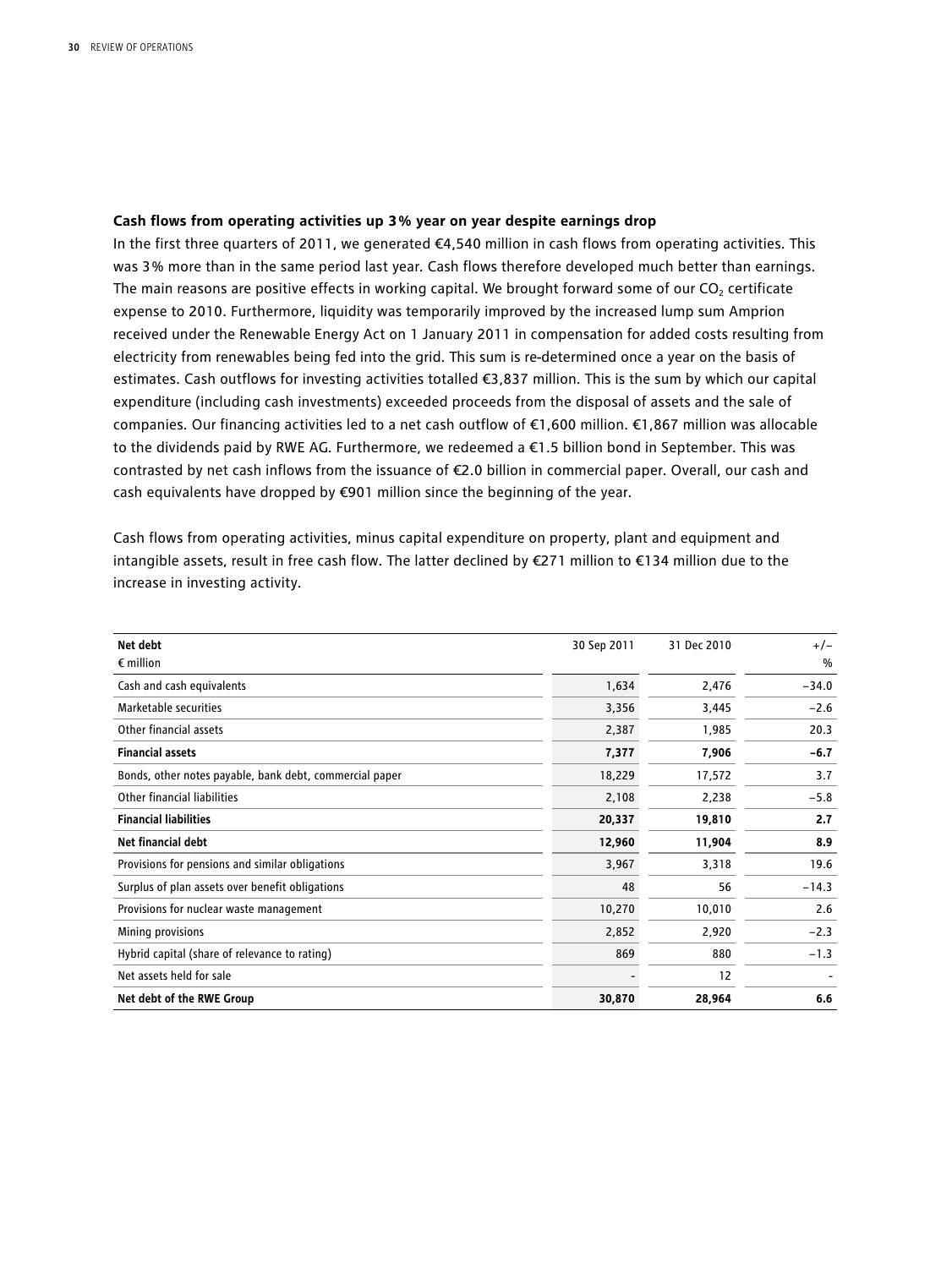#### **Net debt rises to €30.9 billion**

As of 30 September 2011, our net debt amounted to €30.9 billion, up €1.9 billion on the level at 31 December 2010. Capital expenditure and the dividends paid by RWE AG were major factors. Furthermore, provisions rose particularly for pensions. Cash flows from operating activities and proceeds from the disposal of participations had a debt-reducing effect.

#### **Balance sheet structure: marginal decrease in the equity ratio**

As of 30 September 2011, the RWE Group had a balance sheet total of €87.7 billion. This was €5.4 billion less than at the end of 2010. The deconsolidation of Amprion played a role. It was not least due to this transaction that our non-current accounts receivable declined by €2.6 billion. Derivative positions on the assets side of the balance sheet decreased by €2.0 billion. Cash and cash equivalents and current securities were down by €1.0 billion. In contrast, there was a €1.1 billion increase in property, plant and equipment. The RWE Group's equity fell by €1.9 billion. Our dividend payment and the negative effects of the measurement of hedges played a significant role. The equity ratio dropped from 18.7 % to 17.6 %.

| RWE Group's balance sheet structure       | 30 Sep 2011        |       | 31 Dec 2010        |       |
|-------------------------------------------|--------------------|-------|--------------------|-------|
|                                           | $\epsilon$ million | %     | $\epsilon$ million | %     |
| Assets                                    |                    |       |                    |       |
| Non-current assets                        | 62,541             | 71.3  | 60,465             | 65.0  |
| Intangible assets                         | 17,248             | 19.7  | 17,350             | 18.6  |
| Property, plant and equipment             | 33,335             | 38.0  | 32,237             | 34.6  |
| Current assets                            | 25,179             | 28.7  | 32,612             | 35.0  |
| Receivables and other assets <sup>1</sup> | 17,029             | 19.4  | 23,258             | 25.0  |
| <b>Total</b>                              | 87,720             | 100.0 | 93,077             | 100.0 |
| <b>Equity and liabilities</b>             |                    |       |                    |       |
| Equity                                    | 15,458             | 17.6  | 17,417             | 18.7  |
| Non-current liabilities                   | 45,992             | 52.4  | 45,162             | 48.5  |
| Provisions                                | 23,963             | 27.3  | 23,485             | 25.2  |
| <b>Financial liabilities</b>              | 16,237             | 18.5  | 15,908             | 17.1  |
| <b>Current liabilities</b>                | 26,270             | 29.9  | 30,498             | 32.8  |
| Other liabilities <sup>2</sup>            | 17,658             | 20.1  | 20,881             | 22.4  |
| <b>Total</b>                              | 87,720             | 100.0 | 93,077             | 100.0 |

1 Including financial accounts receivable, trade accounts receivable and tax refund claims.

2 Including trade accounts payable and income tax liabilities.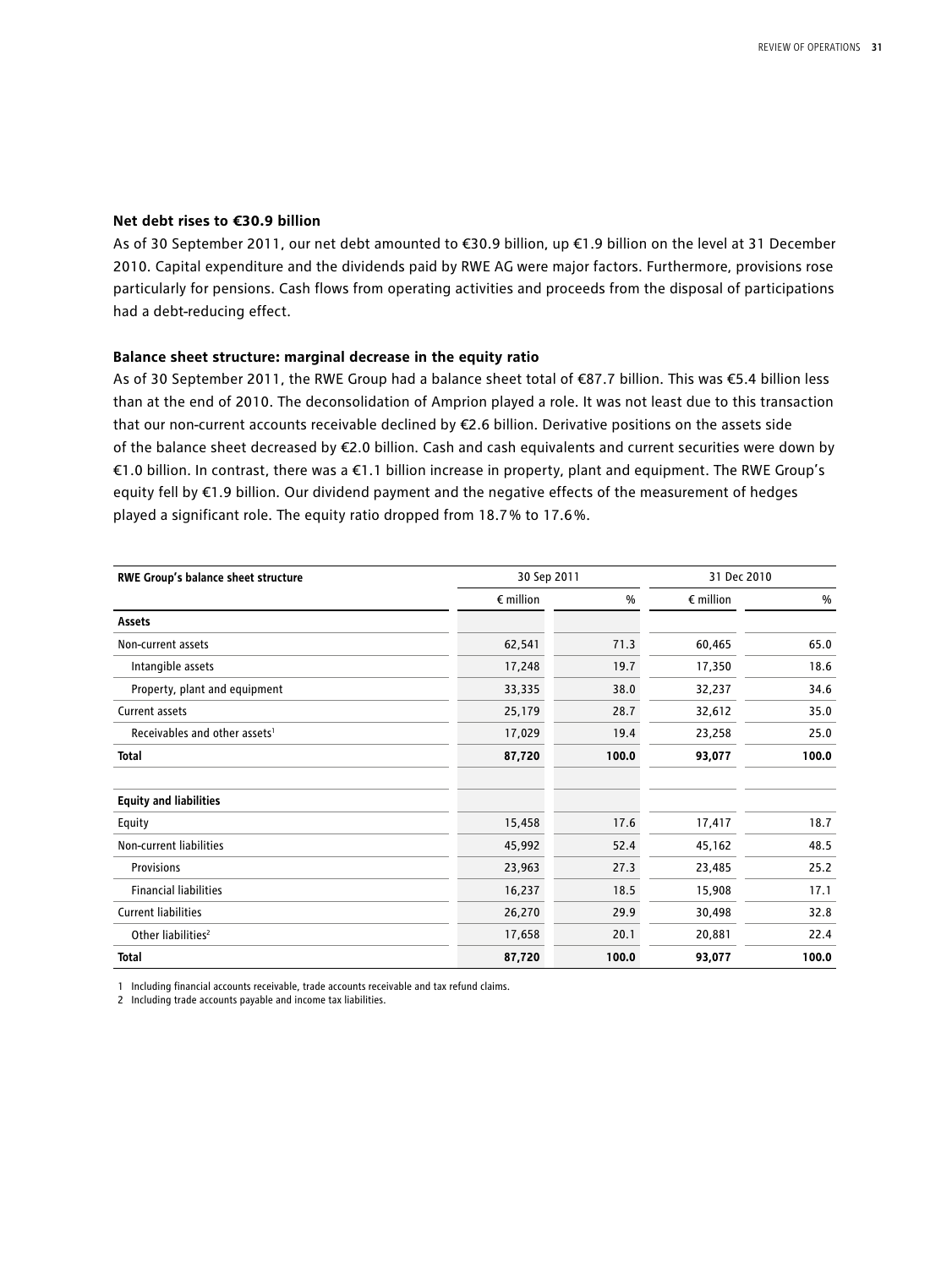#### **RWE creates new jobs**

As of 30 September 2011, the RWE Group employed 72,478 people, 41,698, or 58 %, of whom worked at German sites. Part-time positions were calculated in these figures on a pro-rata basis. The headcount was up 1,622 compared to 31 December 2010, corresponding to a rise of 2 %. Operating changes were responsible for the creation of 1,489 positions, while 133 are due to consolidation effects. For the first time our figures include the 1,151 staff members of the NVV Group, which is now fully consolidated. Conversely, Thyssengas (289) and Amprion employees (816) are no longer included.

| Workforce <sup>1</sup>                   | 30 Sep 2011        | 31 Dec 2010 | $+/-$         |
|------------------------------------------|--------------------|-------------|---------------|
|                                          |                    |             | $\frac{0}{0}$ |
| Germany                                  | 35,868             | 34,184      | 4.9           |
| <b>Power Generation</b>                  | 15,454             | 15,409      | 0.3           |
| Sales/Distribution Networks              | 20,414             | 18,775      | 8.7           |
| Netherlands/Belgium                      | 3,834              | 3,899       | $-1.7$        |
| United Kingdom                           | 12,277             | 11,711      | 4.8           |
| Central Eastern and South Eastern Europe | 11,392             | 11,163      | 2.1           |
| Renewables                               | 1,479              | 1,232       | 20.0          |
| Upstream Gas & Oil                       | 1,353              | 1,363       | $-0.7$        |
| Trading/Gas Midstream                    | 1,573              | 1,512       | 4.0           |
| Other                                    | 4,702 <sup>2</sup> | 5,792       | $-18.8$       |
| <b>RWE Group</b>                         | 72,478             | 70,856      | 2.3           |

1 Converted to full-time positions.

2 Of which 2,400 at RWE IT and 1,565 at RWE Service.

#### **Research and development: RWE establishes European Storage Association**

We spent €93 million on research and development (R&D) in the first three quarters of 2011 (first nine months of 2010: €106 million). In addition, we capitalised €67 million in development costs (first three quarters of 2010: €76 million). Our R&D activities focus on the development of solutions for an energy supply that is gentle on the environment, reliable and affordable. We presented our major projects in the 2010 RWE Annual Report (pages 112 to 115) as well as in this year's interim reports on the first quarter (page 32) and on the first six months (page 35).

A major step we took in the third quarter was that we established the European Association for Storage of Energy (EASE) together with twelve research and energy companies. The association's objective is to act as a forum for professional exchange in technical, economic and regulatory matters. EASE was founded given the realisation that the environmental reshaping of the energy industry must go hand in hand with the expansion of energy storage potential.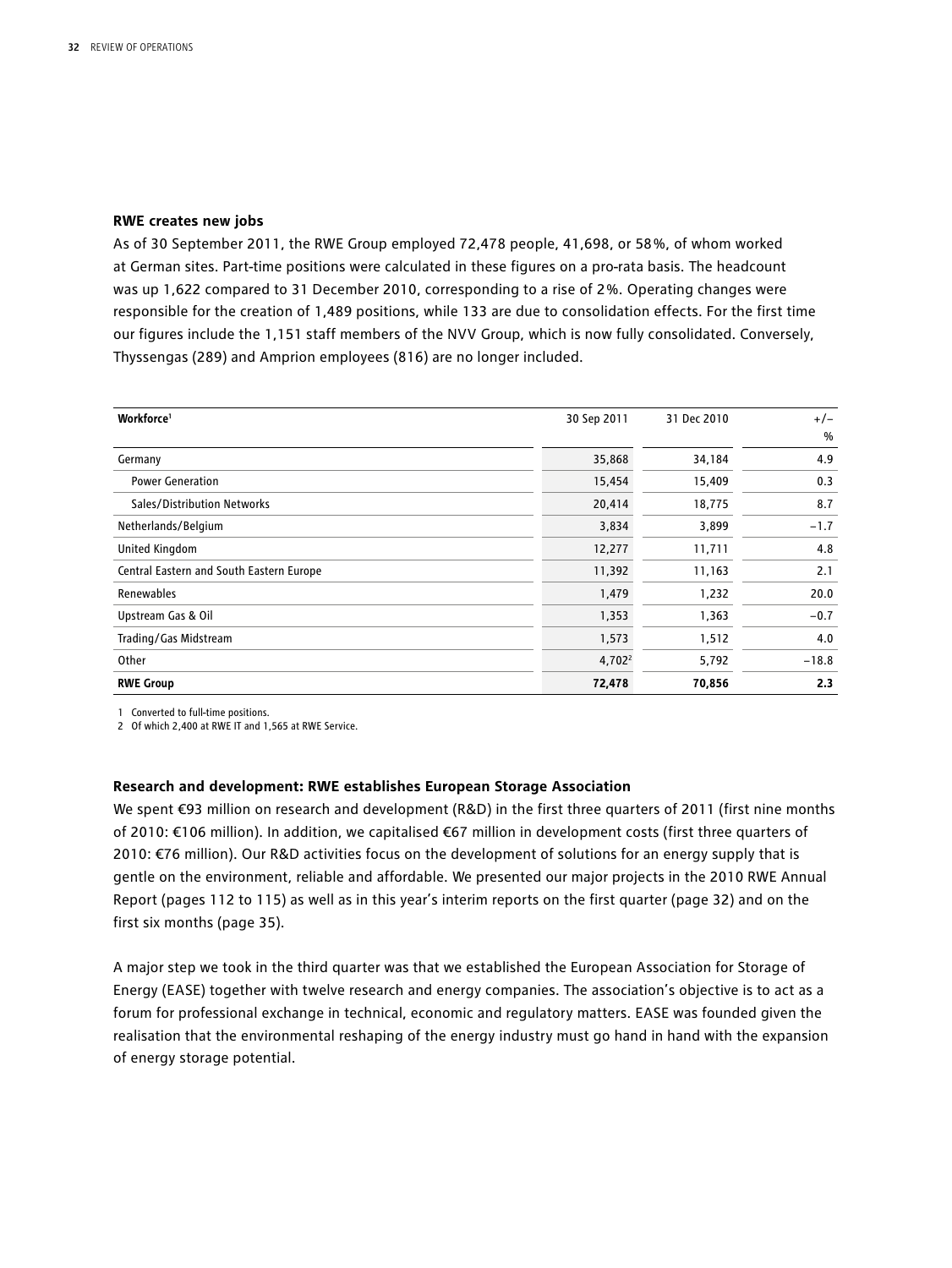# OUTLOOK

#### **World economy maintains course for growth**

Based on current forecasts, in 2011, global economic output will be 2.5 % higher year on year, with China remaining the economy's engine. However, in the meantime, growth in that country has already slowed somewhat. In the Eurozone, measures to consolidate the state budgets will probably dampen the upturn in certain member states. Economic growth may hover around the 1.7 % achieved in 2010. The economic forecast for Germany remains favourable. A gain of up to 3 % is feasible, which would exceed the gross domestic product (GDP) achieved in 2008. At 2 %, estimates for the Netherlands and Belgium are a little more moderate. UK GDP is only anticipated to grow by about 1 %. In Central Eastern Europe, initial estimates for our core markets indicate growth rates in excess of 2 %, with Poland and Slovakia having potential for more than 3 %.

#### **Electricity consumption undynamic – significant decline in demand for gas**

Production growth in Germany's energy-intensive sectors slowed recently. If demand in other sectors remains stable, the need for electricity for the year as a whole should only be marginally higher than the 2010 level. In the United Kingdom, however, it is likely to fall far below last year's level even if industrial production continues to rise. This is due to progress made in the field of energy efficiency and the milder weather. Electricity usage in the Netherlands and the Czech Republic is also expected to drop, albeit marginally. Conversely, in Hungary, demand could come close to last year's level, while in Slovakia it could exceed it by more than 1 % and in Poland, it might increase by 2 %. In view of the substantial, weather-induced decrease in gas consumption in the first three quarters, we expect to see a considerable drop for the full year as well. This applies to all markets in which we sell gas. This forecast should prove accurate even if temperatures were to be unusually low for the rest of the year, especially since the fourth quarter of 2010 was colder than average.

#### **Realised electricity price lower year on year**

Prices on international crude oil, natural gas and thermal hard coal markets will be much higher than in 2010 averaged for the full year. Conversely, we anticipate that the price level in European trading with  $CO<sub>2</sub>$  emission allowances will be lower. Prices on electricity forward markets recently trended sideways. Their continued development will depend on the weather conditions at the end of the year, among other things. However, this will not have a notable effect on our earnings this year, as we have sold forward nearly all of our generation for 2011. The price we realised for our German production was below the comparable figure of €67 per MWh for 2010. Part of our generation for the years ahead has already been placed on the market. In Germany, this applies to over 90% of production for 2012 and over 40% for 2013 (as of 30 September 2011).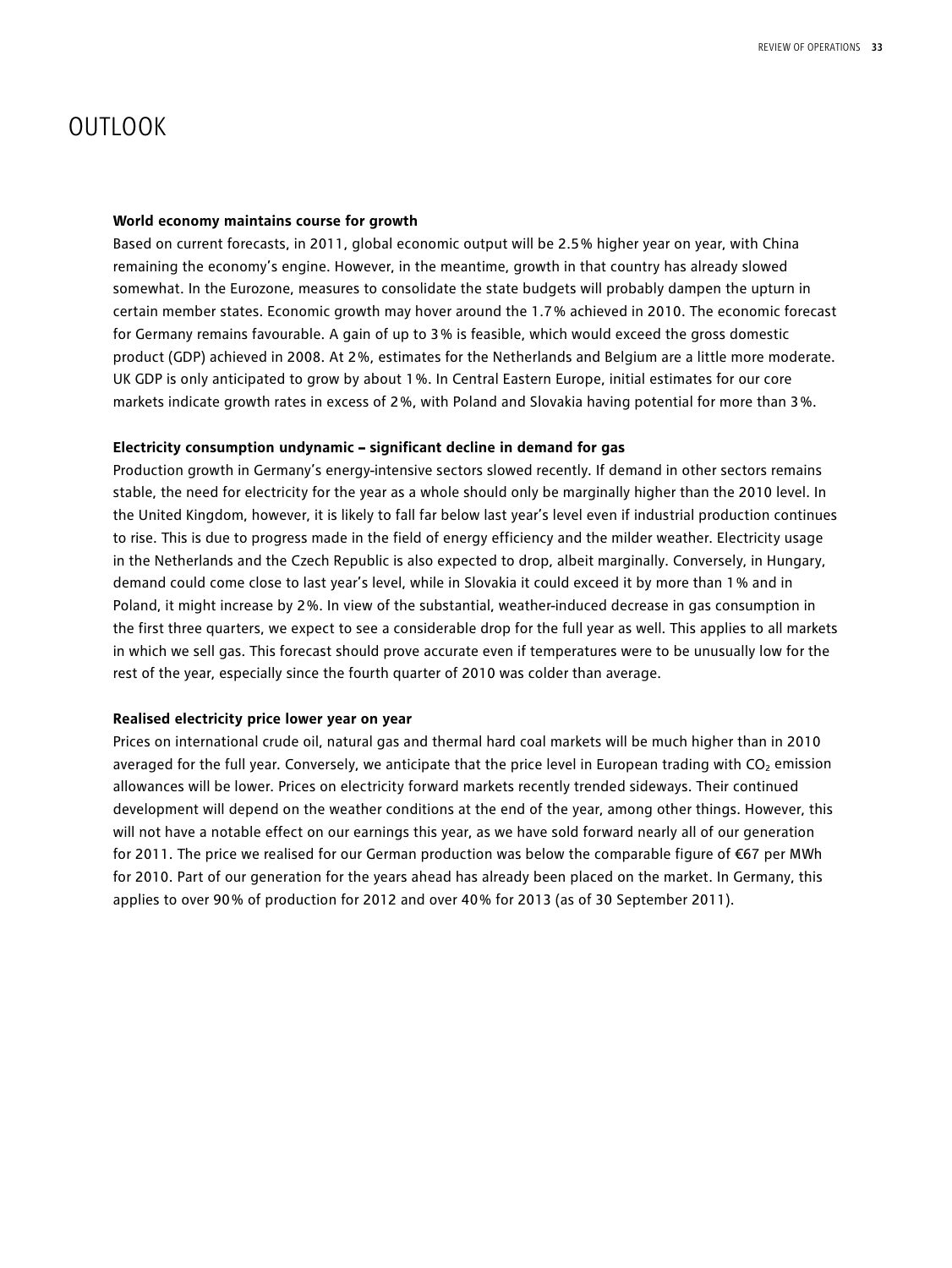#### **Revenue forecast raised slightly**

From our current perspective, external revenue should be in the order of last year's figure. We previously expected a marginal decline. We made an upward adjustment to our forecast especially with respect to our Germany Division. Electricity sales volumes recorded by Germany will probably be slightly higher than originally assumed. The division will therefore post a substantial gain over 2010, in part due to the first-time full consolidation of the regional utility NVV. RWE Dea is also expected to generate much more revenue than in 2010, with higher oil and gas prices being the major drivers. In contrast, we expect that RWE Supply&Trading will see a sharp drop in revenue from the sale of in-house electricity production. Furthermore, Amprion stopped contributing to Group revenue when it was deconsolidated in September 2011.

#### **Significant drop in earnings expected**

In the current financial year, the difficult framework conditions established by energy policy will have a significant impact on our earnings. The new nuclear fuel tax and the early nuclear phase-out will affect earnings substantially in Germany. Moreover, due to the market environment, we sold our electricity production for this year at less favourable conditions than for 2010. Burdens in the gas midstream business will increase further, despite the initial success achieved in renegotiating our loss-making gas purchase contracts.

| Development of the forecast                 | 2010                         | Outlook                              | Adjusted outlook                     | Adjusted outlook      |
|---------------------------------------------|------------------------------|--------------------------------------|--------------------------------------|-----------------------|
| for fiscal 2011                             | actual<br>$\epsilon$ million | (Feb 2011)                           | (Aug 2011)                           | (Nov 2011)            |
| External revenue                            | 53,320                       | Below previous year                  |                                      | Previous year's level |
| <b>EBITDA</b>                               | 10,256                       | Approx. -15%                         | Approx. -20%                         |                       |
| Operating result                            | 7,681                        | Approx. -20%                         | Approx. -25%                         |                       |
| Germany                                     | 5,575                        | Significantly below<br>previous year |                                      |                       |
| <b>Power Generation</b>                     | 4,000                        | Significantly below<br>previous year |                                      |                       |
| Supply/Distribution Networks                | 1,575                        | Below previous year                  |                                      |                       |
| Netherlands/Belgium                         | 391                          | Significantly below<br>previous year |                                      |                       |
| <b>United Kingdom</b>                       | 272                          | Above<br>previous year               | Significantly above<br>previous year |                       |
| Central Eastern and<br>South Eastern Europe | 1,173                        | Significantly below<br>previous year | Below<br>previous year               |                       |
| Renewables                                  | 72                           | Significantly above<br>previous year |                                      |                       |
| Upstream Gas & Oil                          | 305                          | Significantly above<br>previous year |                                      |                       |
| Trading/Gas Midstream                       | $-21$                        | Significantly below<br>previous year |                                      |                       |
| <b>Recurrent net income</b>                 | 3,752                        | Approx. -30%                         | Approx. -35%                         |                       |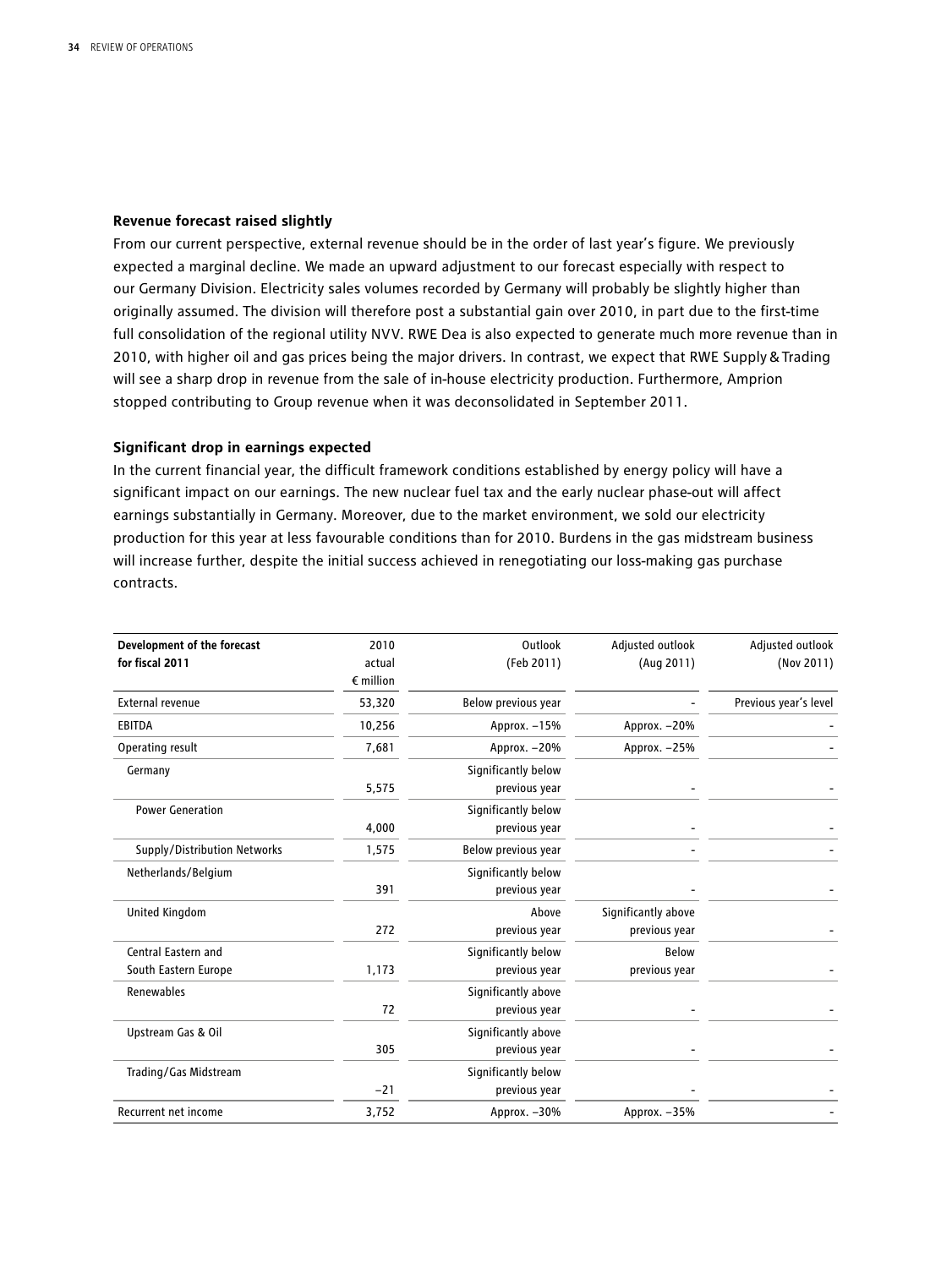We confirm the updated 2011 earnings forecast we made in August. The RWE Group's EBITDA is anticipated to be approximately 20 % down year on year. We expect the operating result to drop by approximately 25 % and recurrent net income to decline by about 35 %.

• Germany: From our current perspective, the division's operating result is expected to decline significantly. We anticipate the following developments in the two business areas:

Power Generation: The earnings drop predicted for the Germany Division will largely come from RWE Power. As mentioned earlier, the reduction of the lifetimes of our nuclear power plants will lead to substantial earnings shortfalls. We had already sold forward the generation of the Biblis units, which have now been shut down. We will have to fulfil our supply commitments with more expensive in-house generation or through purchases on the electricity market. In addition, we have written off fuel rods as we cannot use them any longer. The shortening of the lifetimes of our nuclear power stations means that we had to increase the provisions for decommissioning them. On top of that, the nuclear fuel tax is having a negative impact. In addition to the energy policy framework conditions, the development of prices on the wholesale market will also have an adverse effect on earnings. When we sold our electricity generation forward in earlier years, the average price realised was lower than for our 2010 generation, which we had placed on the market for an average of €67 per MWh. Additional adjustments to the nuclear and mining provisions will have positive effects and counter the impact of the reduced lifetimes of nuclear power plants.

Sales/Distribution Networks: We also expect this business area to close down on last year. Our earnings in the gas sales business will fall short of last year's high level due to the weather. In addition, we anticipate that costs for improving network infrastructure will be higher. In contrast, the full consolidation of the NVV Group will add to earnings. Furthermore, the burden imposed by our refunds of excess network fees will probably decrease (see commentary on page 24).

• Netherlands/Belgium: The operating result posted by this division will decline significantly compared to last year's good earnings. This is primarily because we transferred parts of Essent's gas midstream activities to the Trading/Gas Midstream Division with effect from 1 January 2011. In 2010, these had recorded a strong result, partly due to the cold weather. Essent's electricity generation is also expected to make a smaller contribution to the operating result. We expect to see additional earnings as Essent has expanded its gas midstream activities and is now increasingly managing the transportion of purchased gas to end-customers. Cost reductions in the fields of IT and HR among others, as well as efficiency enhancements will also have a positive impact.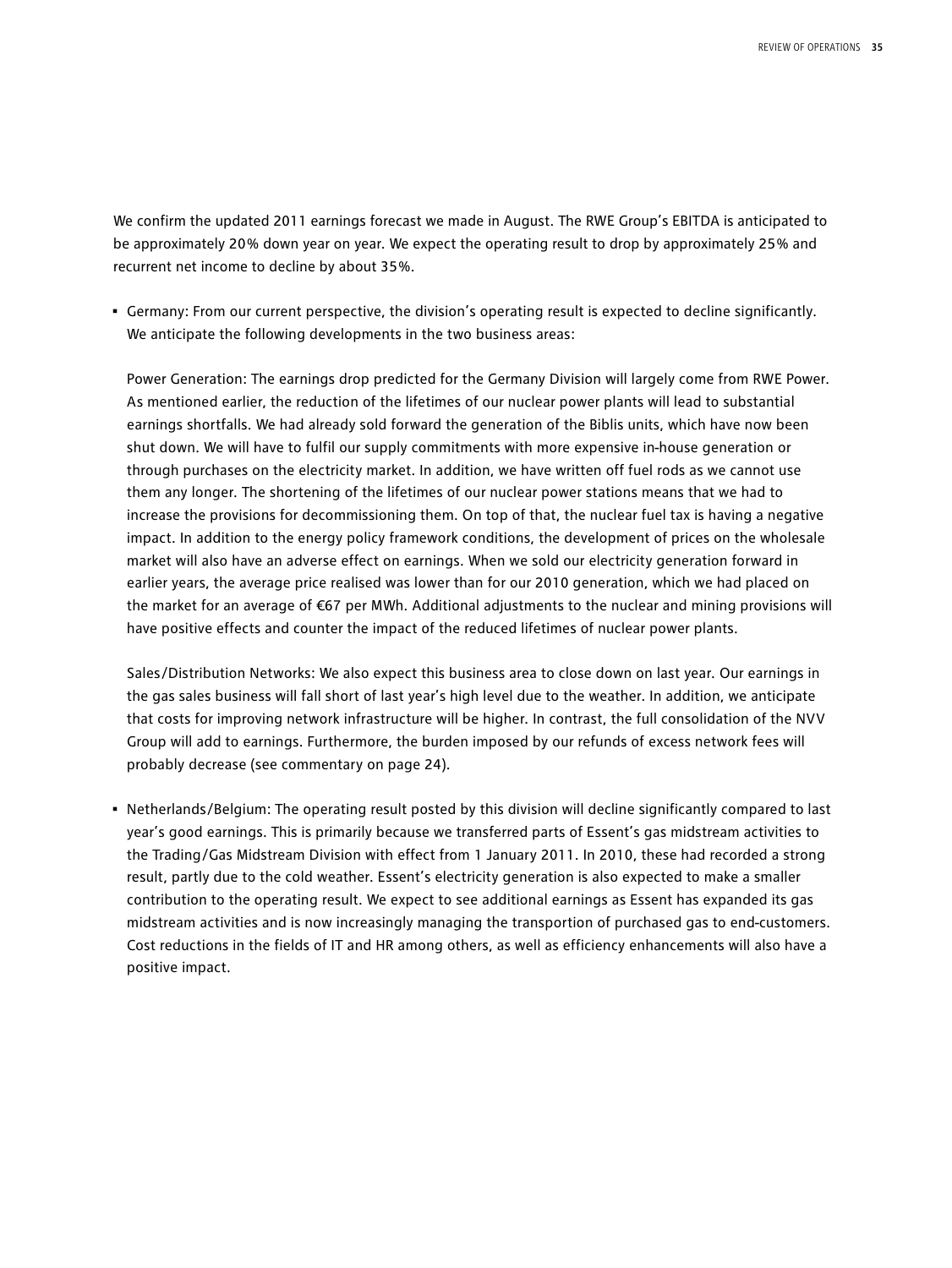- United Kingdom: We expect this division to grow its operating result substantially. A major success factor are our extensive measures taken to cut costs and improve efficiency. Furthermore, margins in the supply business are recovering. However, there will be a strong rise in the expenses we incur for measures to promote domestic energy efficiency, which we are obliged to do within the scope of government programmes. These additional costs as well as electricity and gas purchase price increases necessitated a further rise in residential tariffs with effect from 1 October. In the generation business, we will close 2011 with a lower operating result than in 2010 due to a deterioration in market conditions. The cash inflows from claims for damages and old accounts receivable set out on page 24 will have a positive effect.
- Central Eastern and South Eastern Europe: From our current perspective, the operating result of this division is likely to be lower than the high figure posted last year, due in part to declining sales and network revenue in the Czech gas business. In Hungary, the new special tax for energy utilities and decreasing electricity sales to industrial and corporate customers are placing a burden on earnings. However, power plant margins should improve in Hungary. In Poland, we are likely to benefit from higher electricity network fees.
- Renewables: The progressive expansion of RWE Innogy's renewable generation portfolio will add to revenue, contributing to a significant improvement in the operating result. We expect that our wind turbines will be used much more than in 2010. A counteracting effect will come from on-going investment projects causing substantial run-up costs.
- Upstream Gas&Oil: RWE Dea's operating result should also improve significantly compared to 2010, driven by the strong rise in prices on oil and gas markets. Furthermore, we expect that growth in oil production will have a positive impact. However, as production increases, so do production costs. Additional burdens will stem from the increase in royalties on our German gas production and the weaker US dollar.
- Trading/Gas Midstream: We expect these activities to record an operating loss, which will be much more significant than in 2010 (−€21 million). As explained earlier, since 2009, oil-indexed gas purchase prices have been higher than the sales prices achievable on the market. This will continue to result in substantial burdens despite the first positive results achieved in the on-going price reviews with our gas suppliers. We expect that, given the very disappointing first three quarters, earnings generated by our trading business will close 2011 markedly down year on year.

#### **Pay-out ratio of 50 % to 60 %**

Our dividend proposal for fiscal 2011 will be in line with our usual pay-out ratio of 50 % to 60 %. The basis for calculating the dividend is recurrent net income. As set out earlier, we expect the latter to decline by approximately 35 %. Our dividend will therefore be lower than the one for 2010.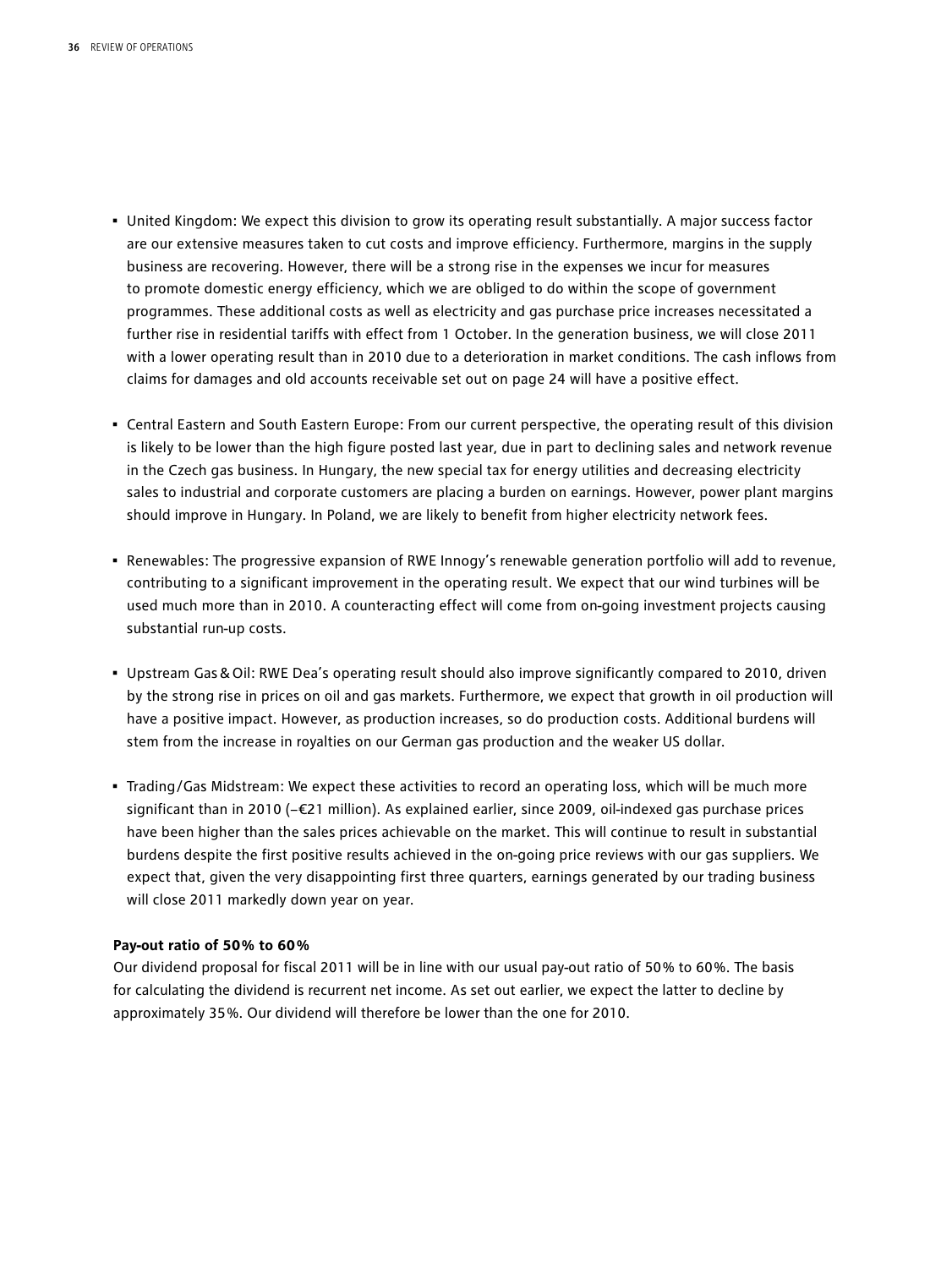#### **Capex of €6.5 billion to €7 billion planned**

Our capital expenditure on property, plant and equipment in 2011 is expected to total between €6.5 billion and €7 billion. This would make it higher than ever in RWE's history, albeit slightly lower than originally planned. Compared to the €6.4 billion posted in 2010, we expect spending to increase above all in the Renewables, Central Eastern and South Eastern Europe and Upstream Gas&Oil Divisions. The focus of our investing activity will be the construction of highly efficient fossil-fuel power plants, the enlargement of our renewable generation base, the modernisation of network infrastructure and the development of oil and gas fields. Capex will be much lower starting in 2012, as large-scale projects are gradually completed.

#### **Net debt more than three times as high as EBITDA**

As set out on page 14 of the report on the first half of 2011, we plan to strengthen the Group's financial power by issuing new shares and selling treasury shares. We expect this to raise about €2.5 billion in capital. Should we manage to implement the capital increase before the end of 2011, our net debt will probably match the level it had at the end of 2010 (€29.0 billion), despite our extensive capital expenditure programme. The leverage factor, which reflects the ratio of net debt to EBITDA, will be much higher than in 2010 (2.8) and exceed the upper limit of 3.0, to which we are orientating ourselves. We intend to return the leverage factor closer to this limit over the medium term.

#### **Earnings forecast for 2013**

The change in the energy policy framework will significantly affect the development of earnings in the upcoming years. However, the associated earnings shortfalls will be contrasted by the positive impact of higher oil and gas prices, improved electricity margins and further efficiency enhancements. Against this backdrop, in August 2011, we slightly raised our forecast for the company's medium-term earnings trend. We forecast 2013 EBITDA at about €9.4 billion, the operating result at about €5.9 billion, and recurrent net income at about €2.5 billion. However, these figures do not yet consider future sales of companies within the scope of our divestment programme.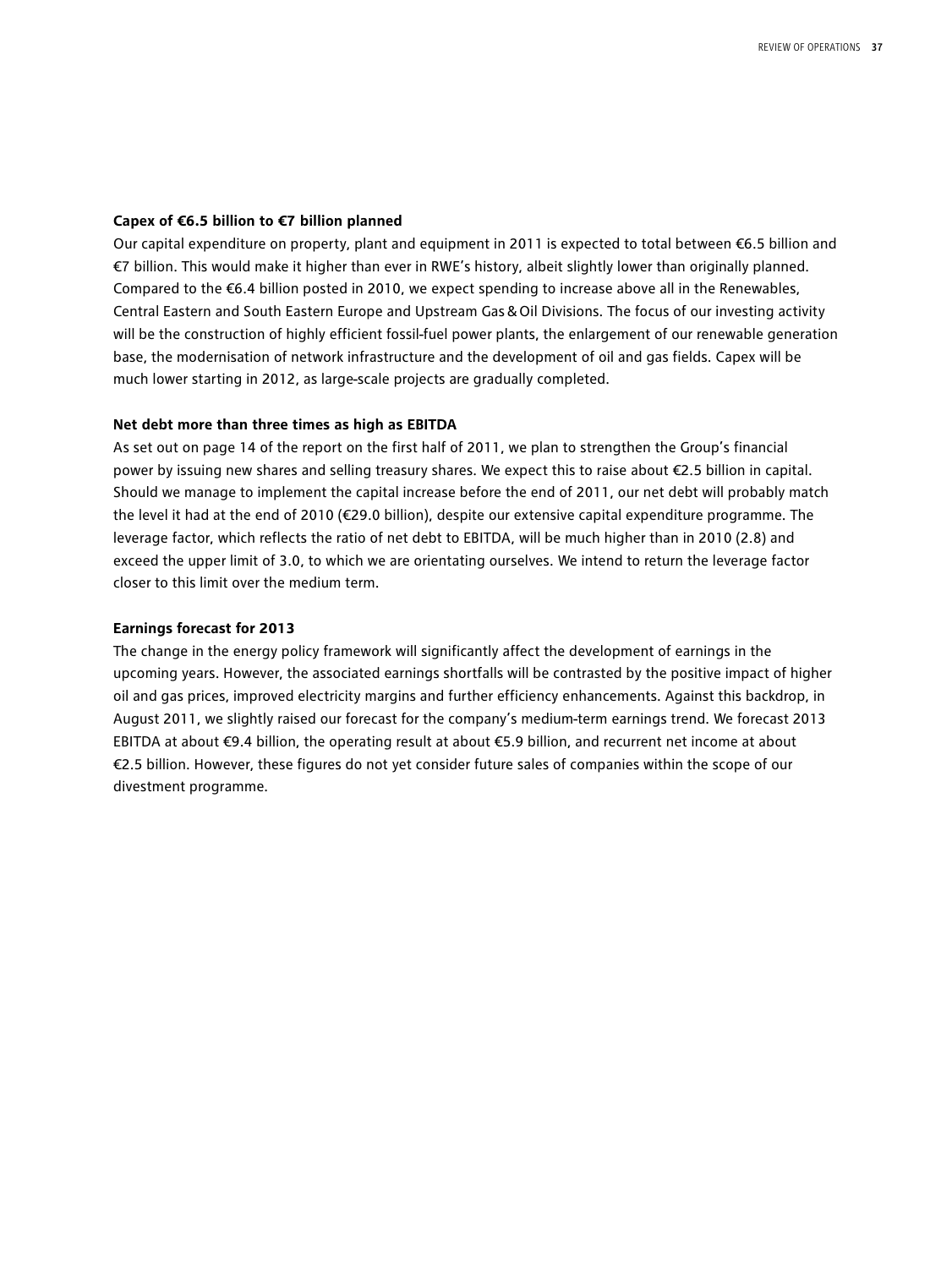# DEVELOPMENT OF RISKS AND OPPORTUNITIES

#### **Systematic risk management more important than ever**

Historically, the energy industry is considered to be crisis-proof. Nevertheless, sector-specific risks have recently experienced a big rise. Uncertain political framework conditions, changing market structures and volatile electricity and fuel prices bring entrepreneurial challenges, making professional risk management more important than ever. To us, the systematic recording, assessment and control of risks is a key element of good business management. It is equally important to identify and take advantage of opportunities. We have reported on the organisation and processes of our risk management, the organisational units entrusted with it, and measures taken to control and monitor major risks in detail on pages 116 to 126 of our 2010 Annual Report.

#### **Overall assessment of the risk and opportunity situation by executive management**

As an energy company that makes long-term investments, RWE is especially dependent on reliable political framework conditions. However, we are witnessing a trend towards the energy market being subjected to regulatory intervention. Against the backdrop of the current sovereign debt crisis, there is now a heightened risk of governments imposing new burdens on the economy. This may affect companies which are bound to certain locations, such as energy utilities, in particular. Proof of this is the new German nuclear fuel tax, which is curtailing our earnings considerably. However, we believe there is a good chance that the German Constitutional Court or, if applicable, the European Court of Justice will deem the tax illegal, making it unenforceable (also see page 12). However, it may take years for a definitive decision to be reached.

The sudden change of course in German energy policy following the reactor catastrophe at Fukushima proves that the risks in the utility sector have risen. The 13<sup>th</sup> amendment to the German Nuclear Energy Act, which became effective in early August, reversed the lifetime extension for German nuclear power stations which was resolved last year. In addition, the German government set deadlines for shutting down each individual reactor. We have provided detailed information on this on page 13 of the report on the first half of 2011. The legally mandated shutdown of Biblis A and B forces us to deliver electricity from other sources at conditions that, in some cases, are much less favourable, in order to supply the generation that has already been sold forward. In view of the remaining lifetimes of the nuclear power stations that are still in operation, there is a risk that we may not be able to make full use of the legally determined residual generation volumes before the shutdown deadline. We are reviewing aspects of the  $13<sup>th</sup>$  amendment to the German Nuclear Energy Act concerning constitutional law. We have filed a lawsuit against the nuclear moratorium for Biblis A and B of March 2011 with the Kassel Administrative Court. In the event that the shutdown orders be deemed illegal by the court of last instance, we will have the opportunity to file claims for damages before a civil court.

In addition to political framework conditions, the development of supply and demand on electricity and gas markets particularly affects our earnings power. If the sovereign debt crisis in the Eurozone leads to a recession, energy consumption and energy prices may decline as a result. This would expose us to earnings risks. Structural changes in energy markets can also affect our earnings significantly. For instance, the continued rise in the number of wind turbines and solar panels is crowding out conventional generation.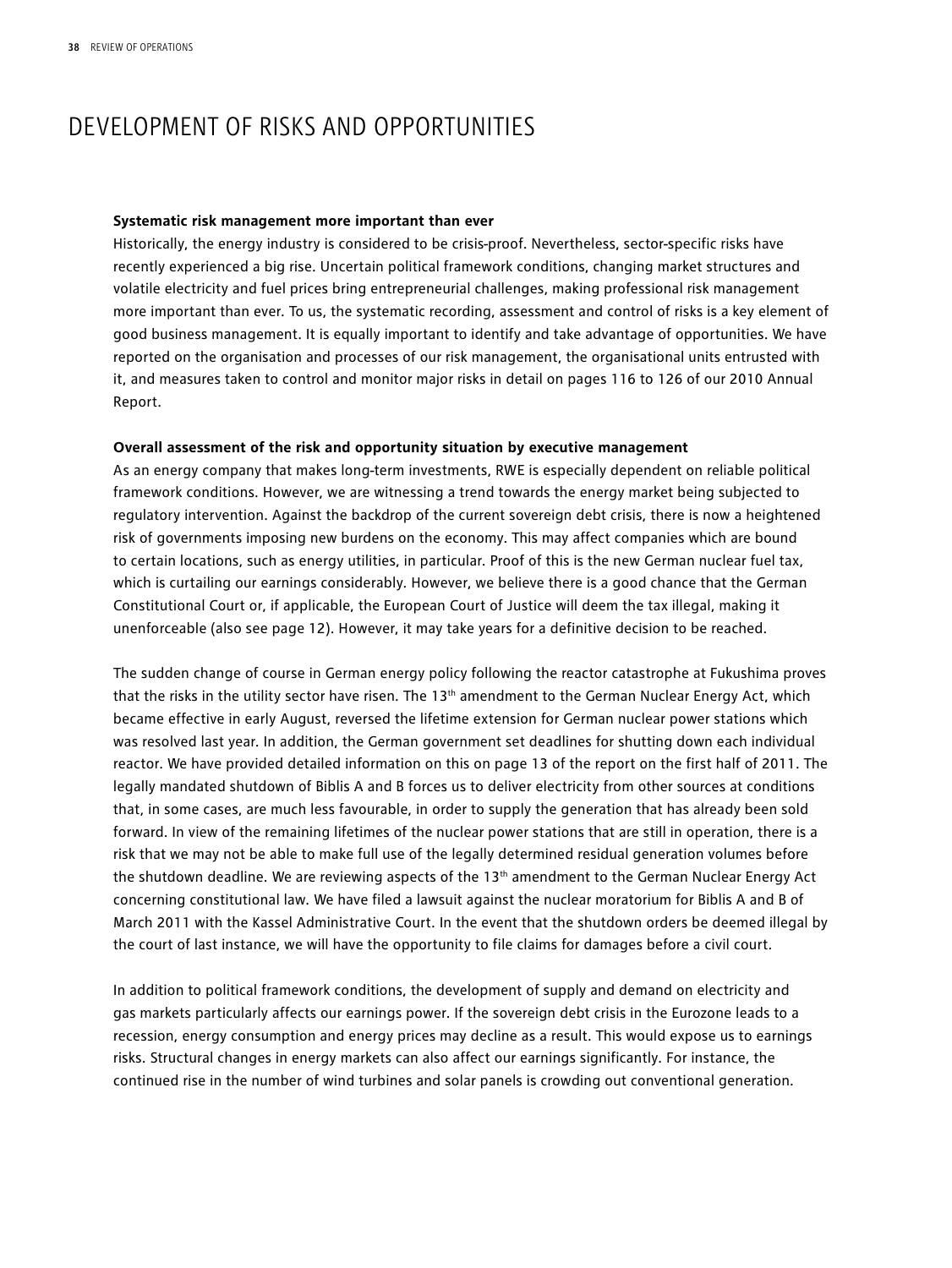Risks and opportunities arise especially from changes in power plant margins. As set out earlier, we sell most of our electricity forward early on, while hedging the price of the fuel and emission certificates needed to generate it. Furthermore, there has been a strong rise in risks in the gas midstream business. Parts of RWE's gas purchases are based on long-term contracts linked to the price of oil. The market price of gas has been decoupled from that of oil since the middle of 2009. Consequently, the price of some of the gas we buy is higher than the price we can realise when we sell it on. We are currently conducting price reviews in order to obtain better purchasing conditions. Their outcome will have a major influence on our medium-term earnings. The risk arising from this is that the outcomes of the price reviews may fall short of our expectations, contrasted by the chance that we may succeed in obtaining more favourable conditions than assumed.

Despite this and other imponderables, there are no identifiable risks that jeopardise the continued operation of RWE AG or the RWE Group.

#### **Current key Value at Risk figures**

We control and monitor risks arising from the volatility of commodity prices and financial risks (foreign currency risks, interest rate risks and risks in connection with investments in securities) using indicators such as the Value at Risk (VaR) among other things. The VaR specifies the maximum loss from a risk position not exceeded with a given probability over a certain period of time. The VaR figures within the RWE Group are generally based on a confidence interval of 95 %. The assumed holding period for a position is one day. This means that, with a probability of 95 %, the maximum daily loss does not exceed the VaR.

The central risk controlling parameter for commodity positions is the Global VaR, which is related to the trading business of RWE Supply&Trading and may not exceed €40 million. It averaged €16 million in the first three quarters of 2011; its maximum daily value was €27 million.

As regards interest risks, we differentiate between two categories. On the one hand, rises in interest rates can lead to reductions in the price of securities we hold. This primarily relates to fixed-interest bonds. On the other hand, interest rate increases also cause our financing costs to rise. The VaR for our securities price risk in the period under review averaged €7 million. We measure the sensitivity of the interest expense with respect to rises in market interest rates using the Cash Flow at Risk. We apply a confidence level of 95 % and a holding period of one year. The Cash Flow at Risk in the first nine months averaged €20 million.

The securities we hold in our portfolio include shares. In the period under review, the VaR for the risk associated with changes in share prices averaged €11 million. The VaR for our foreign currency position was less than €1 million.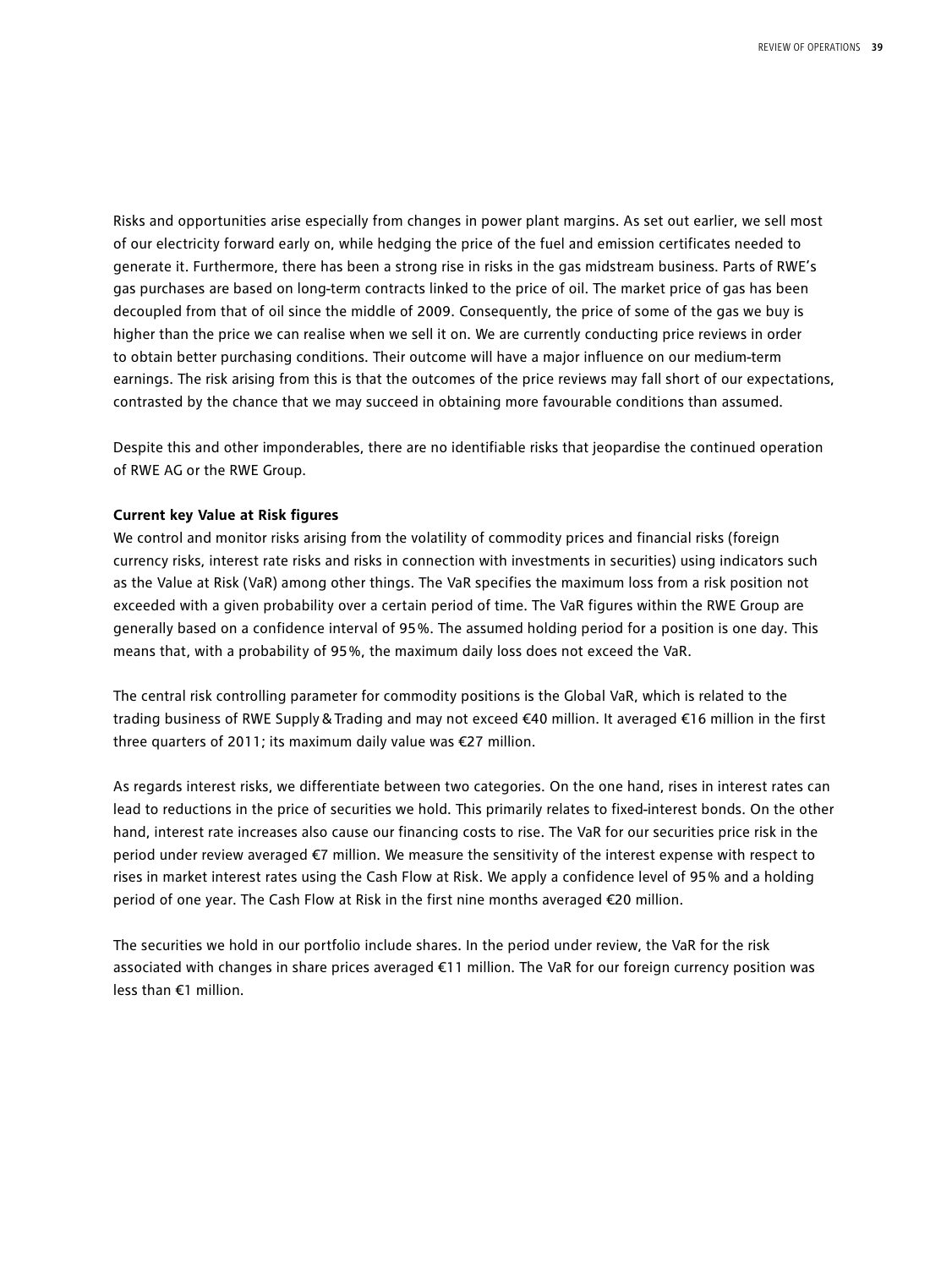# CONSOLIDATED FINANCIAL STATEMENTS (CONDENSED)

## Income statement

|                                                                           | Jul - Sep | Jul - Sep | Jan - Sep | Jan - Sep |
|---------------------------------------------------------------------------|-----------|-----------|-----------|-----------|
| $\epsilon$ million                                                        | 2011      | 2010      | 2011      | 2010      |
| Revenue (including natural gas tax/electricity tax)                       | 10,710    | 11,156    | 38,167    | 38,510    |
| Natural gas tax/electricity tax                                           | $-456$    | $-389$    | $-1,856$  | $-1,801$  |
| Revenue                                                                   | 10,254    | 10,767    | 36,311    | 36,709    |
| Changes in finished goods and work in progress/other own work capitalised | 111       | 66        | 322       | 190       |
| Cost of materials                                                         | $-7,094$  | $-6,614$  | $-25,096$ | $-24,144$ |
| Staff costs                                                               | $-1,294$  | $-1,209$  | $-3,808$  | $-3,577$  |
| Depreciation, amortisation, and impairment losses                         | $-916$    | $-658$    | $-2,622$  | $-2,060$  |
| Other operating income                                                    | $-651$    | $-1,004$  | $-1,903$  | $-2,032$  |
| Income from operating activities                                          | 410       | 1,348     | 3,204     | 5,086     |
| Income from investments accounted for using the equity method             | 112       | 50        | 340       | 205       |
| Other income from investments                                             | 21        | 7         | 130       | 61        |
| <b>Financial income</b>                                                   | 315       | 383       | 676       | 1,143     |
| <b>Finance costs</b>                                                      | $-779$    | $-822$    | $-1,846$  | $-2,369$  |
| Income before tax                                                         | 79        | 966       | 2,504     | 4,126     |
| Taxes on income                                                           | $-159$    | $-340$    | $-802$    | $-1,274$  |
| Income                                                                    | $-80$     | 626       | 1,702     | 2,852     |
| of which: minority interest                                               | 80        | 32        | 242       | 215       |
| of which: RWE AG hybrid capital investors' interest                       | 14        |           | 44        |           |
| of which: net income/income attributable to RWE AG shareholders           | $-174$    | 594       | 1,416     | 2,637     |
| Basic and diluted earnings per common and preferred share in $\epsilon$   | $-0.33$   | 1.11      | 2.65      | 4.94      |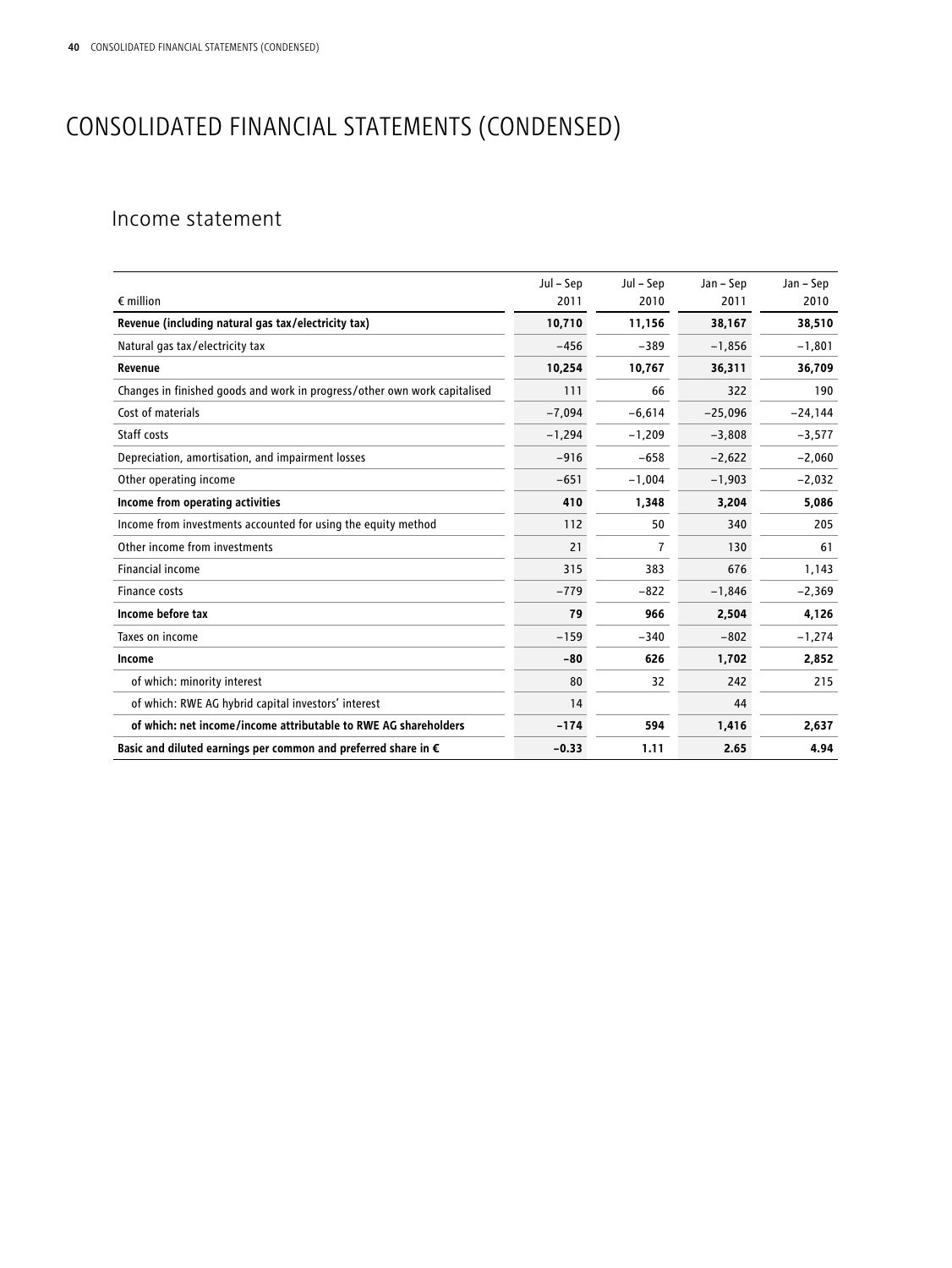# Statement of recognised income and  $expenses<sup>1</sup>$

|                                                                                     | Jul – Sep   | Jul – Sep | Jan – Sep | Jan – Sep |
|-------------------------------------------------------------------------------------|-------------|-----------|-----------|-----------|
| $\epsilon$ million                                                                  | 2011        | 2010      | 2011      | 2010      |
| Income                                                                              | $-80$       | 626       | 1,702     | 2,852     |
| Currency translation adjustment                                                     | $-219$      | 226       | $-88$     | 319       |
| Fair valuation of financial instruments available for sale                          | $-69$       | 14        | $-138$    | $-17$     |
| Fair valuation of financial instruments used for hedging purposes                   | $-321$      | $-130$    | $-809$    | 114       |
| Other comprehensive income of investments accounted                                 |             |           |           |           |
| for using the equity method (pro rata)                                              | $-51$       | $-19$     | $-57$     | $-87$     |
| Actuarial gains and losses of defined benefit pension plans and similar obligations | $-444$      | $-144$    | $-598$    | $-468$    |
| Other comprehensive income                                                          | $-1,104$    | $-53$     | $-1,690$  | $-139$    |
| Total comprehensive income                                                          | $-1,184$    | 573       | 12        | 2,713     |
| of which: attributable to RWE AG shareholders                                       | $(-1, 202)$ | (520)     | $(-225)$  | (2,524)   |
| of which: attributable to RWE AG hybrid capital investors                           | (14)        |           | (44)      |           |
| of which: attributable to minority interests                                        | (4)         | (53)      | (193)     | (189)     |

1 Figures stated after taxes.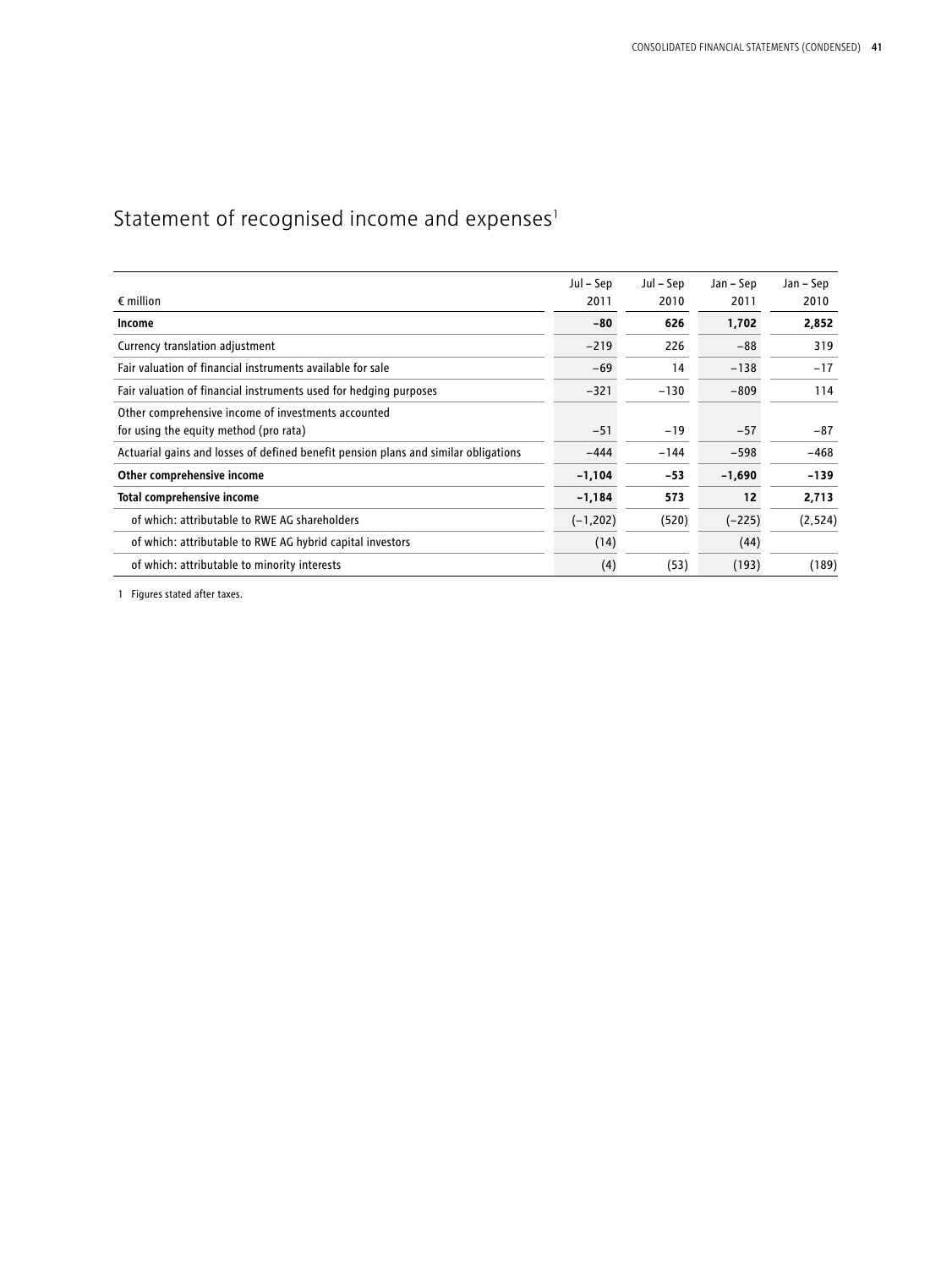## Balance sheet

| Assets                                              | 30 Sep 2011 | 31 Dec 2010   |
|-----------------------------------------------------|-------------|---------------|
| $\epsilon$ million                                  |             |               |
| Non-current assets                                  |             |               |
| Intangible assets                                   | 17,248      | 17,350        |
| Property, plant and equipment                       | 33,335      | 32,237        |
| Investment property                                 | 146         | 162           |
| Investments accounted for using the equity method   | 3,944       | 3,694         |
| Other non-current financial assets                  | 919         | 750           |
| Receivables and other assets                        | 4,382       | 3,881         |
| Deferred taxes                                      | 2,567       | 2,391         |
|                                                     | 62,541      | 60,465        |
| <b>Current assets</b>                               |             |               |
| Inventories                                         | 3,424       | 3,293         |
| Trade accounts receivable                           | 7,018       | 9,485         |
| Receivables and other assets                        | 10,011      | 13,773        |
| Marketable securities                               | 2,991       | 3,196         |
| Cash and cash equivalents                           | 1,634       | 2,476         |
| Assets held for sale                                | 101         | 389           |
|                                                     | 25,179      | 32,612        |
|                                                     | 87,720      | 93,077        |
|                                                     |             |               |
|                                                     |             |               |
| <b>Equity and liabilities</b><br>$\epsilon$ million | 30 Sep 2011 | 31 Dec 2010   |
| <b>Equity</b>                                       |             |               |
| RWE AG shareholders' interest                       | 12,480      | 14,574        |
| RWE AG hybrid capital investors' interest           | 1,738       | 1,759         |
| Minority interest                                   | 1,240       | 1,084         |
|                                                     | 15,458      | 17,417        |
| <b>Non-current liabilities</b>                      |             |               |
| Provisions                                          | 23,963      | 23,485        |
| <b>Financial liabilities</b>                        | 16,237      | 15,908        |
| Other liabilities                                   | 3,785       | 3,584         |
| Deferred taxes                                      | 2,007       | 2,185         |
|                                                     | 45,992      | 45,162        |
| <b>Current liabilities</b>                          |             |               |
| Provisions                                          | 4,512       | 5,572         |
| <b>Financial liabilities</b>                        | 4,100       | 3,902         |
| Trade accounts payable                              | 6,753       | 8,415         |
| Other liabilities                                   | 10,905      | 12,466        |
| Liabilities held for sale                           |             |               |
|                                                     |             |               |
|                                                     | 26,270      | 143<br>30,498 |

**87,720 93,077**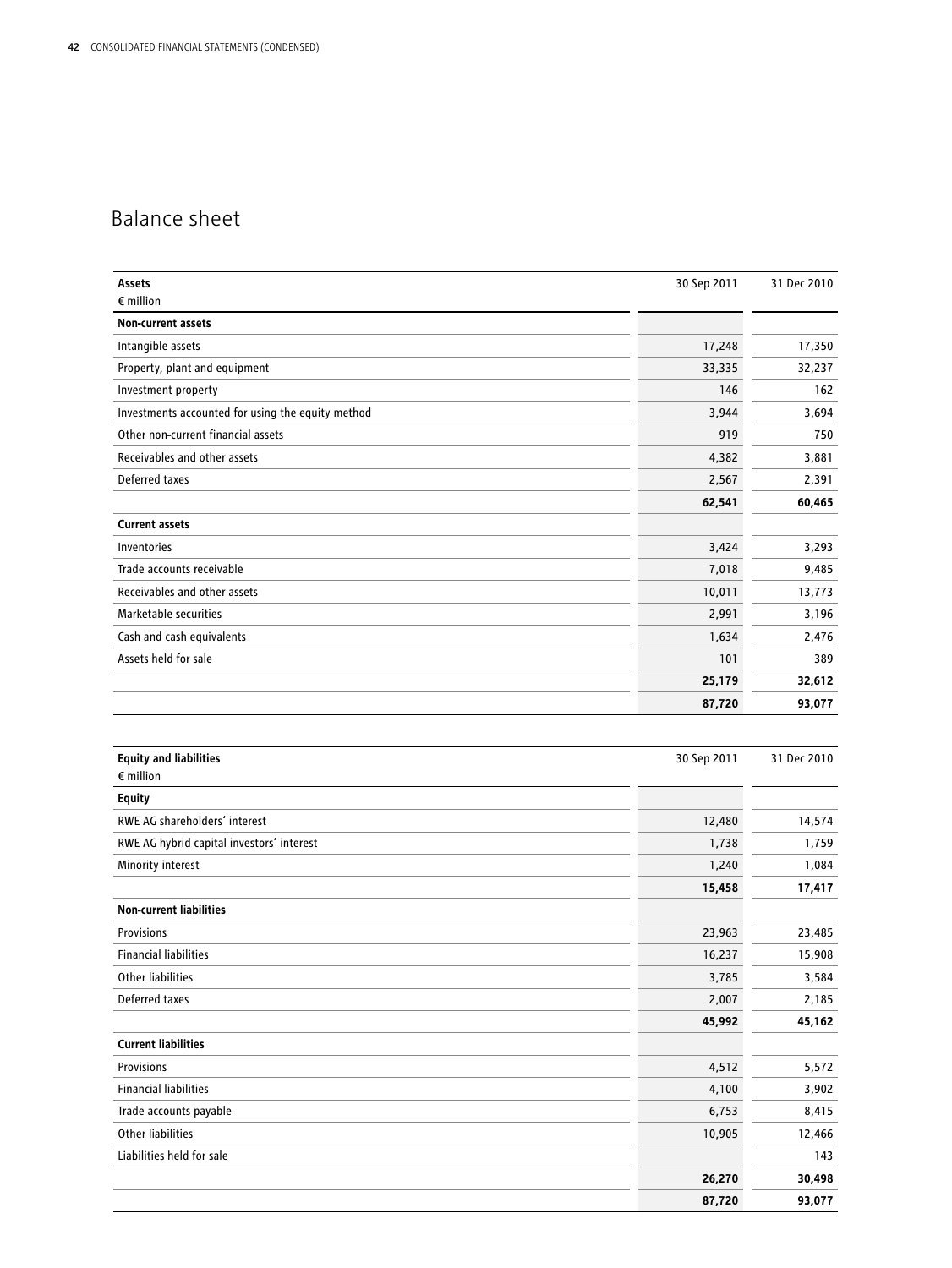# Cash flow statement

|                                                                                                      | Jan - Sep           | Jan – Sep |
|------------------------------------------------------------------------------------------------------|---------------------|-----------|
| $\epsilon$ million                                                                                   | 2011                | 2010      |
| Income                                                                                               | 1,702               | 2,852     |
| Depreciation, amortisation, impairment losses/write-backs                                            | 2,625               | 2,064     |
| Changes in provisions                                                                                | $-596$              | $-643$    |
| Deferred taxes/non-cash income and expenses/income from disposal                                     |                     |           |
| of non-current assets and marketable securities                                                      | 437                 | 1,012     |
| Changes in working capital                                                                           | 372                 | $-881$    |
| Cash flows from operating activities                                                                 | 4,540               | 4,404     |
| Capital expenditure on non-current assets/acquisitions                                               | $-4,832$            | $-4,121$  |
| Proceeds from disposal of assets/divestitures                                                        | 928                 | 270       |
| Changes in marketable securities and cash investments                                                | 67                  | $-18$     |
| Cash flows from investing activities                                                                 | $-3,837$            | $-3,869$  |
| Cash flows from financing activities                                                                 | $-1,600$            | 203       |
| Net cash change in cash and cash equivalents                                                         | $-897$              | 738       |
| Effects of changes in foreign exchange rates and other changes on cash and cash equivalents          | $-4$                | 6         |
| Net change in cash and cash equivalents                                                              | $-901$ <sup>1</sup> | 744       |
| Cash and cash equivalents at beginning of the reporting period                                       | 2,535               | 3,074     |
| of which: reported as "Assets held for sale"                                                         | $-59$               |           |
| Cash and cash equivalents at beginning of the reporting period as per the consolidated balance sheet | 2,476               | 3,074     |
| Cash and cash equivalents at end of the reporting period as per the consolidated balance sheet       | 1,634               | 3,818     |

1 Of which -€59 million are changes due to the cash and cash equivalents reported as "Assets held for sale" as of 31 December 2010.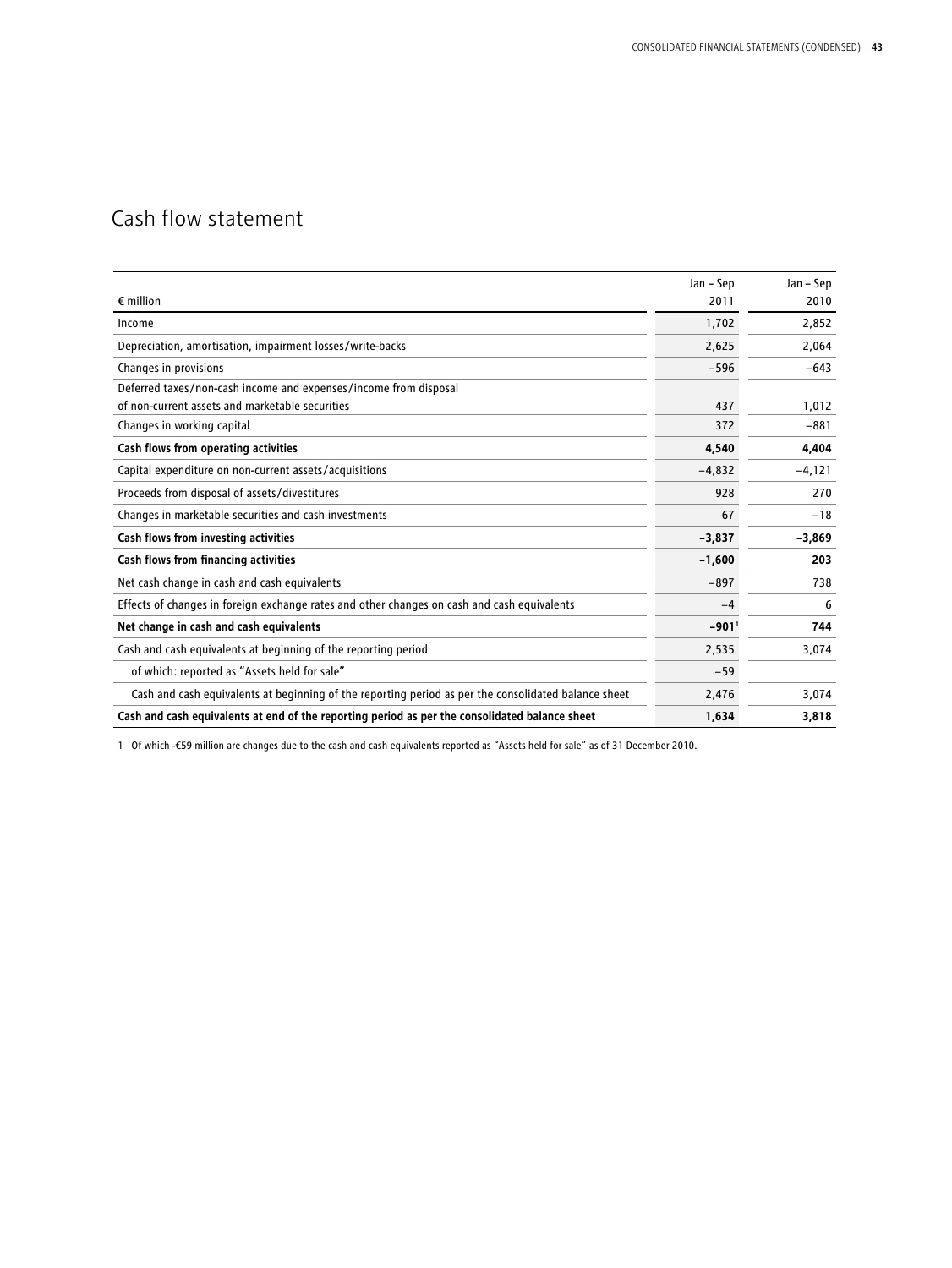# Statement of changes in equity

| $\epsilon$ million            | Subscribed<br>capital and<br>additional<br>paid-in<br>capital of<br>RWE AG | Retained<br>earnings and<br>distributable<br>profit | Own shares | Accumulated<br>other com-<br>prehensive<br>income | <b>RWE AG</b><br>share-<br>holders'<br>interest | <b>RWE AG</b><br>hybrid<br>capital<br>investors'<br>interest | Minority<br>interest | <b>Total</b> |
|-------------------------------|----------------------------------------------------------------------------|-----------------------------------------------------|------------|---------------------------------------------------|-------------------------------------------------|--------------------------------------------------------------|----------------------|--------------|
| Balance at 1 Jan 2010         | 2,598                                                                      | 11,537                                              | $-2,272$   | 929                                               | 12,792                                          |                                                              | 925                  | 13,717       |
| Capital paid in               |                                                                            |                                                     |            |                                                   |                                                 | 1,738                                                        | $\overline{7}$       | 1,745        |
| Dividends paid                |                                                                            | $-1,867$                                            |            |                                                   | $-1,867$                                        |                                                              | $-165$               | $-2,032$     |
| Income                        |                                                                            | 2,637                                               |            |                                                   | 2,637                                           |                                                              | 215                  | 2,852        |
| Other comprehensive<br>income |                                                                            | $-433$                                              |            | 320                                               | $-113$                                          |                                                              | $-26$                | $-139$       |
| Total comprehensive income    |                                                                            | 2,204                                               |            | 320                                               | 2,524                                           |                                                              | 189                  | 2,713        |
| Other changes                 |                                                                            | $-11$                                               |            |                                                   | $-11$                                           |                                                              | 34                   | 23           |
| Balance at 30 Sep 2010        | 2,598                                                                      | 11,863                                              | $-2,272$   | 1,249                                             | 13,438                                          | 1,738                                                        | 990                  | 16,166       |
| Balance at 1 Jan 2011         | 2,598                                                                      | 12,970                                              | $-2,272$   | 1,278                                             | 14,574                                          | 1,759                                                        | 1,084                | 17,417       |
| Dividends paid                |                                                                            | $-1,867$                                            |            |                                                   | $-1,867$                                        | $-81$                                                        | $-274$               | $-2,222$     |
| Income                        |                                                                            | 1,416                                               |            |                                                   | 1,416                                           | 44                                                           | 242                  | 1,702        |
| Other comprehensive           |                                                                            |                                                     |            |                                                   |                                                 |                                                              |                      |              |
| income                        |                                                                            | $-595$                                              |            | $-1,046$                                          | $-1,641$                                        |                                                              | $-49$                | $-1,690$     |
| Total comprehensive income    |                                                                            | 821                                                 |            | $-1,046$                                          | $-225$                                          | 44                                                           | 193                  | 12           |
| Other changes                 |                                                                            | $-2$                                                |            |                                                   | $-2$                                            | 16                                                           | 237                  | 251          |
| Balance at 30 Sep 2011        | 2,598                                                                      | 11,922                                              | $-2,272$   | 232                                               | 12,480                                          | 1,738                                                        | 1,240                | 15,458       |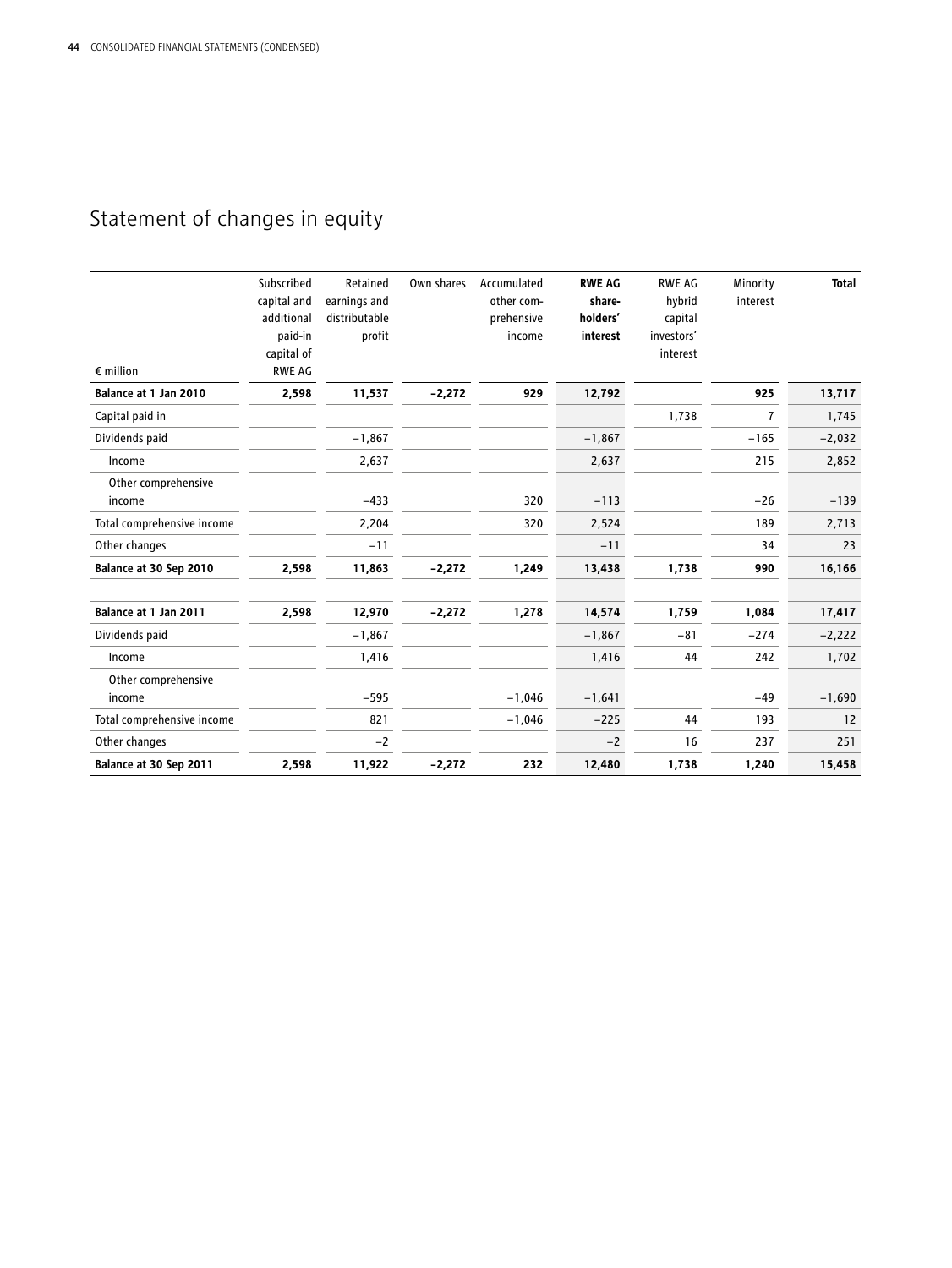# NOTES

### Accounting policies

RWE AG, headquartered at Opernplatz 1, 45128 Essen, Germany, is the parent company of the RWE Group ("RWE" or "Group").

The consolidated interim financial statements as of 30 September 2011 were approved for publication on 8 November 2011. They have been prepared in accordance with the International Financial Reporting Standards (IFRSs) applicable in the EU.

In line with IAS 34, the scope of reporting for the presentation of the consolidated interim financial statements of RWE AG for the period ended 30 September 2011 was condensed compared with the scope applied to the consolidated financial statements for the full year. With the exception of the changes and new

## Changes in accounting policies

The International Accounting Standards Board (IASB) and the IFRS Interpretations Committee (IFRS IC) have approved a number of changes to the existing International Financial Reporting Standards (IFRSs) and adopted several new IFRSs and interpretations, which became effective for the RWE Group as of fiscal 2011.

- Improvements to International Financial Reporting Standards (2010)
- Amendment to IFRS 1 (2010) Limited Exemption from Comparative IFRS 7 Disclosures for First-time Adopters

### New accounting policies

The IASB has adopted further standards and amendments to standards, which are not yet mandatory in the European Union for fiscal 2011. EU endorsement is still pending in some cases.

IFRS 9 (2010) "Financial Instruments" replaces the previous regulations of IAS 39 for the classification and measurement of financial assets and liabilities. The adopted amendments primarily relate to the reduction in the number of measurement categories for financial assets. IFRS 9 (2010) becomes effective for the first time for fiscal years starting on or after 1 January 2013.

IFRS 10 (2011) "Consolidated Financial Statements" replaces the previous regulations of IAS 27 and of SIC-12 for consolidation. IFRS 10 (2011) implements a uniform concept of control according to the following three requirements which must be cumulatively fulfilled in order for control to exist: power over the rules described below, this consolidated interim report was prepared using the accounting policies applied in the consolidated financial statements for the period ended 31 December 2010. For further information, please see the legally required version of the Group's 2010 Annual Report, which provides the basis for this interim report.

The discount rate applied to provisions for nuclear waste management and provisions for mining damage is 5.00 % (31 December 2010: 5.00 %). Provisions for pensions and similar obligations are discounted at an interest rate of 5.25 % in Germany and 5.50 % abroad (31 December 2010: 5.25 % and 5.30 %, respectively).

- IAS 24 (2009) Related Party Disclosures
- Amendment to IAS 32 (2009) Classification of Rights Issues
- Amendment to IFRIC 14 (2009) Prepayments of a Minimum Funding Requirement
- IFRIC 19 Extinguishing Financial Liabilities with Equity Instruments

The standards and interpretations as well as amendments to standards and interpretations applicable for the first time have no material effects on the RWE Group's consolidated financial statements.

relevant activities of the investee, a right to variable returns from the investee, and the ability to use power over the investee to affect the amount of the variable returns. IFRS 10 (2011) becomes effective for the first time for fiscal years starting on or after 1 January 2013.

IFRS 11 (2011) "Joint Arrangements" replaces the previous regulations of IAS 31 and of SIC-13 for the accounting treatment of joint ventures. IFRS 11 (2011) regulates the accounting treatment of cases in which a company is managed jointly or an activity is carried out jointly. An important amendment compared to the previous regulations is the abolishment of the option to apply the proportionate consolidation method to joint ventures, which, however, is not exercised by RWE. IFRS 11 (2011) becomes effective for the first time for fiscal years starting on or after 1 January 2013.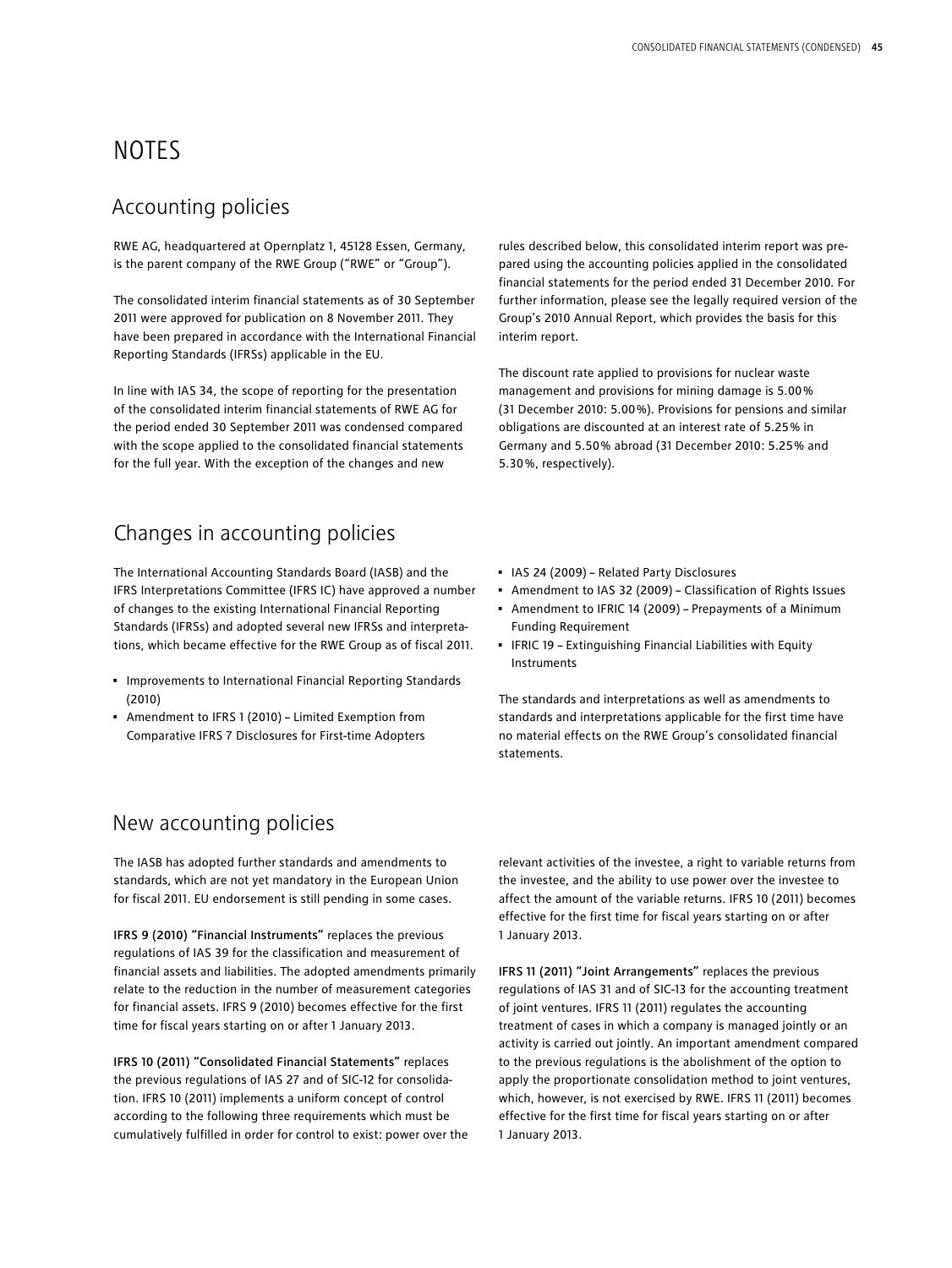IFRS 12 (2011) "Disclosure of Interests in Other Entities" encompasses the disclosure obligations resulting from the application of IFRS 10, IFRS 11 and IAS 28. The mandatory disclosures are to enable users of financial statements to evaluate the risks and financial effects resulting from subsidiaries, joint ventures and joint operations, associated companies and unconsolidated structured entities. IFRS 12 (2011) becomes effective for the first time for fiscal years starting on or after 1 January 2013.

IFRS 13 (2011) "Fair Value Measurement" defines a single framework for measuring fair value across all standards. Furthermore, IFRS 13 (2011) introduces extensive disclosure on fair valuations in the notes. IFRS 13 (2011) becomes effective for the first time for fiscal years starting on or after 1 January 2013.

IAS 28 (2011) "Investments in Associates and Joint Ventures" was supplemented with regulations for the accounting treatment of investments in joint ventures when it was revised. IAS 28 (2011) becomes effective for the first time for fiscal years starting on or after 1 January 2013.

"Presentation of Other Comprehensive Income" (Amendments of IAS 1) relates to the presentation of items included in other income in the presentation of total comprehensive income. In the future, they have to be divided into two categories when they are presented. The criterion for separation is their future recognition

in the income statement ("recycling"). The amendments become effective for the first time for fiscal years starting on or after 1 July 2012.

Amendments to IAS 19 "Employee Benefits" encompass the abolishment of the previously existing options to recognise actuarial gains and losses as well as new regulations for considering the expected return on plan assets. In addition, the disclosure obligations in the notes are expanded. These amendments become effective for the first time for fiscal years starting on or after 1 January 2013.

The effects of the amendments to the standards on the RWE Group's consolidated financial statements are currently being reviewed.

The following standards and amendments to standards are not expected to have any material effects on the RWE Group's consolidated financial statements:

- IAS 27 (2011) Separate Financial Statements
- Amendment to IFRS 1 (2010) Severe Hyperinflation and Removal of Fixed Dates for First-time Adopters
- Amendment to IFRS 7 (2010) Financial Instruments: Disclosures
- Amendment to IAS 12 (2010) Deferred Tax: Recovery of Underlying Assets

## Scope of consolidation

In addition to RWE AG, the consolidated financial statements contain all material German and foreign companies which RWE AG controls directly or indirectly. Principal associates and joint ventures are accounted for using the equity method.

Changes in the scope of consolidation in the first three quarters of 2011 relate to 28 companies that were consolidated for the first time, thereof 12 companies in the Sales/Distribution Networks Segment and eight in the Renewables Segment. Nineteen former fully consolidated companies were removed from the scope of consolidation, three of which belonged to the United Kingdom Segment and 12 of which belonged to the Renewables Segment; 23 were merged, of which eight belonged to the Sales/ Distribution Networks Segment, five to the Netherlands/Belgium Segment, and eight to the Renewables Segment.

The scope of consolidation is as follows:

|                                     | 30 Sep 2011 | 31 Dec 2010 |
|-------------------------------------|-------------|-------------|
| Fully consolidated companies        | 431         | 445         |
| Investments accounted for using the |             |             |
| equity method                       | 122         | 121         |

Corporate acquisitions. The following business combinations are worth mentioning:

When we acquired Essent in 2009, we made a commitment to the company's previous owners to exercise a put option by purchasing the shares in Energy Resources Holding B.V.,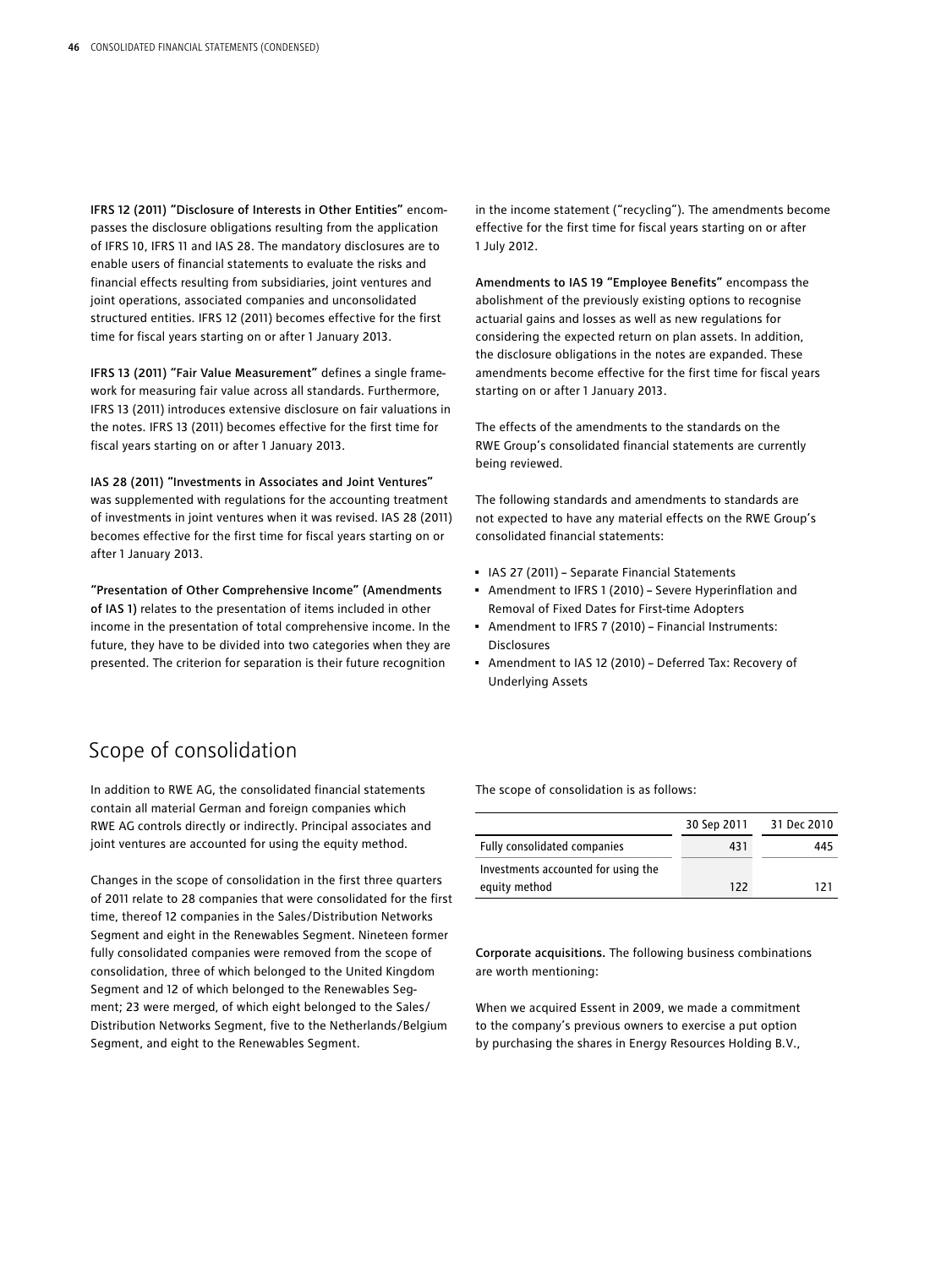's-Hertogenbosch/Netherlands, (ERH) if certain prerequisites were met and to pay conditional compensation for the Essent acquisition. On 30 September, RWE acquired a 100 % share of the voting stock in ERH, which holds an equity stake in the power plant company EPZ, Borssele/Netherlands.

The acquisition of ERH involved payments totalling €754 million. This redeemed the conditional purchase price liability of €132 million and the put option amounting to €193 million. The acquisition costs of the shares in ERH totalled €429 million.

Since control was acquired as of the cut-off date, the ERH Group has been included in RWE's consolidated financial statements on the basis of the figures disclosed on its balance sheet. The following assets and liabilities were assumed:

| <b>Balance-sheet items</b><br>$\epsilon$ million (preliminary figures) | <b>IFRS carrying amounts</b><br>(fair value) upon<br>first-time consolidation |
|------------------------------------------------------------------------|-------------------------------------------------------------------------------|
| Non-current assets                                                     | 359                                                                           |
| Current assets                                                         | 145                                                                           |
| Non-current liabilities                                                | 71                                                                            |
| <b>Current liabilities</b>                                             | 8                                                                             |
| <b>Net assets</b>                                                      | 425                                                                           |
| <b>Acquisition costs</b>                                               | 429                                                                           |
| Goodwill                                                               | Δ                                                                             |

The fair value of the receivables and other assets included in current assets amounted to €43 million.

The goodwill largely results from anticipated future economic benefits and synergy effects.

The initial accounting treatment of the business combination has not yet been finalised due to its proximity to the balance-sheet date.

A contractual agreement dated 10 January 2011 gave RWE control over NVV AG (formerly Niederrheinische Versorgung und Verkehr AG), Mönchengladbach, (NVV), which was previously included in the consolidated financial statements using the equity method.

The following table shows the assets and liabilities assumed:

| <b>Balance-sheet items</b>               | <b>IFRS carrying amounts</b><br>(fair value) upon |
|------------------------------------------|---------------------------------------------------|
| $\epsilon$ million (preliminary figures) | first-time consolidation                          |
| Non-current assets                       | 639                                               |
| Current assets                           | 335                                               |
| Non-current liabilities                  | 307                                               |
| <b>Current liabilities</b>               | 319                                               |
| Net assets                               | 348                                               |
| Minority interest                        | $-204$                                            |
| Acquisition costs (non-cash)             | 179                                               |
| Goodwill                                 | 35                                                |

The fair value of the previous shares amounted to €137 million. The first-time consolidation of the previous shares resulted in €42 million in income, which is recognised in the "Other operating income" line item in the income statement.

The fair value of the receivables and other assets included in non-current and current assets totalled €250 million.

The measurement of the minority interest was based on the prorated net assets of the group of companies that was consolidated for the first time.

The goodwill largely results from anticipated future economic benefits and synergy effects.

Since its first-time consolidation, the NVV Group has contributed €608 million to Group revenue and €18 million to Group income.

The initial accounting treatment of the business combination has not yet been finalised due to the complex structure of the transaction.

Assets and liabilities held for sale. In July 2011, RWE AG reached an agreement on the sale of a 74.9% stake in Amprion GmbH. The purchaser is a consortium of mostly German institutional financial investors headed by Commerz Real AG, a subsidiary of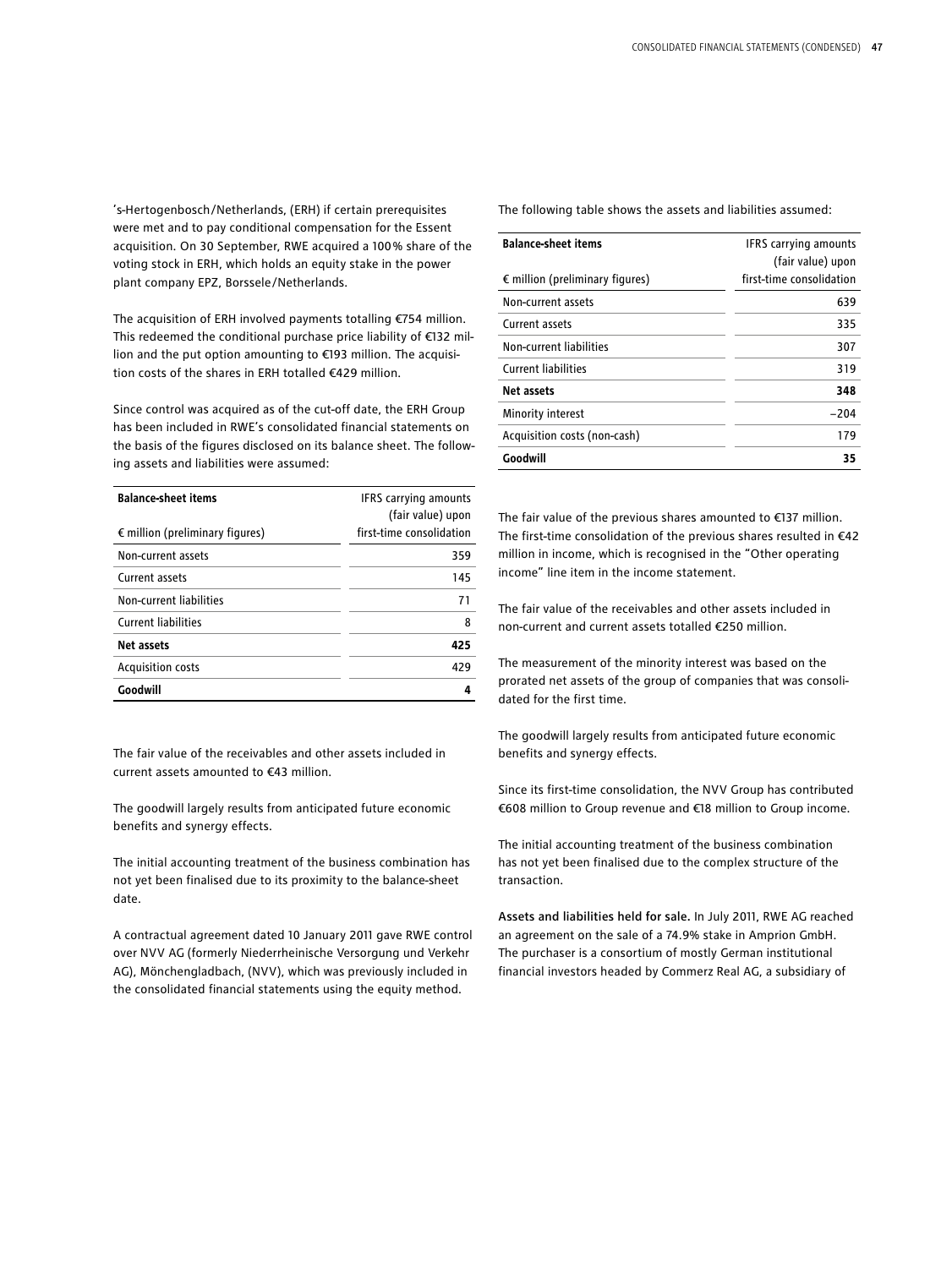Commerzbank AG. RWE AG is part of the consortium, giving it another indirectly held 10.8 % of the shares in Amprion GmbH in addition to the remaining 25.1 %.

The sale of the majority stake recognised under "Other, consolidation" so far was completed in September 2011, and the company was deconsolidated in the third quarter of 2011. RWE AG's remaining stake in Amprion GmbH of 25.1 % is recognised as an investment accounted for using the equity method. Since RWE plans to sell on its share of 10.8 % in the purchaser consortium in the short term, this share is accounted for as an "Asset held for sale". The deconsolidation gain amounted to €58 million and has been recognised in the "Other operating income" line item in the income statement. €10 million of the deconsolidation gain was allocable to the fair valuation of the retained shares and of the investment accounted for using the equity method.

RWE concluded a contract on the sale of its 100 % stake in Thyssengas GmbH in December 2010. The transaction was subject to the approval of the EU Commission and the competent antitrust authorities. The anti-trust authorities and the EU Commission granted approval in December 2010 and late January 2011,

#### Revenue

Revenue generated by energy trading operations is stated as net figures, i.e. reflecting only realised gross margins.

## Research and development costs

In the first three quarters of 2011, research and development costs totalled €93 million (first three quarters of 2010: €106 million).

## Borrowing costs

In the first three quarters of 2011, €31 million in borrowing costs were capitalised as costs in connection with the acquisition, construction or production of qualifying assets (first three quarters

respectively. The following assets and liabilities of Thyssengas are stated as held for sale as of 31 December 2010.

| Key figures for Thyssengas<br>$\epsilon$ million | 31 Dec 2010 |
|--------------------------------------------------|-------------|
| Non-current assets                               | 296         |
| Current assets                                   | 93          |
| Non-current liabilities                          | 36          |
| <b>Current liabilities</b>                       | 107         |

The sale of Thyssengas was completed in February 2011. The company was deconsolidated in the first quarter of 2011. The deconsolidation gain amounted to €207 million and is recognised in the "Other operating income" line item in the income statement.

The total sales price for business transactions amounted to €1,266 million (first three quarters of 2010: €193 million) which was fully paid in cash.

of 2010: €3 million). The underlying capitalisation rate was between 5.2 % and 5.3 % (first three quarters of 2010: between 5.3 % and 5.45 %).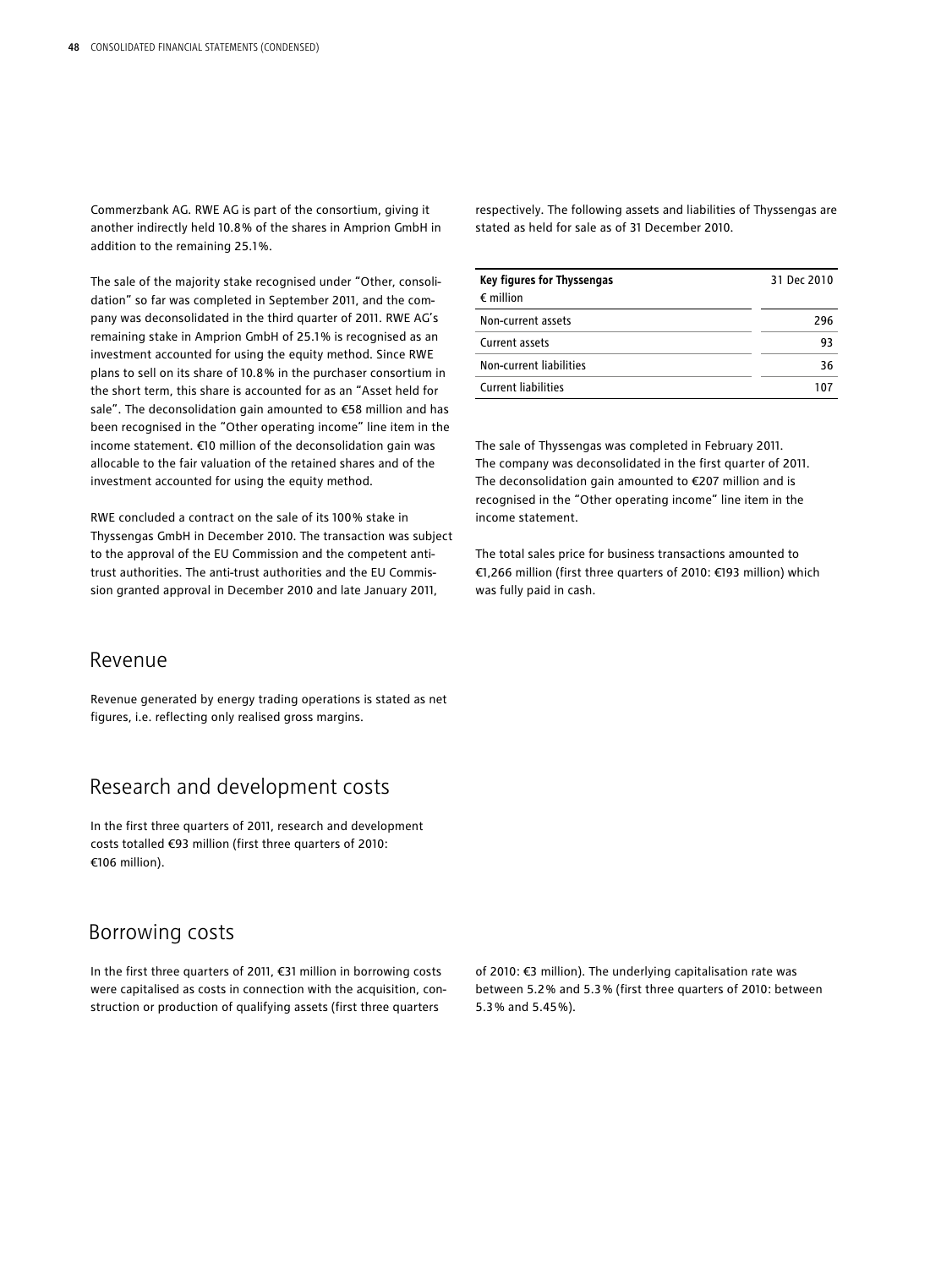## Equity

Pursuant to a resolution passed by the Annual General Meeting on 22 April 2010, the company was authorised to conduct share buybacks accounting for up to 10 % of the company's capital stock until 21 October 2011. This resolution was replaced by the resolution passed by the Annual General Meeting on 20 April 2011, authorising the company to conduct share buy-

Share-based payment

Information was provided on share-based payment plans for executive staff at RWE AG and at subsidiaries in the consolidated financial statements for the period ended 31 December 2010.

## Dividend distribution

RWE AG's 20 April 2011 Annual General Meeting decided to pay a dividend of €3.50 per individual, dividend-bearing share for

## Other liabilities

Other liabilities include €1,782 million (31 December 2010: €1,775 million) in current redemption liabilities from put options

## Financial commitments

The last cross-border leases (CBLs) Essent had were contractually terminated with US investors at the end of June 2011. Only certain liability clauses resulting from the previously existing CBL-related liabilities, which were reported in the consolidated backs accounting for up to 10 % of the company's capital stock and to sell own common shares under certain conditions waiving shareholder subscription rights until 19 October 2012. The company's Executive Board was further authorised to withdraw own shares. As per the preceding resolution, the purchase and sale of these shares can also be carried out using put and call options.

In the first quarter of 2011, another tranche was issued within the framework of the Long-Term Incentive Plan for executive staff ("Beat 2010").

fiscal 2010 (fiscal 2009: €3.50). The dividend payment totalled €1,867 million.

of minority interests that are recognised in accordance with IAS 32.

financial statements for the period ending on 31 December 2010, will continue to be in effect after the termination of the contracts. The probability of a related claim is estimated to be extremely low.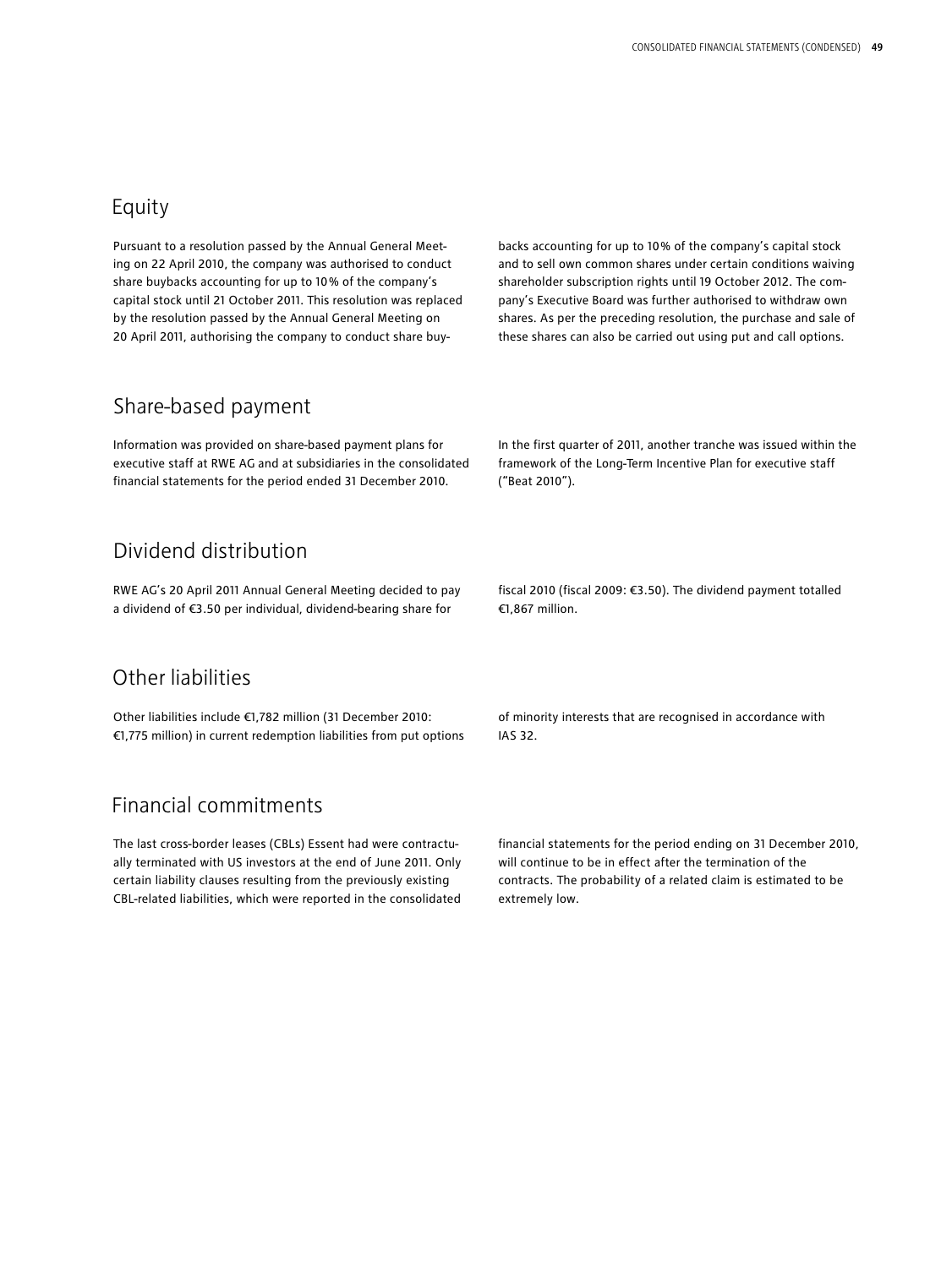## Earnings per share

|                                                           |                    | Jan – Sep<br>2011 | Jan – Sep<br>2010 |
|-----------------------------------------------------------|--------------------|-------------------|-------------------|
| Net income/income attributable to RWE AG shareholders     | $\epsilon$ million | 1.416             | 2,637             |
| Number of shares outstanding (weighted average)           | thousands          | 533.559           | 533.559           |
| Basic and diluted earnings per common and preferred share |                    | 2.65              | 4.94              |

## Related party disclosures

The RWE Group classifies associated entities as related parties. In the first three quarters of 2011, transactions concluded with material related parties generated €679 million in income (first three quarters of 2010: €651 million) and €204 million in expenses (first three quarters of 2010: €210 million). As of 30 September 2011, accounts receivable amounted to €1,995 million (31 December 2010: €1,004 million), and accounts payable totalled €113 million (31 December 2010: €12 million). All business transactions are concluded at arm's length conditions and on principle do not differ from those concluded with other companies. Other obligations from executory contracts amounted to €6,082 million (31 December 2010: €4,044 million).

Furthermore, companies in which Dr. Jürgen Großmann, the CEO of RWE AG, is a partner, are classified as related parties of

## Events after the balance-sheet date

Information on events after the balance-sheet date is presented in the review of operations.

the RWE Group. These are Georgsmarienhütte Holding GmbH and RGM Gebäudemanagement GmbH. In the first three quarters of 2011, RWE Group companies provided services and deliveries to these companies amounting to €10.2 million (first three quarters of 2010: €7.1 million) and received services and deliveries from these companies amounting to €2.0 million (first three quarters of 2010: €1.8 million). As of 30 September 2011, there were receivables of €0.4 million (31 December 2010: €0.8 million) from and liabilities of €0.7 million to these companies (31 December 2010: €0.5 million). Furthermore, there were obligations from executory contracts totalling €0.7 million to these companies (31 December 2010: €6.2 million). All transactions are completed at arm's length prices and on principle, the business relations do not differ from those maintained with other enterprises.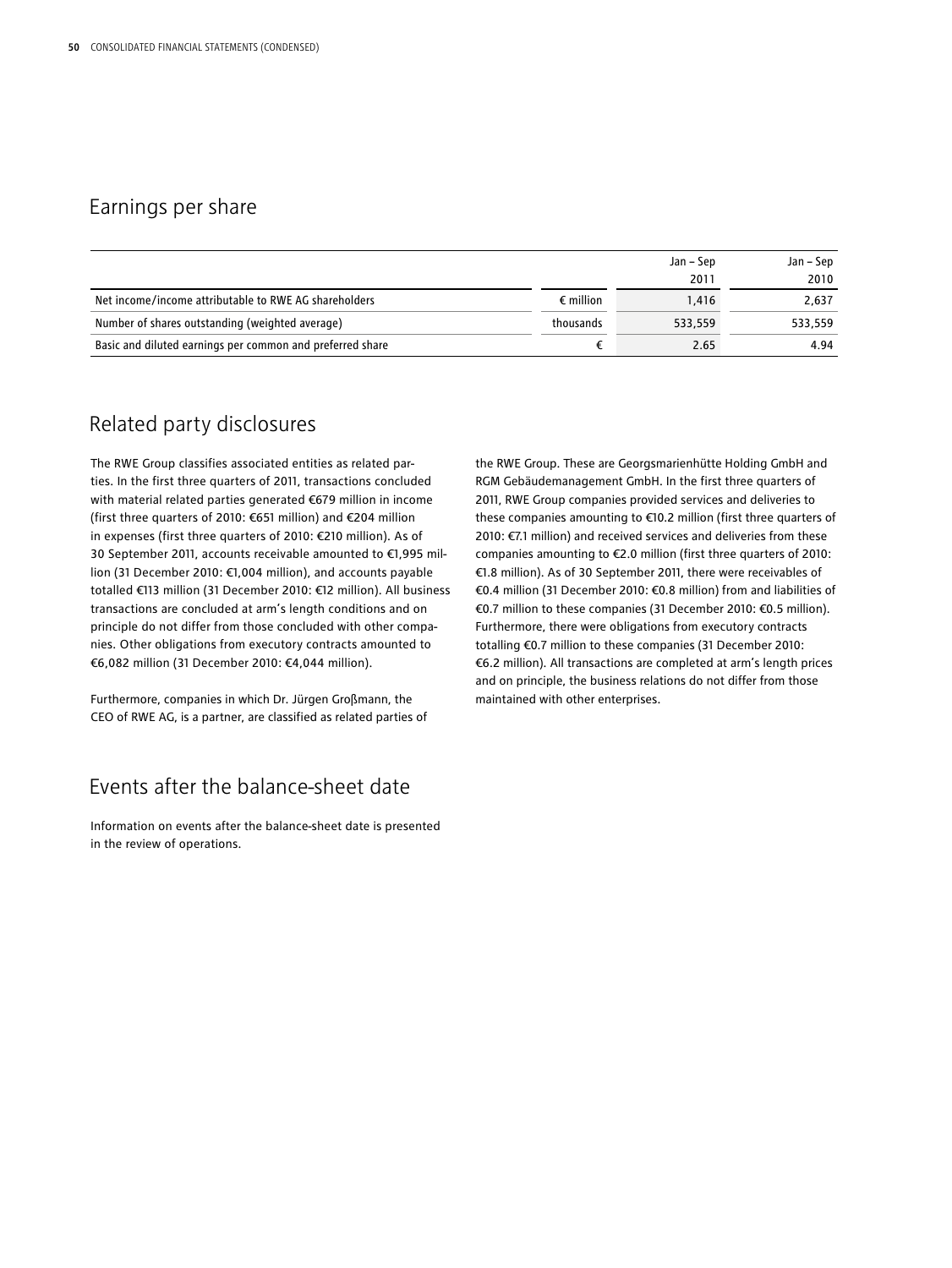## Review Report

## To RWE Aktiengesellschaft, Essen

We have reviewed the condensed consolidated interim financial statements – comprising the income statement and statement of recognised income and expense, balance sheet, cash flow statement, statement of changes in equity and selected explanatory notes – and the interim group management report of RWE Aktiengesellschaft, Essen, for the period from 1 January to 30 September 2011 which are part of the interim financial report pursuant to § 37x, Para.3 WpHG ("Wertpapierhandelsgesetz": German Securities Trading Act). The preparation of the condensed consolidated interim financial statements in accordance with the IFRS applicable to interim financial reporting as adopted by the EU and of the interim group management report in accordance with the provisions of the German Securities Trading Act applicable to interim group management reports is the responsibility of the parent Company's Board of Managing Directors. Our responsibility is to issue a review report on the condensed consolidated interim financial statements and on the interim group management report based on our review.

We conducted our review of the condensed consolidated interim financial statements and the interim group management report in accordance with German generally accepted standards for the review of financial statements promulgated by the Institut der Wirtschaftsprüfer (Institute of Public Auditors in Germany) (IDW) and additionally observed the International Standard on Review Engagements "Review of Interim Financial Information Performed by the Independent Auditor of the Entity" (ISRE 2410). Those standards require that we plan and perform the review so that we can preclude through critical evaluation, with moderate assurance, that the condensed consolidated interim financial statements have not been prepared, in all material respects, in accordance with the IFRS applicable to interim financial reporting as adopted by the EU and that the interim group management report has not been prepared, in all material respects, in accordance with the provisions of the German Securities Trading Act applicable to interim group management reports. A review is limited primarily to inquiries of company personnel and analytical procedures and therefore does not provide the assurance attainable in a financial statement audit. Since, in accordance with our engagement, we have not performed a financial statement audit, we cannot express an audit opinion.

Based on our review, no matters have come to our attention that cause us to presume that the condensed consolidated interim financial statements have not been prepared, in all material respects, in accordance with the IFRS applicable to interim financial reporting as adopted by the EU nor that the interim group management report has not been prepared, in all material respects, in accordance with the provisions of the German Securities Trading Act applicable to interim group management reports.

Essen, 9 November 2011

PricewaterhouseCoopers Aktiengesellschaft Wirtschaftsprüfungsgesellschaft

Manfred Wiegand Markus Dittmann Wirtschaftsprüfer Wirtschaftsprüfer (German Public Auditor) (German Public Auditor)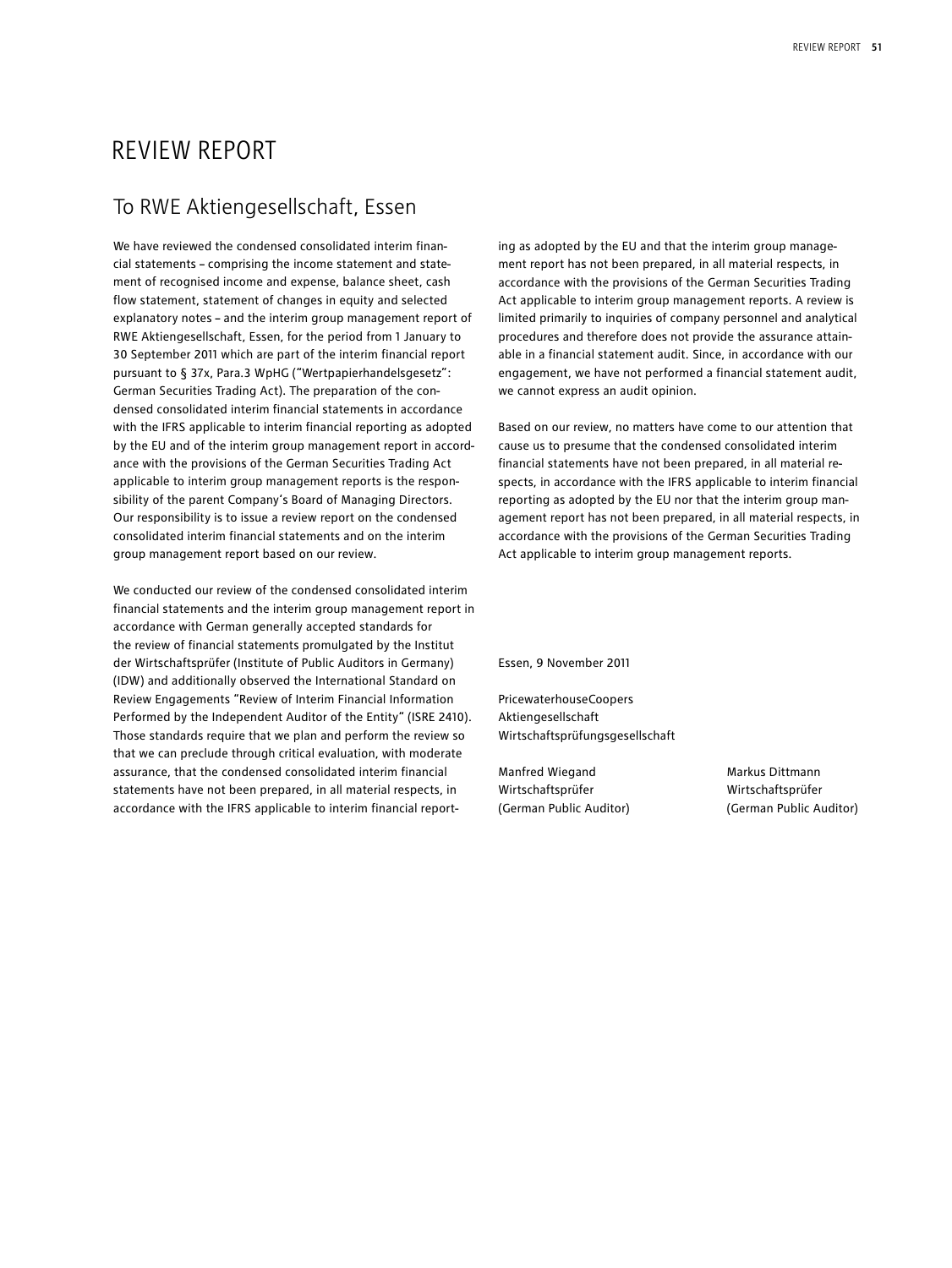# Supervisory Board

Dr. Manfred Schneider Chairman

Frank Bsirske Deputy Chairman

Dr. Paul Achleitner

Werner Bischoff

Carl-Ludwig von Boehm-Bezing

Heinz Büchel

Dieter Faust

Roger Graef - since 20 April 2011 -

Andreas Henrich - until 20 April 2011 -

Manfred Holz - since 20 April 2011 -

Frithjof Kühn

Hans Peter Lafos

# **FXFCUTIVE BOARD**

Dr. Jürgen Großmann President and CEO

Peter Terium - since 1 September 2011 - Deputy CEO

Dr. Leonhard Birnbaum

Alwin Fitting

Dr. Rolf Pohlig

Dr. Rolf Martin Schmitz

Dr. Gerhard Langemeyer - until 20 April 2011 -

Christine Merkamp - since 20 April 2011 -

Dagmar Mühlenfeld

Dr. Wolfgang Reiniger - until 20 April 2011 -

Günter Reppien - until 20 April 2011 -

Dagmar Schmeer

Dr.-Ing. Ekkehard D. Schulz

Dr. Wolfgang Schüssel

Ullrich Sierau - since 20 April 2011 -

Uwe Tigges

Manfred Weber

Dr. Dieter Zetsche

As of 8 November 2011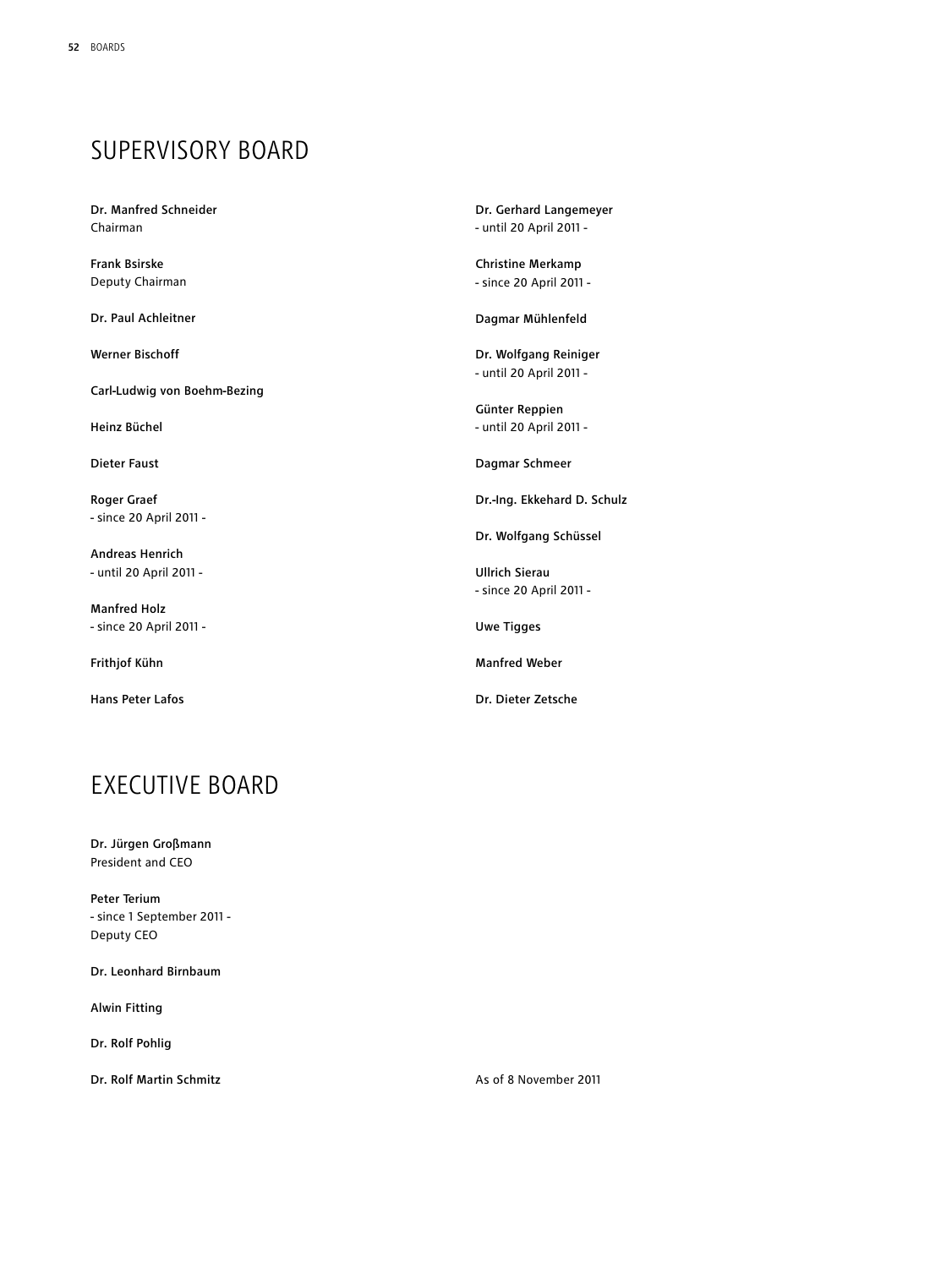# Financial Calendar 2012

| 6 March 2012     | Annual report for fiscal 2011                       |
|------------------|-----------------------------------------------------|
| 19 April 2012    | Annual General Meeting                              |
| 20 April 2012    | Dividend payment                                    |
| 10 May 2012      | Interim report for the first quarter of 2012        |
| 14 August 2012   | Interim report for the first half of 2012           |
| 14 November 2012 | Interim report for the first three quarters of 2012 |

The interim report for the first three quarters of 2011 was published on 10 November 2011.

This is a translation of the German interim report. In case of divergence from the German version, the German version shall prevail.

The Annual General Meeting and all events concerning the publication of the financial reports are broadcast live on the internet and recorded. We will keep the recordings on our website for at least twelve months.

#### Forward-looking statements

This report contains forward-looking statements regarding the future development of the RWE Group and its companies as well as economic and political developments. These statements are assessments that we have made based on information available to us at the time this document was prepared. In the event that the underlying assumptions do not materialise or additional risks arise, actual performance can deviate from the performance expected at present. Therefore, we cannot assume responsibility for the correctness of these statements.